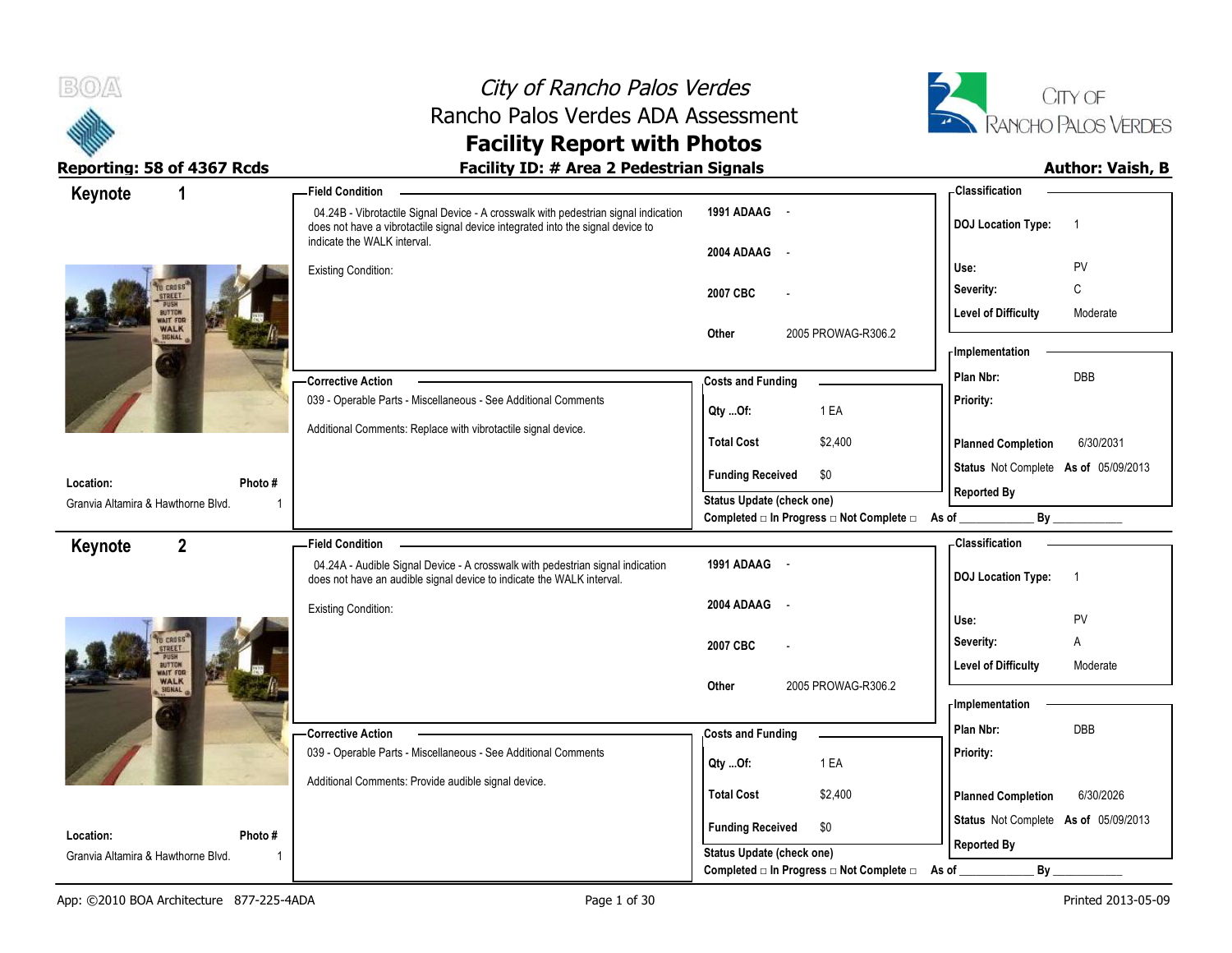



| Keynote<br>$\mathbf{3}$            | <b>Field Condition</b>                                                                                                                                                 |                                                               | - Classification                            |
|------------------------------------|------------------------------------------------------------------------------------------------------------------------------------------------------------------------|---------------------------------------------------------------|---------------------------------------------|
|                                    | 04.32C - Push Button Size - The pedestrian signal push button is not a min 2"<br>across in one dimension.                                                              | 1991 ADAAG -                                                  | <b>DOJ</b> Location Type:<br>$\overline{1}$ |
|                                    | Existing Condition: 1/2" diameter.                                                                                                                                     | 2004 ADAAG<br>$\sim$                                          | PV<br>Use:                                  |
|                                    |                                                                                                                                                                        | 2007 CBC                                                      | C<br>Severity:                              |
| <b>STTD</b><br>AIT FOR             |                                                                                                                                                                        |                                                               | <b>Level of Difficulty</b><br>Moderate      |
| WALK<br>SIGNAL                     |                                                                                                                                                                        | 2005 PROWAG-R306.3.3<br>Other                                 | <b>Implementation</b>                       |
|                                    | <b>Corrective Action</b>                                                                                                                                               | <b>Costs and Funding</b>                                      | Plan Nbr:<br>DBB                            |
|                                    | 039 - Operable Parts - Miscellaneous - See Additional Comments                                                                                                         | 1 EA<br>Qty Of:                                               | Priority:                                   |
|                                    | Additional Comments: See Keynote 1 for corrective action.                                                                                                              | <b>Total Cost</b><br>\$0                                      | <b>Planned Completion</b><br>6/30/2031      |
| Location:<br>Photo#                |                                                                                                                                                                        | <b>Funding Received</b><br>\$0                                | Status Not Complete As of 05/09/2013        |
| Granvia Altamira & Hawthorne Blvd. |                                                                                                                                                                        | Status Update (check one)                                     | <b>Reported By</b>                          |
|                                    |                                                                                                                                                                        | Completed □ In Progress □ Not Complete □ As of _              |                                             |
| Keynote<br>4                       | -Field Condition                                                                                                                                                       | 1991 ADAAG 4.2.4                                              | - Classification                            |
|                                    | 04.25 - Pedestrian Signal Device - Clear Floor Space - Location of pedestrian<br>signal device does not accommodate a level 30" x 48" min clear space, centered        |                                                               | <b>DOJ Location Type:</b><br>$\overline{1}$ |
|                                    | and parallel to the pedestrian signal push button. (Accessible pedestrian signals<br>shall be located so that the vibrotactile feature can be contacted from the level | 2004 ADAAG 305.3, Fig. 305.3                                  |                                             |
|                                    | landing serving a curb ramp, if provided, or from a clear floor or ground space that<br>is in line with the crosswalk line adjacent to the vehicle stop line.)         |                                                               | PV<br>Use:                                  |
|                                    |                                                                                                                                                                        | 2007 CBC<br>1118B.4 item 1                                    | C<br>Severity:                              |
|                                    | Existing Condition: 2.1% RS.                                                                                                                                           | 2005 PROWAG-R306.2.1<br>Other                                 | <b>Level of Difficulty</b><br>High          |
|                                    |                                                                                                                                                                        |                                                               | - Implementation                            |
|                                    | <b>Corrective Action</b>                                                                                                                                               | <b>Costs and Funding</b>                                      | Plan Nbr:<br>DBB                            |
|                                    | 008 - Concrete Landing - Remove non-compliant pavement and replace with new<br>concrete. The landing slope shall not exceed 2% in any direction.                       | 30 SF<br>Qty Of:                                              | Priority:                                   |
|                                    | Additional Comments: Relocate curb ramp.                                                                                                                               | <b>Total Cost</b><br>\$4,176                                  | <b>Planned Completion</b><br>6/30/2031      |
| Location:<br>Photo#                |                                                                                                                                                                        | <b>Funding Received</b><br>\$0                                | Status Not Complete As of 05/09/2013        |
| Granvia Altamira & Hawthorne Blvd. |                                                                                                                                                                        | <b>Status Update (check one)</b>                              | <b>Reported By</b>                          |
|                                    |                                                                                                                                                                        | Completed $\Box$ In Progress $\Box$ Not Complete $\Box$ As of | By                                          |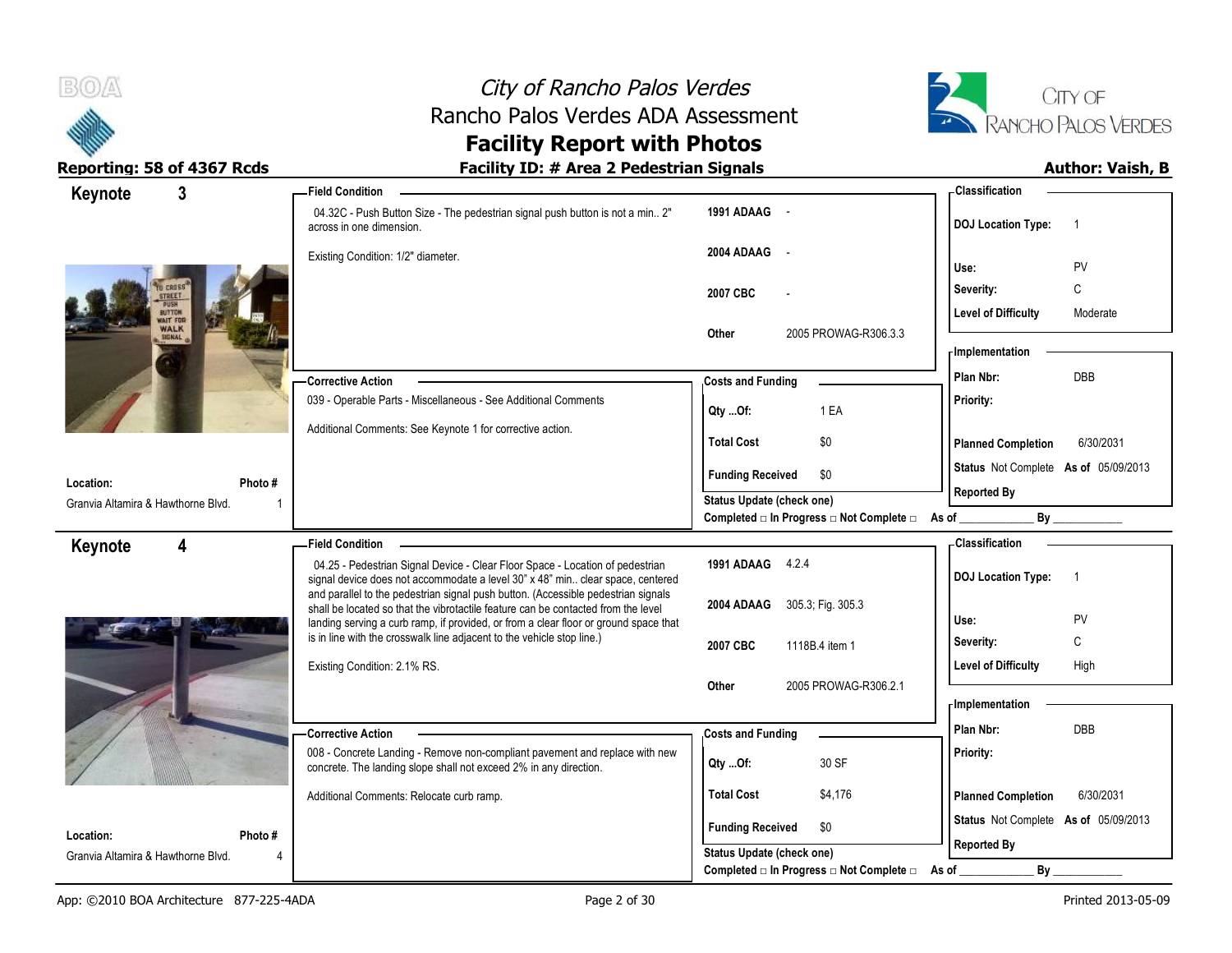



| Keynote<br>$5\phantom{.0}$                   | <b>Field Condition</b>                                                                                                                                  |                                                                       | <b>Classification</b>                                      |
|----------------------------------------------|---------------------------------------------------------------------------------------------------------------------------------------------------------|-----------------------------------------------------------------------|------------------------------------------------------------|
|                                              | 04.32C - Push Button Size - The pedestrian signal push button is not a min 2"<br>across in one dimension.                                               | 1991 ADAAG -                                                          | <b>DOJ</b> Location Type:<br>$\overline{1}$                |
|                                              | Existing Condition: 1/2" diameter.                                                                                                                      | 2004 ADAAG<br>$\sim$                                                  | PV<br>Use:                                                 |
| <b>CROSS</b>                                 |                                                                                                                                                         | 2007 CBC                                                              | C<br>Severity:                                             |
| STREET.<br>BUT TON<br>WAIT FOR               |                                                                                                                                                         | 2005 PROWAG-R306.3.3<br>Other                                         | <b>Level of Difficulty</b><br>Moderate                     |
| <b>WALK</b><br><b>SECHAL</b>                 |                                                                                                                                                         |                                                                       | - Implementation                                           |
|                                              | <b>Corrective Action</b>                                                                                                                                | <b>Costs and Funding</b>                                              | DBB<br>Plan Nbr:                                           |
|                                              | 039 - Operable Parts - Miscellaneous - See Additional Comments                                                                                          | 1 EA<br>Qty Of:                                                       | Priority:                                                  |
|                                              | Additional Comments: See Keynote 7 for corrective action.                                                                                               | <b>Total Cost</b><br>\$0                                              | <b>Planned Completion</b><br>6/30/2031                     |
| Photo#<br>Location:                          |                                                                                                                                                         | <b>Funding Received</b><br>\$0                                        | Status Not Complete As of 05/09/2013                       |
| Granvia Altamira & Hawthorne Blvd.<br>5      |                                                                                                                                                         | <b>Status Update (check one)</b>                                      | <b>Reported By</b>                                         |
|                                              |                                                                                                                                                         | Completed □ In Progress □ Not Complete □ As of _                      | By                                                         |
| $6\phantom{1}$<br>Keynote                    | <b>Field Condition</b>                                                                                                                                  |                                                                       | - Classification                                           |
|                                              | 04.24A - Audible Signal Device - A crosswalk with pedestrian signal indication<br>does not have an audible signal device to indicate the WALK interval. | 1991 ADAAG -                                                          | <b>DOJ Location Type:</b><br>$\overline{1}$                |
|                                              | <b>Existing Condition:</b>                                                                                                                              | 2004 ADAAG<br>$\sim$                                                  | PV<br>Use:                                                 |
| <b>CROSS</b>                                 |                                                                                                                                                         | 2007 CBC                                                              | Severity:<br>Α                                             |
| STREET.<br>PUSH<br><b>BUTTON</b><br>WAIT FOR |                                                                                                                                                         |                                                                       | <b>Level of Difficulty</b><br>Moderate                     |
| <b>WALK</b><br><b>SECHAI</b>                 |                                                                                                                                                         | 2005 PROWAG-R306.2<br>Other                                           | <b>Implementation</b>                                      |
|                                              | -Corrective Action                                                                                                                                      | <b>Costs and Funding</b>                                              | Plan Nbr:<br><b>DBB</b>                                    |
|                                              | 039 - Operable Parts - Miscellaneous - See Additional Comments                                                                                          | 1 EA<br>Qty Of:                                                       | Priority:                                                  |
|                                              | Additional Comments: Provide audible signal device.                                                                                                     | <b>Total Cost</b><br>\$2,400                                          | 6/30/2026<br><b>Planned Completion</b>                     |
| Location:<br>Photo#                          |                                                                                                                                                         | <b>Funding Received</b><br>\$0                                        | Status Not Complete As of 05/09/2013<br><b>Reported By</b> |
| Granvia Altamira & Hawthorne Blvd.<br>5      |                                                                                                                                                         |                                                                       |                                                            |
|                                              |                                                                                                                                                         | Status Update (check one)<br>Completed □ In Progress □ Not Complete □ | By<br>As of                                                |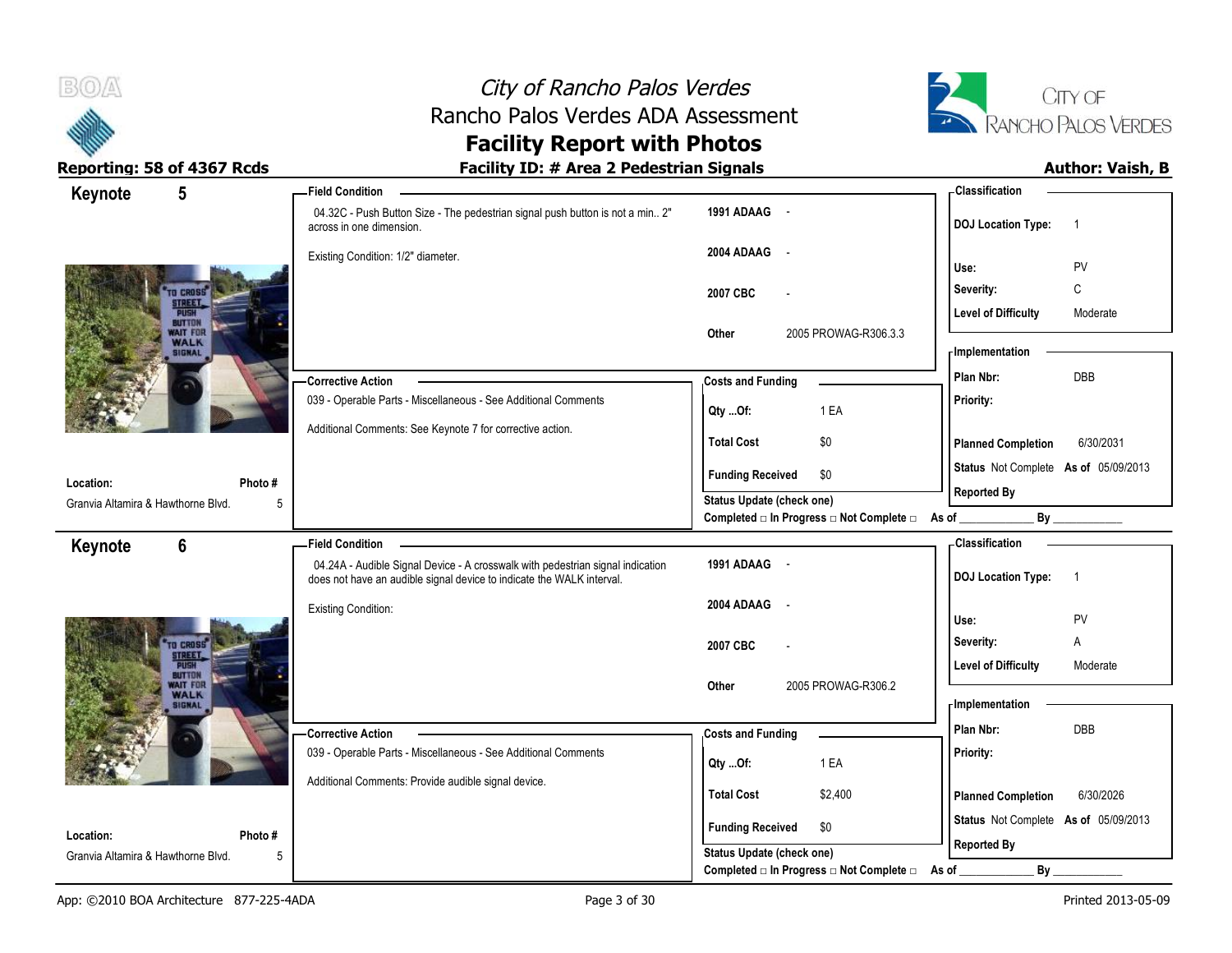



## Reporting: 58 of 4367 Rcds **Facility ID: # Area 2 Pedestrian Signals Author: Vaish, B**

| $\overline{7}$<br>Keynote                                      | - Field Condition                                                                                                                                                                                     |                                                                               | - Classification                                           |
|----------------------------------------------------------------|-------------------------------------------------------------------------------------------------------------------------------------------------------------------------------------------------------|-------------------------------------------------------------------------------|------------------------------------------------------------|
|                                                                | 04.24B - Vibrotactile Signal Device - A crosswalk with pedestrian signal indication<br>does not have a vibrotactile signal device integrated into the signal device to<br>indicate the WALK interval. | 1991 ADAAG -                                                                  | <b>DOJ Location Type:</b><br>-1                            |
|                                                                | Existing Condition:                                                                                                                                                                                   | 2004 ADAAG                                                                    | Use:<br>PV                                                 |
|                                                                |                                                                                                                                                                                                       | 2007 CBC                                                                      | C<br>Severity:                                             |
| नाराइट ए<br>BUT TO!                                            |                                                                                                                                                                                                       |                                                                               | <b>Level of Difficulty</b><br>Moderate                     |
| <b>WAIT FOR</b><br><b>WALK</b><br><b>SIGNAL</b>                |                                                                                                                                                                                                       | 2005 PROWAG-R306.2<br>Other                                                   | <b>Implementation</b>                                      |
|                                                                | <b>Corrective Action</b>                                                                                                                                                                              | <b>Costs and Funding</b>                                                      | Plan Nbr:<br>DBB                                           |
|                                                                | 039 - Operable Parts - Miscellaneous - See Additional Comments                                                                                                                                        | 1 EA                                                                          | Priority:                                                  |
|                                                                | Additional Comments: Replace with vibrotactile signal device.                                                                                                                                         | $Qty$ Of:                                                                     |                                                            |
|                                                                |                                                                                                                                                                                                       | <b>Total Cost</b><br>\$2,400                                                  | <b>Planned Completion</b><br>6/30/2031                     |
| Location:<br>Photo#                                            |                                                                                                                                                                                                       | <b>Funding Received</b><br>\$0                                                | Status Not Complete As of 05/09/2013<br><b>Reported By</b> |
| Granvia Altamira & Hawthorne Blvd.<br>5                        |                                                                                                                                                                                                       | Status Update (check one)<br>Completed □ In Progress □ Not Complete □ As of _ | By                                                         |
| 8                                                              | <b>Field Condition</b>                                                                                                                                                                                |                                                                               | - Classification                                           |
|                                                                |                                                                                                                                                                                                       |                                                                               |                                                            |
| Keynote                                                        | 04.25 - Pedestrian Signal Device - Clear Floor Space - Location of pedestrian                                                                                                                         | 1991 ADAAG 4.2.4                                                              |                                                            |
|                                                                | signal device does not accommodate a level 30" x 48" min clear space, centered<br>and parallel to the pedestrian signal push button. (Accessible pedestrian signals                                   |                                                                               | <b>DOJ Location Type:</b><br>$\overline{1}$                |
|                                                                | shall be located so that the vibrotactile feature can be contacted from the level<br>landing serving a curb ramp, if provided, or from a clear floor or ground space that                             | 2004 ADAAG 305.3, Fig. 305.3                                                  | Use:<br>PV                                                 |
|                                                                | is in line with the crosswalk line adjacent to the vehicle stop line.)                                                                                                                                | 2007 CBC<br>1118B.4 item 1                                                    | C<br>Severity:                                             |
|                                                                | Existing Condition: 4.6% CS.                                                                                                                                                                          |                                                                               | <b>Level of Difficulty</b><br>High                         |
|                                                                |                                                                                                                                                                                                       | 2005 PROWAG-R306.2.1<br>Other                                                 | <b>Implementation</b>                                      |
|                                                                | <b>Corrective Action</b>                                                                                                                                                                              | <b>Costs and Funding</b>                                                      | Plan Nbr:<br><b>DBB</b>                                    |
|                                                                | 008 - Concrete Landing - Remove non-compliant pavement and replace with new<br>concrete. The landing slope shall not exceed 2% in any direction.                                                      | Qty Of:<br>30 SF                                                              | Priority:                                                  |
|                                                                | <b>Additional Comments:</b>                                                                                                                                                                           | <b>Total Cost</b><br>\$576                                                    | 6/30/2031<br><b>Planned Completion</b>                     |
|                                                                |                                                                                                                                                                                                       | <b>Funding Received</b><br>\$0                                                | Status Not Complete As of 05/09/2013                       |
| Photo#<br>Location:<br>Granvia Altamira & Hawthorne Blvd.<br>8 |                                                                                                                                                                                                       | <b>Status Update (check one)</b>                                              | <b>Reported By</b>                                         |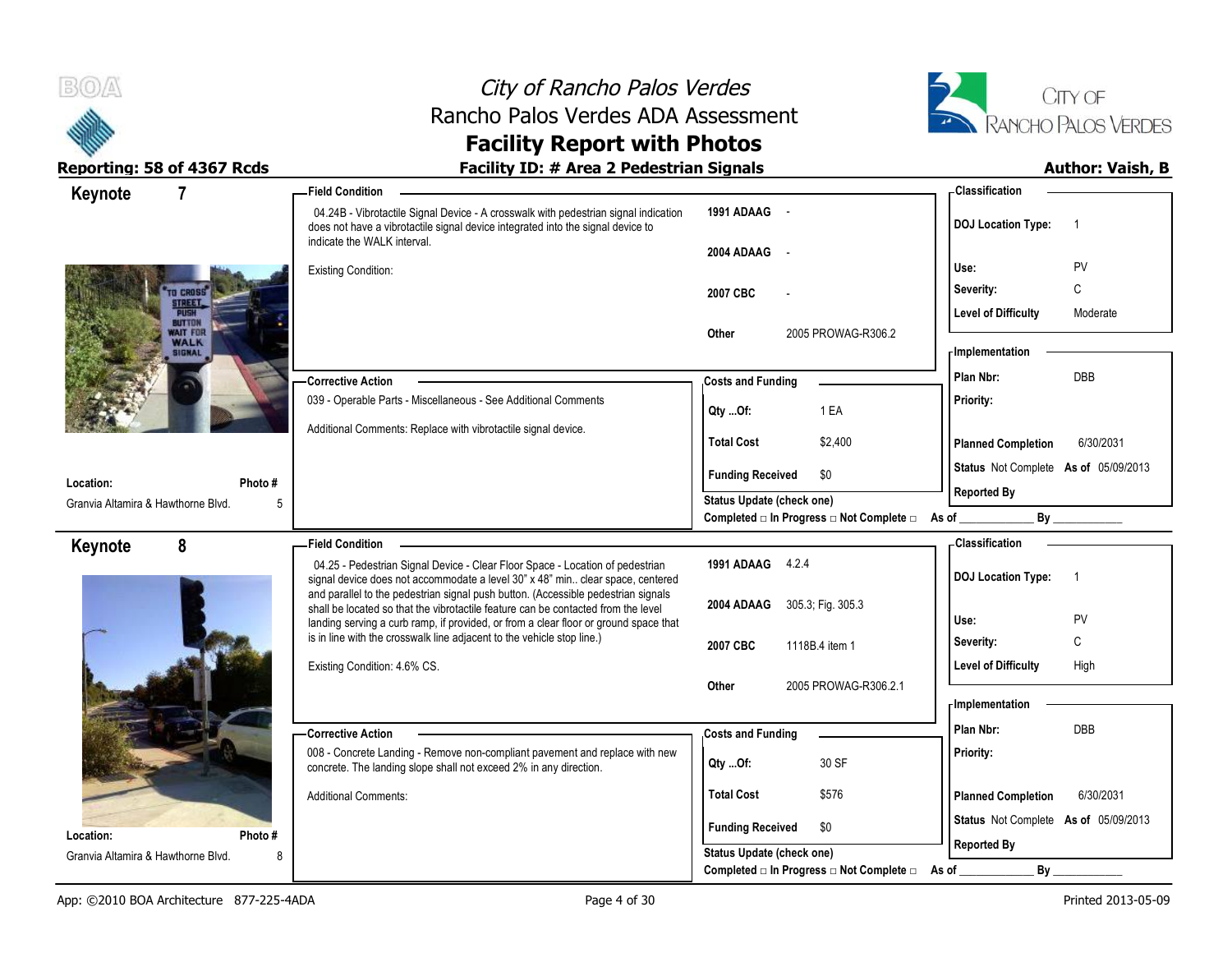



| 9<br>Keynote                            | -Field Condition                                                                                                                                                                                      |                                                  | - Classification                            |
|-----------------------------------------|-------------------------------------------------------------------------------------------------------------------------------------------------------------------------------------------------------|--------------------------------------------------|---------------------------------------------|
|                                         | 04.24B - Vibrotactile Signal Device - A crosswalk with pedestrian signal indication<br>does not have a vibrotactile signal device integrated into the signal device to<br>indicate the WALK interval. | 1991 ADAAG -                                     | <b>DOJ</b> Location Type:<br>$\overline{1}$ |
|                                         |                                                                                                                                                                                                       | 2004 ADAAG<br>$\sim$                             |                                             |
|                                         | <b>Existing Condition:</b>                                                                                                                                                                            |                                                  | Use:<br>PV                                  |
|                                         |                                                                                                                                                                                                       | 2007 CBC                                         | $\mathsf{C}$<br>Severity:                   |
| PUSH<br><b>BUTTON</b><br>FOR            |                                                                                                                                                                                                       |                                                  | <b>Level of Difficulty</b><br>Moderate      |
| $\lambda$                               |                                                                                                                                                                                                       | 2005 PROWAG-R306.2<br>Other                      | - Implementation                            |
| $\leftarrow$                            |                                                                                                                                                                                                       |                                                  |                                             |
|                                         | - Corrective Action                                                                                                                                                                                   | <b>Costs and Funding</b>                         | DBB<br>Plan Nbr:                            |
|                                         | 039 - Operable Parts - Miscellaneous - See Additional Comments                                                                                                                                        | 1 EA<br>Qty Of:                                  | Priority:                                   |
|                                         | Additional Comments: Replace with vibrotactile signal device.                                                                                                                                         | <b>Total Cost</b><br>\$2,400                     | 6/30/2031<br><b>Planned Completion</b>      |
|                                         |                                                                                                                                                                                                       |                                                  | Status Not Complete As of 05/09/2013        |
| Photo#<br>Location:                     |                                                                                                                                                                                                       | <b>Funding Received</b><br>\$0                   | <b>Reported By</b>                          |
| Granvia Altamira & Hawthorne Blvd.<br>9 |                                                                                                                                                                                                       | <b>Status Update (check one)</b>                 |                                             |
|                                         |                                                                                                                                                                                                       | Completed □ In Progress □ Not Complete □ As of _ | By                                          |
| 10<br>Keynote                           | - Field Condition                                                                                                                                                                                     |                                                  | - Classification                            |
|                                         | 04.24A - Audible Signal Device - A crosswalk with pedestrian signal indication<br>does not have an audible signal device to indicate the WALK interval.                                               | 1991 ADAAG -                                     | <b>DOJ</b> Location Type:<br>$\overline{1}$ |
|                                         | <b>Existing Condition:</b>                                                                                                                                                                            | 2004 ADAAG<br>$\sim$                             |                                             |
|                                         |                                                                                                                                                                                                       |                                                  | PV<br>Use:                                  |
|                                         |                                                                                                                                                                                                       | 2007 CBC                                         | Severity:<br>A                              |
| PUSH<br><b>BUTTON</b><br>FOR            |                                                                                                                                                                                                       |                                                  | <b>Level of Difficulty</b><br>Moderate      |
| $\lambda$                               |                                                                                                                                                                                                       | 2005 PROWAG-R306.2<br>Other                      | - Implementation                            |
| $\leftarrow$                            |                                                                                                                                                                                                       |                                                  | DBB<br>Plan Nbr:                            |
|                                         | -Corrective Action<br>039 - Operable Parts - Miscellaneous - See Additional Comments                                                                                                                  | <b>Costs and Funding</b>                         |                                             |
|                                         |                                                                                                                                                                                                       | 1 EA<br>Qty Of:                                  | Priority:                                   |
|                                         | Additional Comments: Provide audible signal device.                                                                                                                                                   | <b>Total Cost</b><br>\$2,400                     | <b>Planned Completion</b><br>6/30/2026      |
|                                         |                                                                                                                                                                                                       |                                                  | Status Not Complete As of 05/09/2013        |
| Location:<br>Photo#                     |                                                                                                                                                                                                       | <b>Funding Received</b><br>\$0                   |                                             |
| Granvia Altamira & Hawthorne Blvd.<br>9 |                                                                                                                                                                                                       | <b>Status Update (check one)</b>                 | <b>Reported By</b>                          |
|                                         |                                                                                                                                                                                                       | Completed □ In Progress □ Not Complete □         | By<br>As of                                 |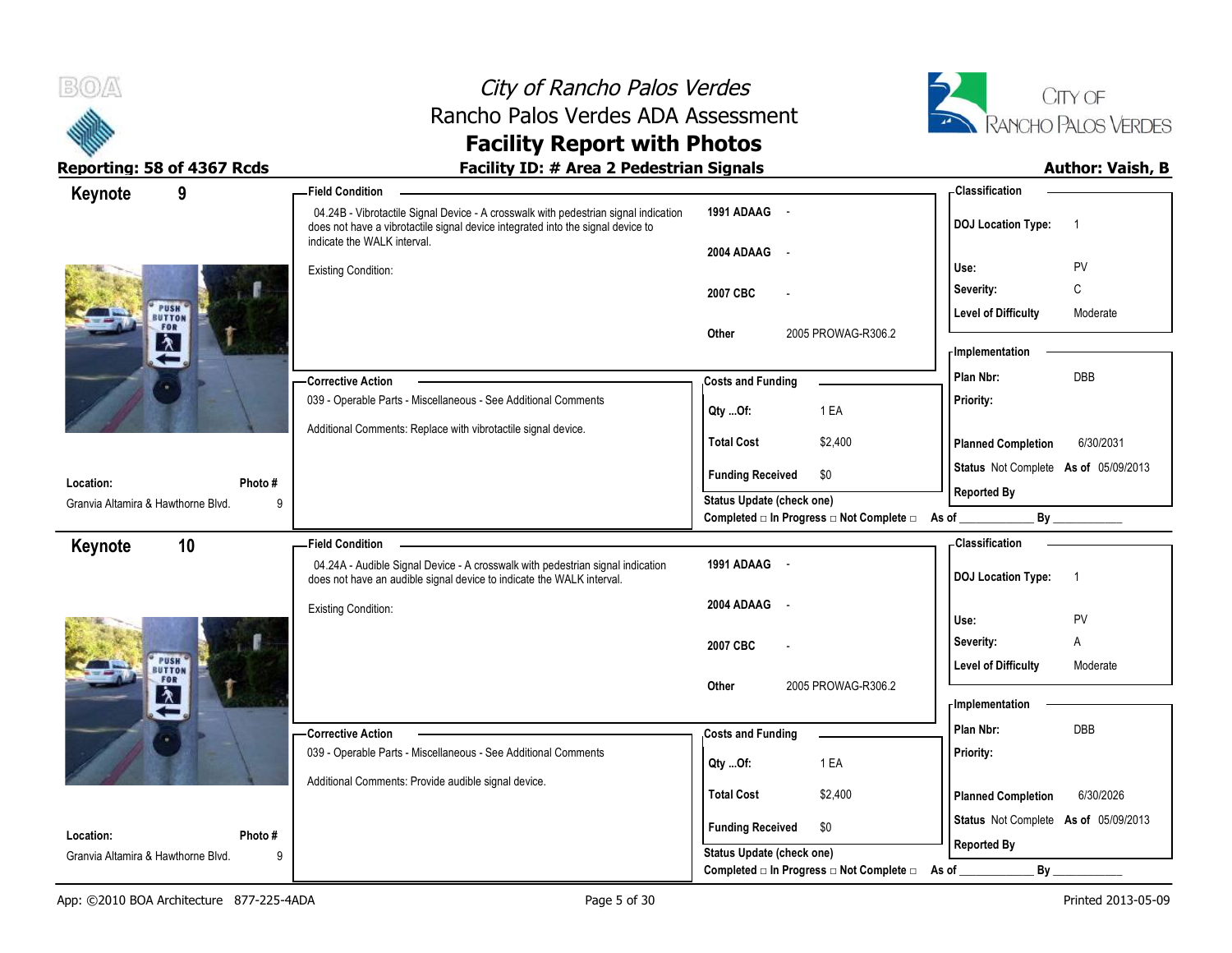

# City of Rancho Palos Verdes Rancho Palos Verdes ADA Assessment



### **Facility Report with Photos** Reporting: 58 of 4367 Rcds **Facility ID: # Area 2 Pedestrian Signals Reporting: 58 of 4367 Rcds Author: Vaish, B**

| 11<br>Keynote                                   |              | <b>Field Condition</b>                                                                                                                |                                                                 | - Classification                            |
|-------------------------------------------------|--------------|---------------------------------------------------------------------------------------------------------------------------------------|-----------------------------------------------------------------|---------------------------------------------|
|                                                 |              | 04.32C - Push Button Size - The pedestrian signal push button is not a min 2"<br>across in one dimension.                             | 1991 ADAAG -                                                    | <b>DOJ Location Type:</b><br>$\overline{1}$ |
|                                                 |              | Existing Condition: 1/2" diameter.                                                                                                    | 2004 ADAAG<br>$\sim$ $-$                                        | PV<br>Use:                                  |
|                                                 |              |                                                                                                                                       | 2007 CBC                                                        | C<br>Severity:                              |
| <b>PUSH</b>                                     |              |                                                                                                                                       |                                                                 | <b>Level of Difficulty</b><br>Moderate      |
| FOR<br>$\boldsymbol{\lambda}$                   |              |                                                                                                                                       | 2005 PROWAG-R306.3.3<br>Other                                   |                                             |
| $\leftarrow$                                    |              |                                                                                                                                       |                                                                 | - Implementation                            |
|                                                 |              | -Corrective Action                                                                                                                    | <b>Costs and Funding</b>                                        | DBB<br>Plan Nbr:                            |
|                                                 |              | 039 - Operable Parts - Miscellaneous - See Additional Comments                                                                        | 1 EA<br>Qty Of:                                                 | Priority:                                   |
|                                                 |              | Additional Comments: See Keynote 9 for corrective action.                                                                             | \$0<br><b>Total Cost</b>                                        | <b>Planned Completion</b><br>6/30/2031      |
|                                                 |              |                                                                                                                                       | <b>Funding Received</b><br>\$0                                  | Status Not Complete As of 05/09/2013        |
| Location:<br>Granvia Altamira & Hawthorne Blvd. | Photo #<br>9 |                                                                                                                                       | <b>Status Update (check one)</b>                                | <b>Reported By</b>                          |
|                                                 |              |                                                                                                                                       | Completed $\Box$ In Progress $\Box$ Not Complete $\Box$ As of _ | By                                          |
| 12<br>Keynote                                   |              | <b>Field Condition</b>                                                                                                                |                                                                 | - Classification                            |
|                                                 |              | 04.32A - Push Button Operating Effort - The force required to activate operable<br>part(s) of pedestrian signal device exceeds 5 lbs. | 1991 ADAAG 4.27.4                                               | <b>DOJ Location Type:</b><br>$\overline{1}$ |
|                                                 |              | Existing Condition: 6 LBF.                                                                                                            | 309.4<br>2004 ADAAG                                             |                                             |
|                                                 |              |                                                                                                                                       |                                                                 | Use:<br>PV                                  |
| PUSH                                            |              |                                                                                                                                       | 2007 CBC<br>1117B.6 item 4                                      | $\mathbb C$<br>Severity:                    |
| <b>BUTTON</b><br>FOR                            |              |                                                                                                                                       | 2005 PROWAG-R306.3.1;<br>Other                                  | <b>Level of Difficulty</b><br>Moderate      |
| $\bm{\lambda}$                                  |              |                                                                                                                                       |                                                                 |                                             |
|                                                 |              |                                                                                                                                       | R405.4                                                          | <b>Implementation</b>                       |
| ←                                               |              |                                                                                                                                       |                                                                 | Plan Nbr:<br>DBB                            |
|                                                 |              | - Corrective Action<br>039 - Operable Parts - Miscellaneous - See Additional Comments                                                 | <b>Costs and Funding</b>                                        | Priority:                                   |
|                                                 |              |                                                                                                                                       | 1 EA<br>Qty Of:                                                 |                                             |
|                                                 |              | Additional Comments: See Keynote 9 for corrective action.                                                                             | <b>Total Cost</b><br>\$0                                        | <b>Planned Completion</b><br>6/30/2031      |
| Location:                                       | Photo#       |                                                                                                                                       | <b>Funding Received</b><br>\$0                                  | Status Not Complete As of 05/09/2013        |
| Granvia Altamira & Hawthorne Blvd.              | 9            |                                                                                                                                       | <b>Status Update (check one)</b>                                | <b>Reported By</b><br>By                    |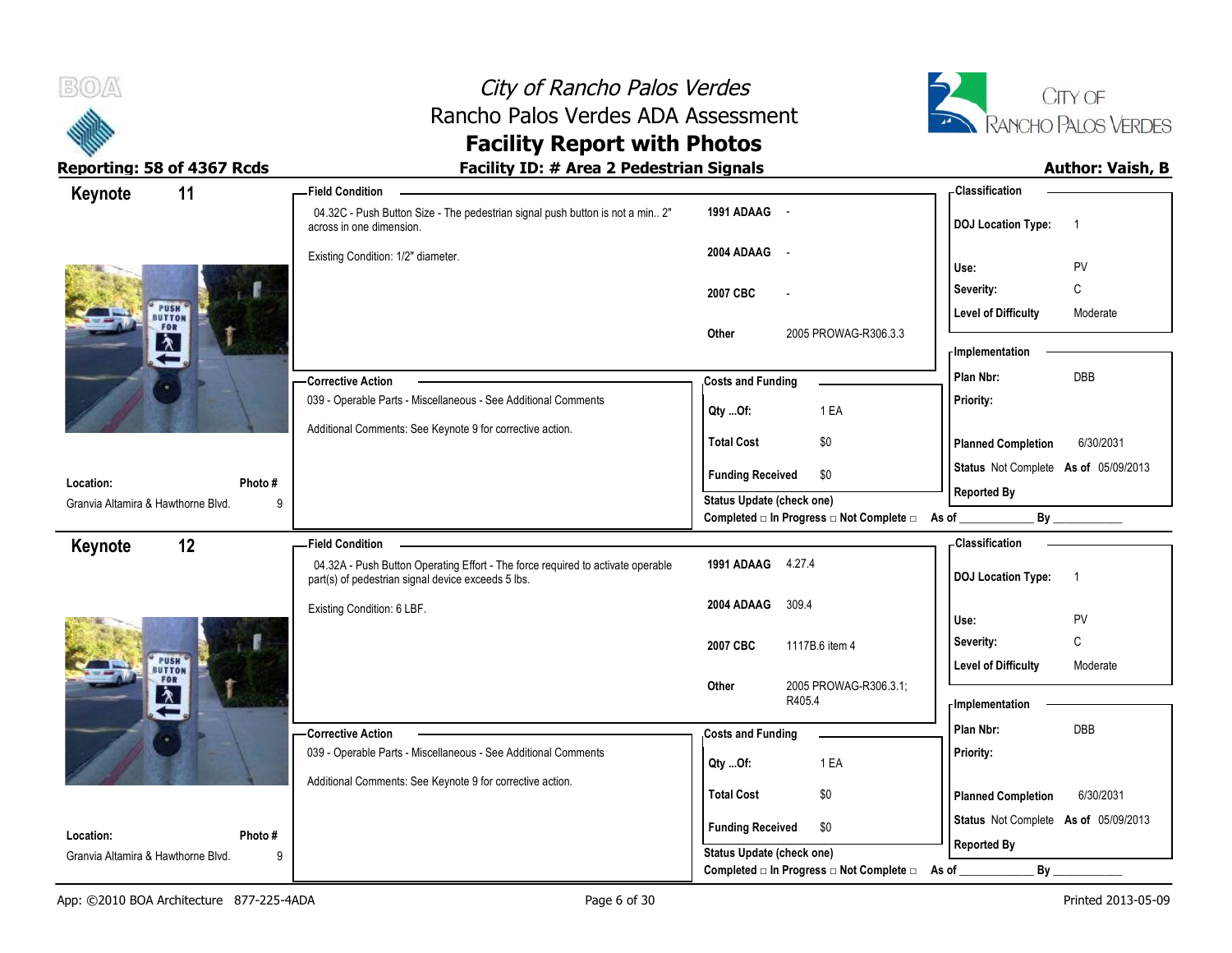



### **Reporting: 58 of 4367 Rcds Facility ID: # Area 2 Pedestrian Signals Author: Vaish, B**

| 13<br>Keynote                            | <b>Field Condition</b>                                                                                                                                                                                                                               |                                                                       | - Classification                            |
|------------------------------------------|------------------------------------------------------------------------------------------------------------------------------------------------------------------------------------------------------------------------------------------------------|-----------------------------------------------------------------------|---------------------------------------------|
|                                          | 04.25 - Pedestrian Signal Device - Clear Floor Space - Location of pedestrian<br>signal device does not accommodate a level 30" x 48" min clear space, centered<br>and parallel to the pedestrian signal push button. (Accessible pedestrian signals | 1991 ADAAG 4.2.4                                                      | <b>DOJ Location Type:</b><br>$\overline{1}$ |
|                                          | shall be located so that the vibrotactile feature can be contacted from the level<br>landing serving a curb ramp, if provided, or from a clear floor or ground space that                                                                            | 2004 ADAAG 305.3; Fig. 305.3                                          | PV<br>Use:                                  |
|                                          | is in line with the crosswalk line adjacent to the vehicle stop line.)                                                                                                                                                                               | 2007 CBC<br>1118B.4 item 1                                            | C<br>Severity:                              |
|                                          | Existing Condition: 3.6% RS.                                                                                                                                                                                                                         |                                                                       | <b>Level of Difficulty</b><br>High          |
|                                          |                                                                                                                                                                                                                                                      | 2005 PROWAG-R306.2.1<br><b>Other</b>                                  |                                             |
|                                          |                                                                                                                                                                                                                                                      |                                                                       | - Implementation                            |
|                                          | - Corrective Action                                                                                                                                                                                                                                  | <b>Costs and Funding</b>                                              | DBB<br>Plan Nbr:                            |
|                                          | 008 - Concrete Landing - Remove non-compliant pavement and replace with new<br>concrete. The landing slope shall not exceed 2% in any direction.                                                                                                     | 30 SF<br>Qty Of:                                                      | Priority:                                   |
|                                          | <b>Additional Comments:</b>                                                                                                                                                                                                                          | <b>Total Cost</b><br>\$576                                            | <b>Planned Completion</b><br>6/30/2031      |
| Location:<br>Photo #                     |                                                                                                                                                                                                                                                      | \$0<br><b>Funding Received</b>                                        | Status Not Complete As of 05/09/2013        |
| Granvia Altamira & Hawthorne Blvd.<br>13 |                                                                                                                                                                                                                                                      | Status Update (check one)                                             | <b>Reported By</b>                          |
|                                          |                                                                                                                                                                                                                                                      | Completed □ In Progress □ Not Complete □ As of ________               | By                                          |
| 14<br>Keynote                            | <b>Field Condition</b>                                                                                                                                                                                                                               |                                                                       | <b>Classification</b>                       |
|                                          | 04.24A - Audible Signal Device - A crosswalk with pedestrian signal indication<br>does not have an audible signal device to indicate the WALK interval.                                                                                              | 1991 ADAAG -                                                          | <b>DOJ Location Type:</b><br>$\overline{1}$ |
|                                          | <b>Existing Condition:</b>                                                                                                                                                                                                                           | 2004 ADAAG                                                            |                                             |
|                                          |                                                                                                                                                                                                                                                      |                                                                       | PV<br>Use:                                  |
|                                          |                                                                                                                                                                                                                                                      | 2007 CBC                                                              | Severity:<br>A                              |
|                                          |                                                                                                                                                                                                                                                      |                                                                       | <b>Level of Difficulty</b><br>Moderate      |
|                                          |                                                                                                                                                                                                                                                      | 2005 PROWAG-R306.2<br>Other                                           | - Implementation                            |
|                                          |                                                                                                                                                                                                                                                      |                                                                       | Plan Nbr:<br>DBB                            |
|                                          | <b>Corrective Action</b><br>039 - Operable Parts - Miscellaneous - See Additional Comments                                                                                                                                                           | <b>Costs and Funding</b>                                              | Priority:                                   |
|                                          |                                                                                                                                                                                                                                                      | 1 EA<br>Qty Of:                                                       |                                             |
|                                          | Additional Comments: Provide audible signal device.                                                                                                                                                                                                  | <b>Total Cost</b><br>\$2,400                                          | <b>Planned Completion</b><br>6/30/2026      |
|                                          |                                                                                                                                                                                                                                                      |                                                                       | Status Not Complete As of 05/09/2013        |
| Photo#<br>Location:                      |                                                                                                                                                                                                                                                      | <b>Funding Received</b><br>\$0                                        | <b>Reported By</b>                          |
| Granvia Altamira & Hawthorne Blvd.<br>15 |                                                                                                                                                                                                                                                      | Status Update (check one)<br>Completed □ In Progress □ Not Complete □ | By<br>As of                                 |
|                                          |                                                                                                                                                                                                                                                      |                                                                       |                                             |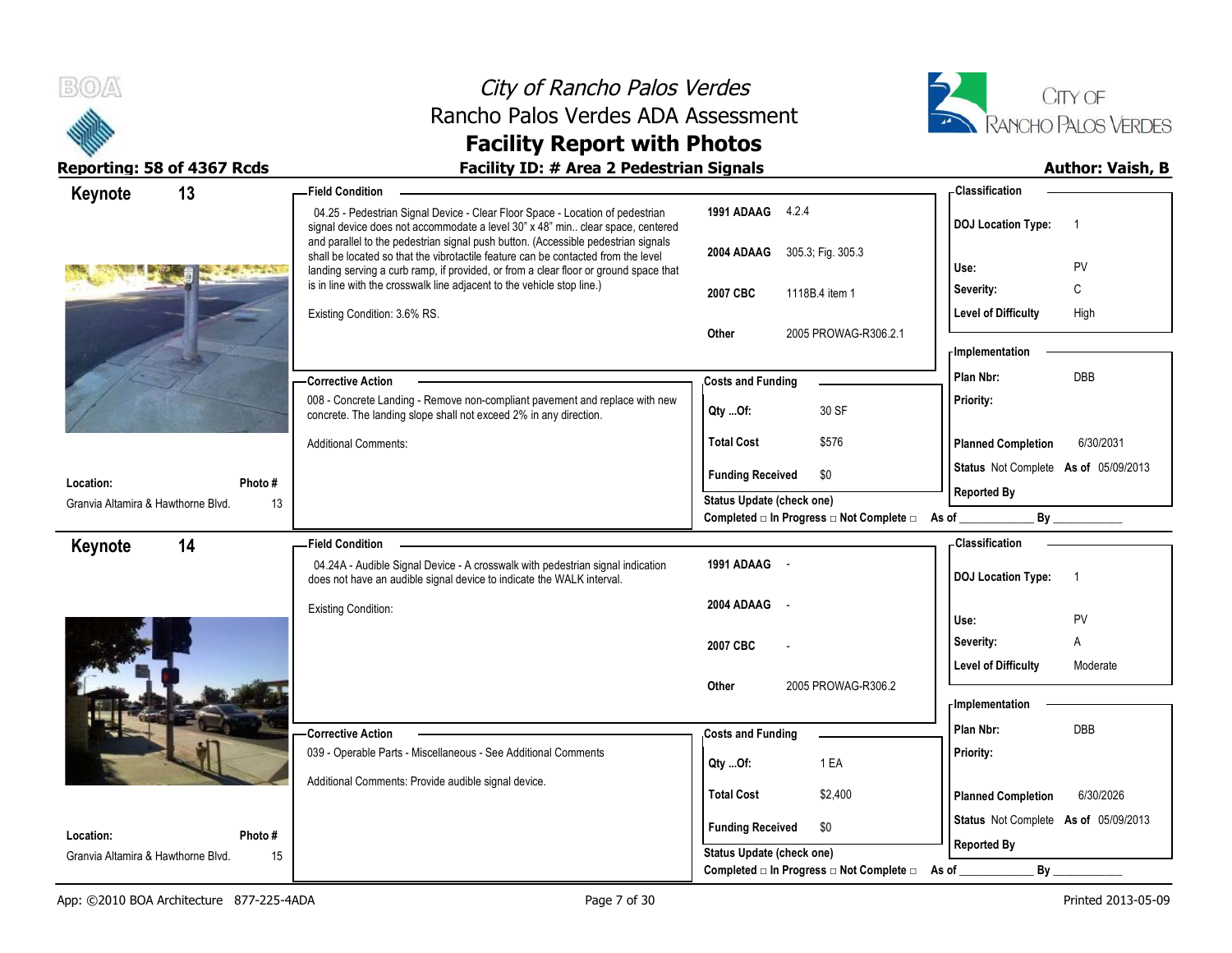



| 15<br>Keynote                                       |              | <b>Field Condition</b>                                                                                                                                                                                                                                         |                                                                              | - Classification                            |
|-----------------------------------------------------|--------------|----------------------------------------------------------------------------------------------------------------------------------------------------------------------------------------------------------------------------------------------------------------|------------------------------------------------------------------------------|---------------------------------------------|
|                                                     |              | 04.25 - Pedestrian Signal Device - Clear Floor Space - Location of pedestrian<br>signal device does not accommodate a level 30" x 48" min clear space, centered                                                                                                | 1991 ADAAG 4.2.4                                                             | <b>DOJ Location Type:</b><br>$\overline{1}$ |
|                                                     |              | and parallel to the pedestrian signal push button. (Accessible pedestrian signals<br>shall be located so that the vibrotactile feature can be contacted from the level<br>landing serving a curb ramp, if provided, or from a clear floor or ground space that | 305.3, Fig. 305.3<br>2004 ADAAG                                              | PV<br>Use:                                  |
|                                                     |              | is in line with the crosswalk line adjacent to the vehicle stop line.)                                                                                                                                                                                         | 2007 CBC<br>1118B.4 item 1                                                   | C<br>Severity:                              |
|                                                     |              | Existing Condition: 3.4% CS & 4.9% RS.                                                                                                                                                                                                                         |                                                                              | <b>Level of Difficulty</b><br>High          |
|                                                     |              |                                                                                                                                                                                                                                                                | Other<br>2005 PROWAG-R306.2.1                                                |                                             |
|                                                     |              |                                                                                                                                                                                                                                                                |                                                                              | <b>Implementation</b>                       |
|                                                     |              | -Corrective Action                                                                                                                                                                                                                                             | <b>Costs and Funding</b>                                                     | <b>DBB</b><br>Plan Nbr:                     |
|                                                     |              | 008 - Concrete Landing - Remove non-compliant pavement and replace with new<br>concrete. The landing slope shall not exceed 2% in any direction.                                                                                                               | 30 SF<br>Qty Of:                                                             | Priority:                                   |
|                                                     |              | <b>Additional Comments:</b>                                                                                                                                                                                                                                    | <b>Total Cost</b><br>\$576                                                   | <b>Planned Completion</b><br>6/30/2031      |
|                                                     |              |                                                                                                                                                                                                                                                                | <b>Funding Received</b><br>\$0                                               | Status Not Complete As of 05/09/2013        |
| Location:<br>Granvia Altamira & Hawthorne Blvd.     | Photo#<br>15 |                                                                                                                                                                                                                                                                | <b>Status Update (check one)</b>                                             | <b>Reported By</b>                          |
|                                                     |              |                                                                                                                                                                                                                                                                | Completed □ In Progress □ Not Complete □                                     | By<br>As of $\_\_$                          |
| 16<br>Keynote                                       |              | <b>Field Condition</b>                                                                                                                                                                                                                                         |                                                                              | <b>Classification</b>                       |
|                                                     |              | 04.24B - Vibrotactile Signal Device - A crosswalk with pedestrian signal indication                                                                                                                                                                            | 1991 ADAAG -                                                                 | <b>DOJ Location Type:</b><br>$\overline{1}$ |
|                                                     |              | does not have a vibrotactile signal device integrated into the signal device to<br>indicate the WALK interval.                                                                                                                                                 |                                                                              |                                             |
|                                                     |              | Existing Condition:                                                                                                                                                                                                                                            | 2004 ADAAG                                                                   | Use:<br>PV                                  |
| <b>TO CROSS</b>                                     |              |                                                                                                                                                                                                                                                                | 2007 CBC                                                                     | C<br>Severity:                              |
| <b>STREET</b><br>PUSK <sub>1</sub><br><b>BUETON</b> |              |                                                                                                                                                                                                                                                                |                                                                              | Level of Difficulty<br>Moderate             |
| <b>WAIT IFOR</b>                                    |              |                                                                                                                                                                                                                                                                |                                                                              |                                             |
| <b>WALK</b>                                         |              |                                                                                                                                                                                                                                                                | 2005 PROWAG-R306.2<br>Other                                                  |                                             |
| <b>SIGNAL</b>                                       |              |                                                                                                                                                                                                                                                                |                                                                              | - Implementation                            |
|                                                     |              | - Corrective Action                                                                                                                                                                                                                                            | <b>Costs and Funding</b>                                                     | Plan Nbr:<br><b>DBB</b>                     |
|                                                     |              | 039 - Operable Parts - Miscellaneous - See Additional Comments                                                                                                                                                                                                 | 1 EA                                                                         | Priority:                                   |
|                                                     |              | Additional Comments: Replace with vibrotactile signal device.                                                                                                                                                                                                  | QtyOf:                                                                       |                                             |
|                                                     |              |                                                                                                                                                                                                                                                                | <b>Total Cost</b><br>\$2,400                                                 | 6/30/2031<br><b>Planned Completion</b>      |
| Location:                                           | Photo #      |                                                                                                                                                                                                                                                                | <b>Funding Received</b><br>\$0                                               | Status Not Complete As of 05/09/2013        |
| Granvia Altamira & Hawthorne Blvd.                  | 16           |                                                                                                                                                                                                                                                                | <b>Status Update (check one)</b><br>Completed □ In Progress □ Not Complete □ | <b>Reported By</b><br>By                    |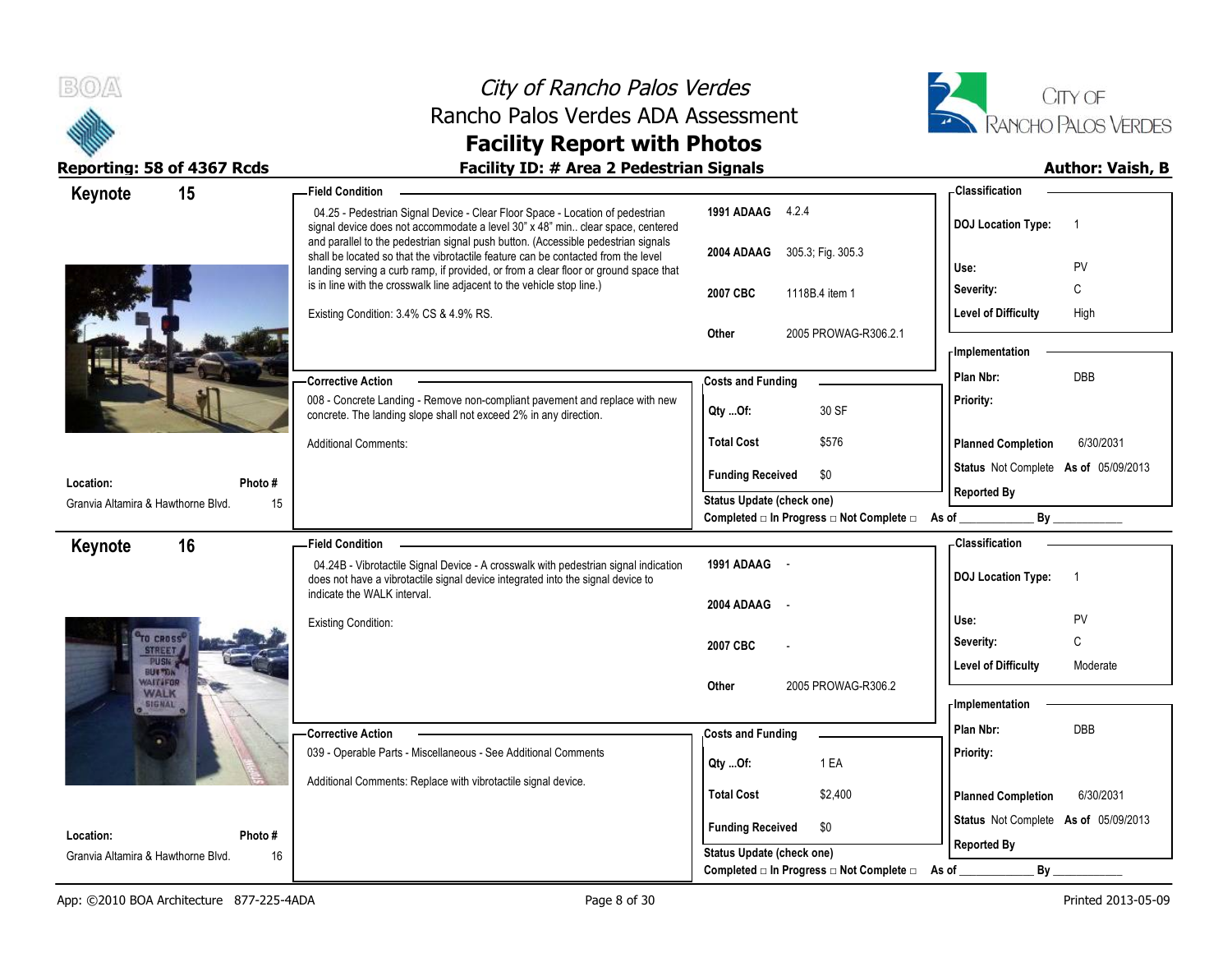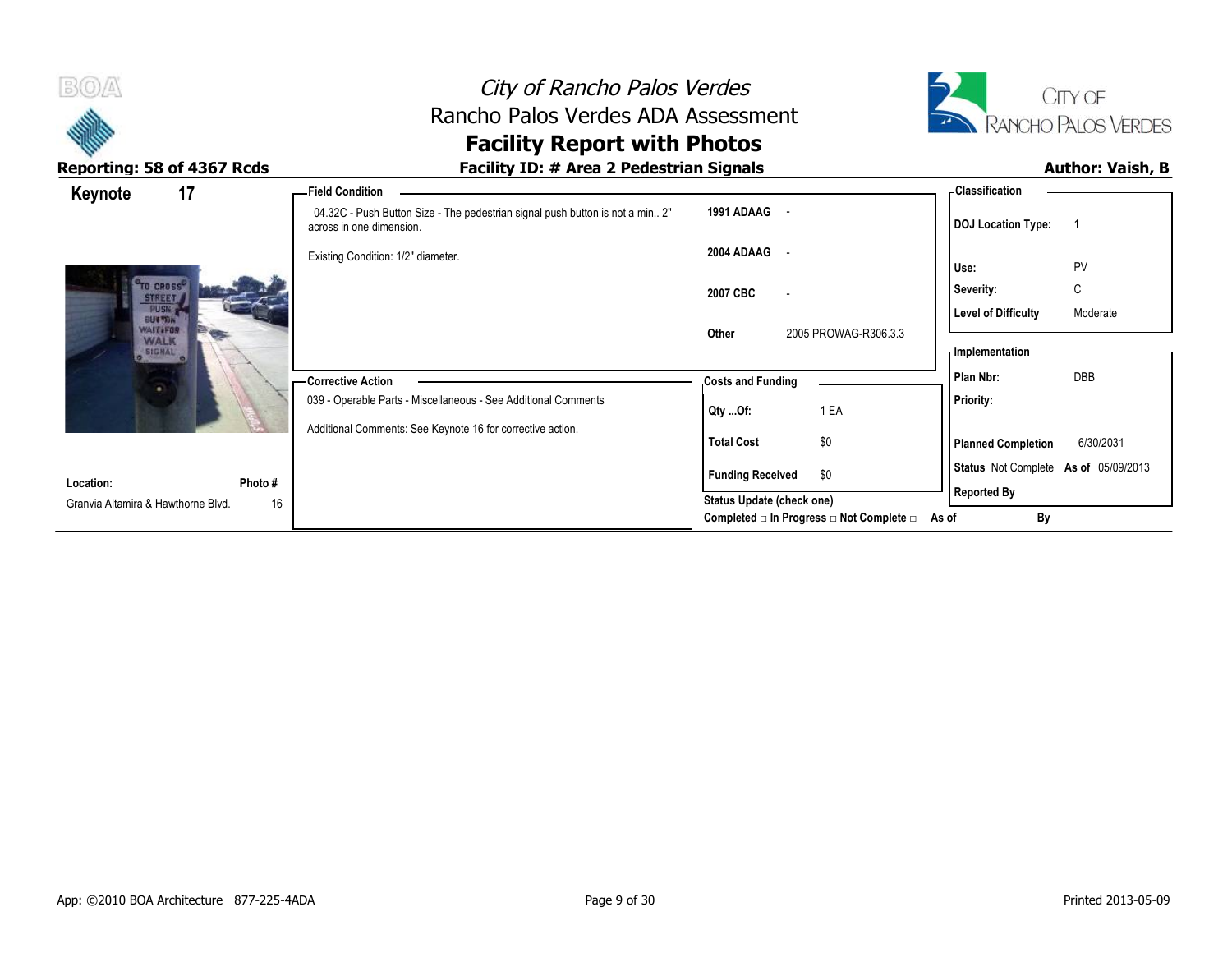



| 18<br>Keynote                            | - Field Condition                                                                                                                                                                                                                                       |                           |                                          | - Classification                                                                                                     |            |
|------------------------------------------|---------------------------------------------------------------------------------------------------------------------------------------------------------------------------------------------------------------------------------------------------------|---------------------------|------------------------------------------|----------------------------------------------------------------------------------------------------------------------|------------|
|                                          | 04.34 - Signal Support or Controller - A hindrance to the passage of persons with<br>physical disabilities, a signal support or controller cabinet, obstructs the sidewalk,<br>or access from the sidewalk to the crosswalk. (Per CBC 1133B.7.1 walks & | 1991 ADAAG                |                                          | <b>DOJ Location Type:</b>                                                                                            |            |
|                                          | sidewalks shall have a minimum of 48" in width. Exception: When, because of right-<br>of-way restrictions, natural barriers or other existing conditions, the enforcing                                                                                 | 2004 ADAAG -              |                                          | Use:                                                                                                                 | PV         |
|                                          | agency determines that compliance with the 48-inch (1219 mm) clear sidewalk<br>width would create an unreasonable hardship, the clear width may be reduced to                                                                                           | 2007 CBC                  |                                          | Severity:                                                                                                            | B          |
|                                          | 36 inches (914 mm).                                                                                                                                                                                                                                     | <b>Other</b>              |                                          | <b>Level of Difficulty</b>                                                                                           | Moderate   |
|                                          | Existing Condition: Path of travel to pedestrian signal device is not provided.                                                                                                                                                                         |                           |                                          |                                                                                                                      |            |
|                                          |                                                                                                                                                                                                                                                         |                           |                                          | <b>Implementation</b><br>Plan Nbr:                                                                                   | <b>DBB</b> |
|                                          | — Corrective Action                                                                                                                                                                                                                                     | <b>Costs and Funding</b>  |                                          |                                                                                                                      |            |
|                                          | 039 - Operable Parts - Miscellaneous - See Additional Comments                                                                                                                                                                                          | Qty Of:                   | 1 EA                                     | Priority:                                                                                                            |            |
|                                          | Additional Comments: Recommendation: Remove pedestrian signal device.                                                                                                                                                                                   | <b>Total Cost</b>         | \$600                                    | <b>Planned Completion</b>                                                                                            | 6/30/2026  |
| Photo #<br>Location:                     |                                                                                                                                                                                                                                                         | <b>Funding Received</b>   | \$0                                      | Status Not Complete As of 05/09/2013                                                                                 |            |
| 18<br>Granvia Altamira & Hawthorne Blvd. |                                                                                                                                                                                                                                                         | Status Update (check one) |                                          | <b>Reported By</b>                                                                                                   |            |
|                                          |                                                                                                                                                                                                                                                         |                           | Completed □ In Progress □ Not Complete □ | By<br>As of the control of the control of the control of the control of the control of the control of the control of |            |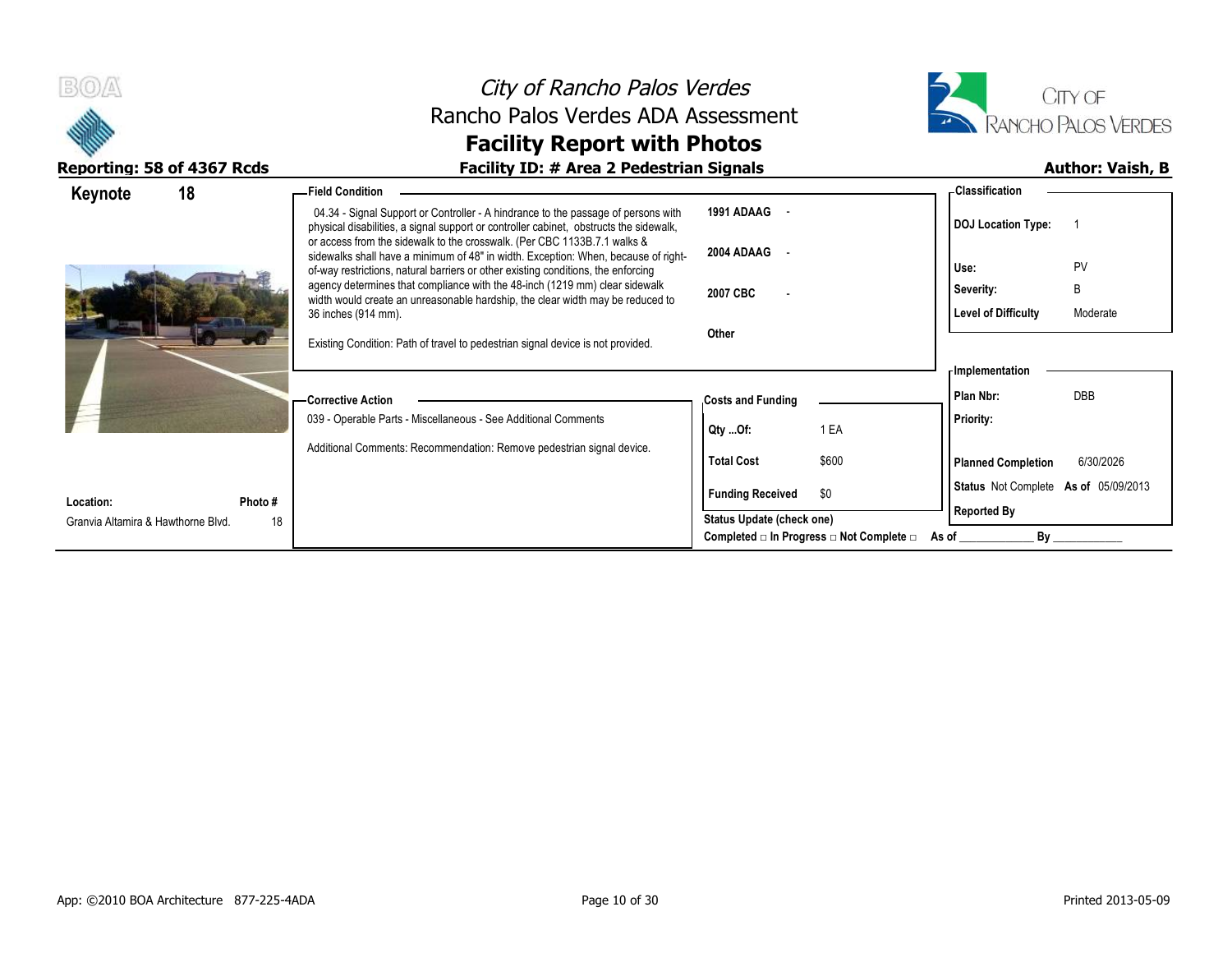



| Keynote                                         | 19            | - Field Condition                                                                                                                                       |                                                   | - Classification                            |
|-------------------------------------------------|---------------|---------------------------------------------------------------------------------------------------------------------------------------------------------|---------------------------------------------------|---------------------------------------------|
|                                                 |               | 04.24A - Audible Signal Device - A crosswalk with pedestrian signal indication<br>does not have an audible signal device to indicate the WALK interval. | 1991 ADAAG -                                      | <b>DOJ Location Type:</b><br>$\overline{1}$ |
|                                                 |               | <b>Existing Condition:</b>                                                                                                                              | 2004 ADAAG<br>$\sim$                              | Use:<br>PV                                  |
|                                                 |               |                                                                                                                                                         | 2007 CBC                                          | Severity:<br>Α                              |
|                                                 |               |                                                                                                                                                         | 2005 PROWAG-R306.2<br>Other                       | <b>Level of Difficulty</b><br>Moderate      |
|                                                 |               |                                                                                                                                                         |                                                   | - Implementation                            |
|                                                 |               | <b>Corrective Action</b>                                                                                                                                | <b>Costs and Funding</b>                          | DBB<br>Plan Nbr:                            |
|                                                 |               | 039 - Operable Parts - Miscellaneous - See Additional Comments                                                                                          | 1 EA<br>Qty Of:                                   | Priority:                                   |
|                                                 |               | Additional Comments: See Keynote 18 for corrective action.                                                                                              | \$0<br><b>Total Cost</b>                          | <b>Planned Completion</b><br>6/30/2026      |
|                                                 |               |                                                                                                                                                         | <b>Funding Received</b><br>\$0                    | Status Not Complete As of 05/09/2013        |
| Location:<br>Granvia Altamira & Hawthorne Blvd. | Photo#<br>19  |                                                                                                                                                         | Status Update (check one)                         | <b>Reported By</b>                          |
|                                                 |               |                                                                                                                                                         | Completed □ In Progress □ Not Complete □ As of __ | By                                          |
| Keynote                                         | 20            | <b>Field Condition</b>                                                                                                                                  |                                                   | - Classification                            |
|                                                 |               | 04.24B - Vibrotactile Signal Device - A crosswalk with pedestrian signal indication                                                                     | 1991 ADAAG -                                      |                                             |
|                                                 |               | does not have a vibrotactile signal device integrated into the signal device to                                                                         |                                                   | <b>DOJ Location Type:</b><br>$\overline{1}$ |
|                                                 |               | indicate the WALK interval.                                                                                                                             | 2004 ADAAG<br>$\sim$ $\sim$                       |                                             |
|                                                 |               | Existing Condition:                                                                                                                                     |                                                   | Use:<br>PV                                  |
|                                                 |               |                                                                                                                                                         | 2007 CBC                                          | C<br>Severity:<br>Moderate                  |
|                                                 |               |                                                                                                                                                         | 2005 PROWAG-R306.2<br>Other                       | <b>Level of Difficulty</b>                  |
|                                                 |               |                                                                                                                                                         |                                                   | <b>Implementation</b>                       |
|                                                 |               | - Corrective Action                                                                                                                                     | <b>Costs and Funding</b>                          | Plan Nbr:<br>DBB                            |
|                                                 |               | 039 - Operable Parts - Miscellaneous - See Additional Comments                                                                                          | 1 EA<br>Qty Of:                                   | Priority:                                   |
|                                                 |               | Additional Comments: See Keynote 18 for corrective action.                                                                                              | <b>Total Cost</b><br>\$0                          | <b>Planned Completion</b><br>6/30/2031      |
|                                                 |               |                                                                                                                                                         | <b>Funding Received</b><br>\$0                    | Status Not Complete As of 05/09/2013        |
| Location:<br>Granvia Altamira & Hawthorne Blvd. | Photo #<br>20 |                                                                                                                                                         | Status Update (check one)                         | <b>Reported By</b>                          |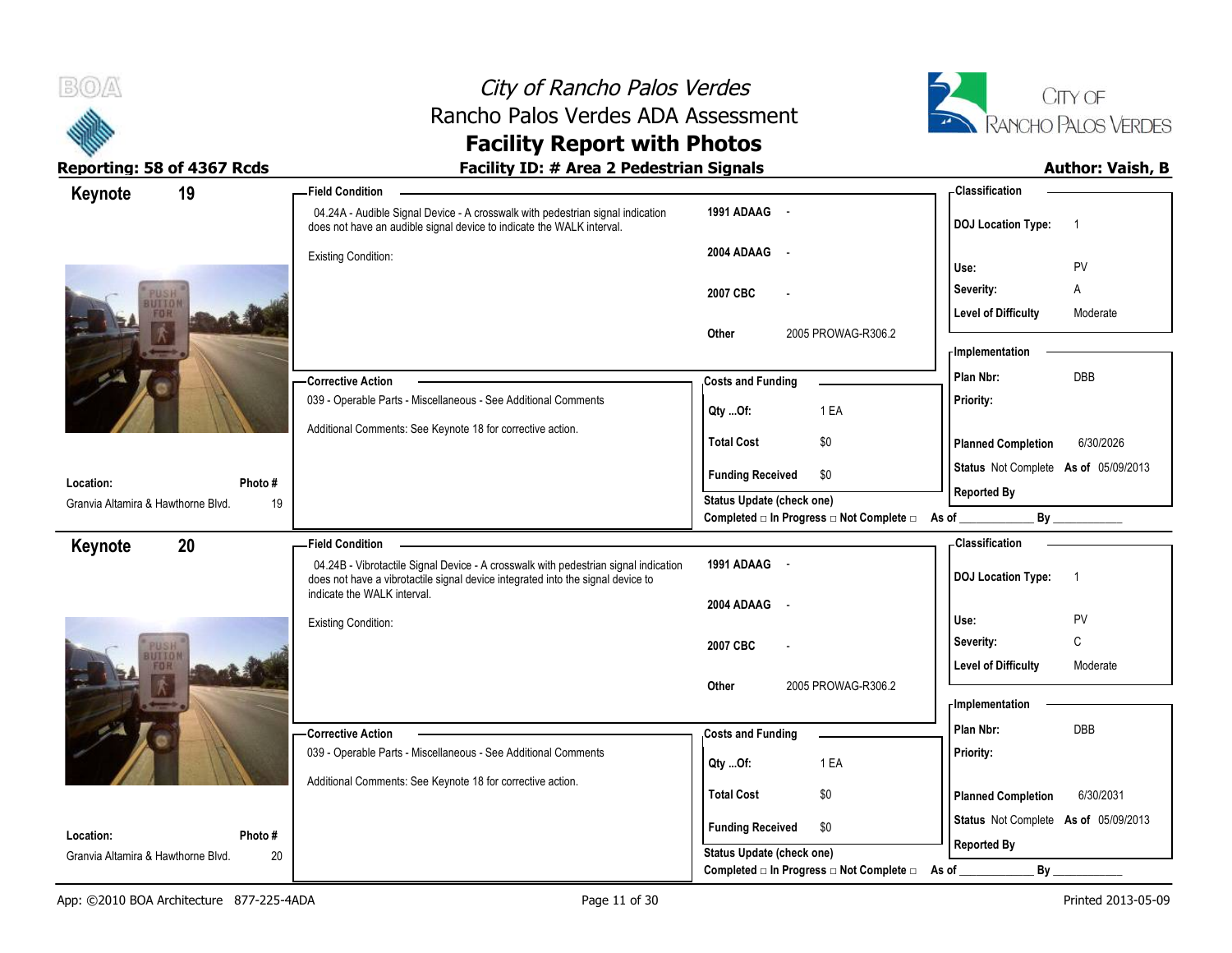



### **Reporting: 58 of 4367 Rcds Facility ID: # Area 2 Pedestrian Signals Author: Vaish, B**

| 21<br>Keynote                                              | <b>Field Condition</b>                                                                                                                                                                                                                                         |                                                         | - Classification                                                                                                                                                                                                               |
|------------------------------------------------------------|----------------------------------------------------------------------------------------------------------------------------------------------------------------------------------------------------------------------------------------------------------------|---------------------------------------------------------|--------------------------------------------------------------------------------------------------------------------------------------------------------------------------------------------------------------------------------|
|                                                            | 04.25 - Pedestrian Signal Device - Clear Floor Space - Location of pedestrian<br>signal device does not accommodate a level 30" x 48" min clear space, centered                                                                                                | 1991 ADAAG 4.2.4                                        | <b>DOJ Location Type:</b><br>$\overline{1}$                                                                                                                                                                                    |
|                                                            | and parallel to the pedestrian signal push button. (Accessible pedestrian signals<br>shall be located so that the vibrotactile feature can be contacted from the level<br>landing serving a curb ramp, if provided, or from a clear floor or ground space that | 2004 ADAAG<br>305.3; Fig. 305.3                         | PV<br>Use:                                                                                                                                                                                                                     |
|                                                            | is in line with the crosswalk line adjacent to the vehicle stop line.)                                                                                                                                                                                         | 2007 CBC<br>1118B.4 item 1                              | C<br>Severity:                                                                                                                                                                                                                 |
|                                                            | Existing Condition: 2.8% CS & 5% RS.                                                                                                                                                                                                                           |                                                         | <b>Level of Difficulty</b><br>High                                                                                                                                                                                             |
|                                                            |                                                                                                                                                                                                                                                                | <b>Other</b><br>2005 PROWAG-R306.2.1                    |                                                                                                                                                                                                                                |
|                                                            |                                                                                                                                                                                                                                                                |                                                         | - Implementation                                                                                                                                                                                                               |
|                                                            | <b>Corrective Action</b>                                                                                                                                                                                                                                       | <b>Costs and Funding</b>                                | <b>DBB</b><br>Plan Nbr:                                                                                                                                                                                                        |
|                                                            | 008 - Concrete Landing - Remove non-compliant pavement and replace with new<br>concrete. The landing slope shall not exceed 2% in any direction.                                                                                                               | 30 SF<br>Qty Of:                                        | Priority:                                                                                                                                                                                                                      |
|                                                            | Additional Comments: Relocate curb ramp.                                                                                                                                                                                                                       | <b>Total Cost</b><br>\$4,176                            | <b>Planned Completion</b><br>6/30/2031                                                                                                                                                                                         |
|                                                            |                                                                                                                                                                                                                                                                | <b>Funding Received</b><br>\$0                          | Status Not Complete As of 05/09/2013                                                                                                                                                                                           |
| Location:<br>Photo #<br>Granvia Altamira & Hawthorne Blvd. | 21                                                                                                                                                                                                                                                             | <b>Status Update (check one)</b>                        | <b>Reported By</b>                                                                                                                                                                                                             |
|                                                            |                                                                                                                                                                                                                                                                | Completed □ In Progress □ Not Complete □ As of ________ | By the contract of the contract of the contract of the contract of the contract of the contract of the contract of the contract of the contract of the contract of the contract of the contract of the contract of the contrac |
| Keynote<br>22                                              | <b>Field Condition</b>                                                                                                                                                                                                                                         |                                                         | - Classification                                                                                                                                                                                                               |
|                                                            | 04.32C - Push Button Size - The pedestrian signal push button is not a min 2"<br>across in one dimension.                                                                                                                                                      | 1991 ADAAG -                                            | <b>DOJ Location Type:</b><br>$\overline{1}$                                                                                                                                                                                    |
|                                                            | Existing Condition: 1/2" diameter.                                                                                                                                                                                                                             | 2004 ADAAG<br>$\overline{\phantom{a}}$                  |                                                                                                                                                                                                                                |
| <b>PUSH</b>                                                |                                                                                                                                                                                                                                                                |                                                         | PV<br>Use:                                                                                                                                                                                                                     |
| <b>BUTTON</b><br><b>FOR</b>                                |                                                                                                                                                                                                                                                                | 2007 CBC                                                | C<br>Severity:                                                                                                                                                                                                                 |
|                                                            |                                                                                                                                                                                                                                                                | 2005 PROWAG-R306.3.3<br><b>Other</b>                    | <b>Level of Difficulty</b><br>Moderate                                                                                                                                                                                         |
|                                                            |                                                                                                                                                                                                                                                                |                                                         | - Implementation                                                                                                                                                                                                               |
|                                                            | <b>Corrective Action</b>                                                                                                                                                                                                                                       | <b>Costs and Funding</b>                                | Plan Nbr:<br><b>DBB</b>                                                                                                                                                                                                        |
|                                                            | 039 - Operable Parts - Miscellaneous - See Additional Comments                                                                                                                                                                                                 |                                                         | Priority:                                                                                                                                                                                                                      |
|                                                            | Additional Comments: See Keynote 24 for corrective action.                                                                                                                                                                                                     | 1 EA<br>Qty Of:                                         |                                                                                                                                                                                                                                |
|                                                            |                                                                                                                                                                                                                                                                | <b>Total Cost</b><br>\$0                                | <b>Planned Completion</b><br>6/30/2031                                                                                                                                                                                         |
|                                                            |                                                                                                                                                                                                                                                                | <b>Funding Received</b><br>\$0                          | Status Not Complete As of 05/09/2013                                                                                                                                                                                           |
| Photo #<br>Location:<br>Granvia Altamira & Hawthorne Blvd. | 22                                                                                                                                                                                                                                                             | <b>Status Update (check one)</b>                        | <b>Reported By</b>                                                                                                                                                                                                             |
|                                                            |                                                                                                                                                                                                                                                                | Completed □ In Progress □ Not Complete □                | By<br>As of                                                                                                                                                                                                                    |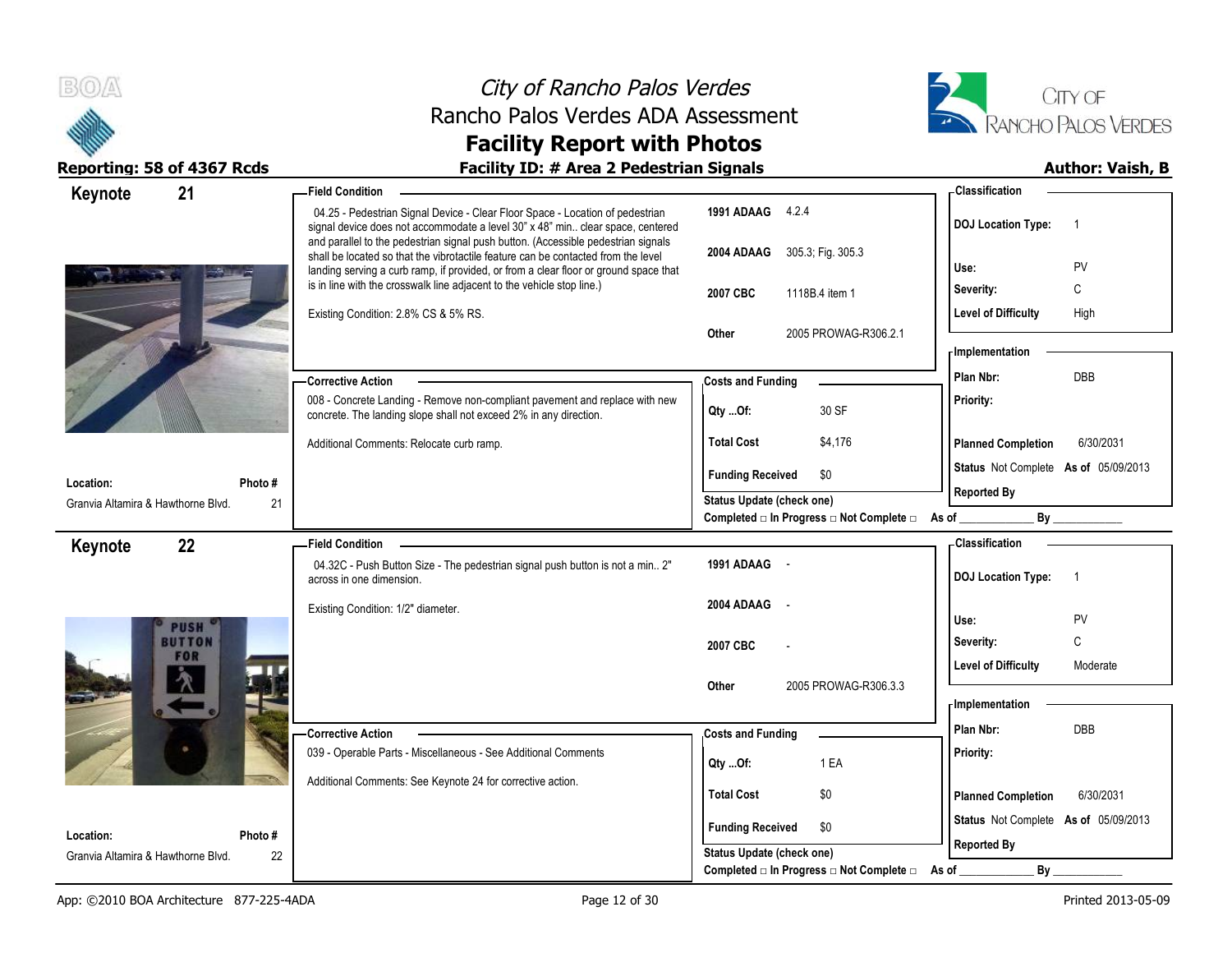



| 23<br>Keynote                                   |              | <b>Field Condition</b>                                                                                                                                                                                |                                                                              | <b>Classification</b>                                      |
|-------------------------------------------------|--------------|-------------------------------------------------------------------------------------------------------------------------------------------------------------------------------------------------------|------------------------------------------------------------------------------|------------------------------------------------------------|
|                                                 |              | 04.24A - Audible Signal Device - A crosswalk with pedestrian signal indication<br>does not have an audible signal device to indicate the WALK interval.                                               | 1991 ADAAG -                                                                 | <b>DOJ</b> Location Type:<br>- 1                           |
|                                                 |              | <b>Existing Condition:</b>                                                                                                                                                                            | 2004 ADAAG -                                                                 | Use:<br>PV                                                 |
| <b>PUSH</b><br><b>BUTTON</b><br><b>FOR</b>      |              |                                                                                                                                                                                                       | 2007 CBC                                                                     | Severity:<br>Α                                             |
| $\lambda$                                       |              |                                                                                                                                                                                                       | 2005 PROWAG-R306.2<br>Other                                                  | <b>Level of Difficulty</b><br>Moderate<br>- Implementation |
|                                                 |              | <b>Corrective Action</b>                                                                                                                                                                              | <b>Costs and Funding</b>                                                     | DBB<br>Plan Nbr:                                           |
|                                                 |              | 039 - Operable Parts - Miscellaneous - See Additional Comments                                                                                                                                        | 1 EA<br>Qty Of:                                                              | Priority:                                                  |
|                                                 |              | Additional Comments: Provide audible signal device.                                                                                                                                                   | <b>Total Cost</b><br>\$2,400                                                 | <b>Planned Completion</b><br>6/30/2026                     |
| Location:                                       | Photo#       |                                                                                                                                                                                                       | <b>Funding Received</b><br>\$0                                               | Status Not Complete As of 05/09/2013                       |
| Granvia Altamira & Hawthorne Blvd.              | 22           |                                                                                                                                                                                                       | Status Update (check one)                                                    | <b>Reported By</b>                                         |
|                                                 |              |                                                                                                                                                                                                       | Completed $\Box$ In Progress $\Box$ Not Complete $\Box$ As of _              | By                                                         |
| 24<br>Keynote                                   |              | <b>Field Condition</b>                                                                                                                                                                                |                                                                              | - Classification                                           |
|                                                 |              | 04.24B - Vibrotactile Signal Device - A crosswalk with pedestrian signal indication<br>does not have a vibrotactile signal device integrated into the signal device to<br>indicate the WALK interval. | 1991 ADAAG -                                                                 | <b>DOJ</b> Location Type:<br>$\overline{1}$                |
|                                                 |              |                                                                                                                                                                                                       | 2004 ADAAG<br>$\sim$                                                         | PV<br>Use:                                                 |
| <b>PUSH</b><br><b>BUTTON</b>                    |              | <b>Existing Condition:</b>                                                                                                                                                                            |                                                                              |                                                            |
| <b>FOR</b>                                      |              |                                                                                                                                                                                                       |                                                                              |                                                            |
|                                                 |              |                                                                                                                                                                                                       | 2007 CBC                                                                     | C<br>Severity:<br><b>Level of Difficulty</b><br>Moderate   |
| 介                                               |              |                                                                                                                                                                                                       | 2005 PROWAG-R306.2<br>Other                                                  |                                                            |
|                                                 |              |                                                                                                                                                                                                       |                                                                              | - Implementation<br>Plan Nbr:<br><b>DBB</b>                |
|                                                 |              | - Corrective Action<br>039 - Operable Parts - Miscellaneous - See Additional Comments                                                                                                                 | <b>Costs and Funding</b><br>1 EA                                             | Priority:                                                  |
|                                                 |              | Additional Comments: Replace with vibrotactile signal device.                                                                                                                                         | $Qty$ Of:<br><b>Total Cost</b><br>\$2,400                                    | 6/30/2031<br><b>Planned Completion</b>                     |
|                                                 |              |                                                                                                                                                                                                       | <b>Funding Received</b><br>\$0                                               | Status Not Complete As of 05/09/2013                       |
| Location:<br>Granvia Altamira & Hawthorne Blvd. | Photo#<br>22 |                                                                                                                                                                                                       | <b>Status Update (check one)</b><br>Completed □ In Progress □ Not Complete □ | <b>Reported By</b>                                         |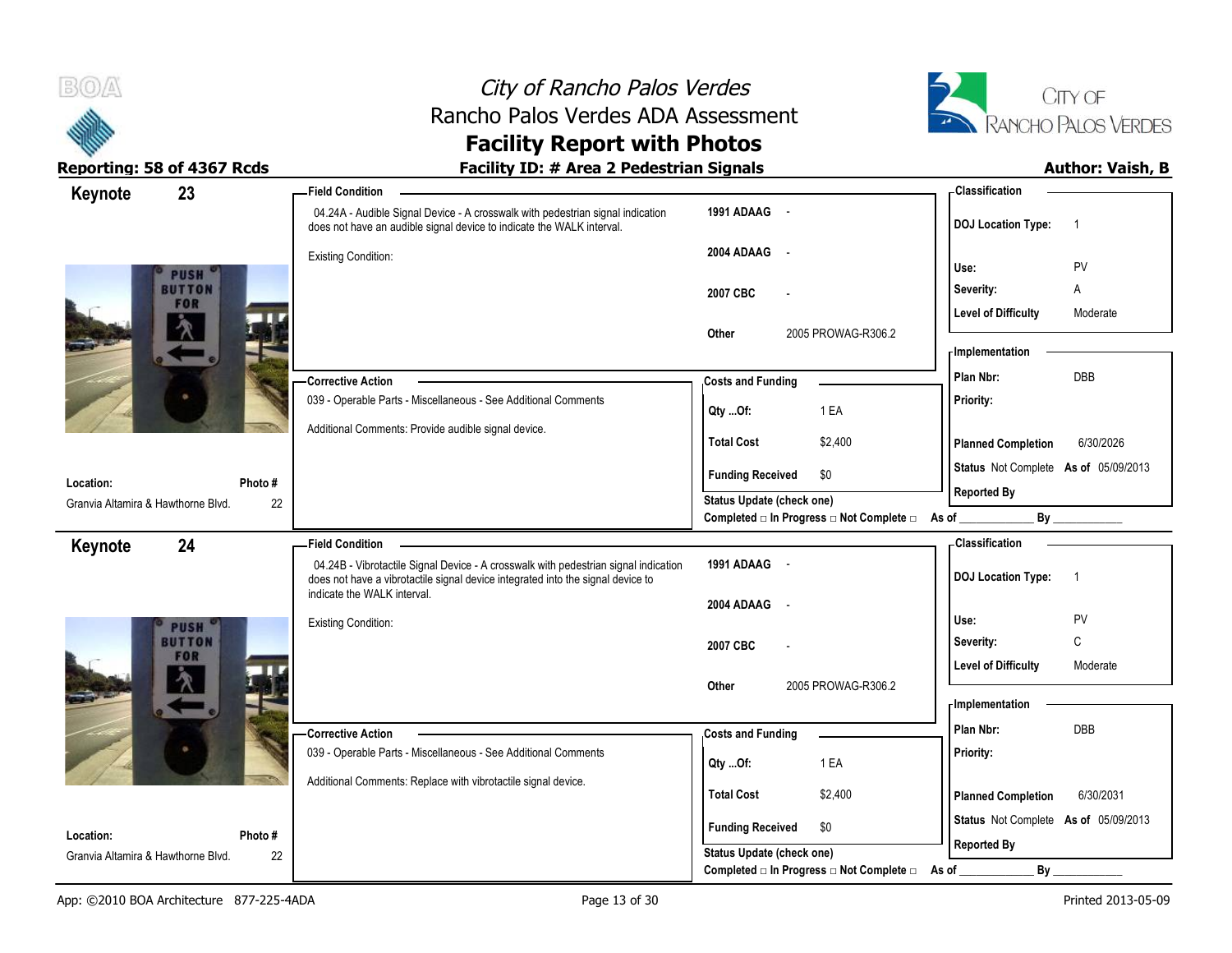



| 25<br>Keynote                            | - Field Condition                                                                                                                                       |                                                                       | - Classification                            |
|------------------------------------------|---------------------------------------------------------------------------------------------------------------------------------------------------------|-----------------------------------------------------------------------|---------------------------------------------|
|                                          | 04.32C - Push Button Size - The pedestrian signal push button is not a min 2"<br>across in one dimension.                                               | 1991 ADAAG -                                                          | <b>DOJ</b> Location Type:<br>$\overline{1}$ |
|                                          | Existing Condition: 1/2" diameter.                                                                                                                      | 2004 ADAAG<br>$\sim$                                                  | PV<br>Use:                                  |
| PUSH <sup>®</sup><br><b>BUTTON</b>       |                                                                                                                                                         | 2007 CBC<br>$\overline{\phantom{a}}$                                  | Severity:<br>C                              |
| <b>FOR</b>                               |                                                                                                                                                         |                                                                       | <b>Level of Difficulty</b><br>Moderate      |
|                                          |                                                                                                                                                         | 2005 PROWAG-R306.3.3<br>Other                                         | - Implementation                            |
|                                          | <b>Corrective Action</b>                                                                                                                                | <b>Costs and Funding</b>                                              | DBB<br>Plan Nbr:                            |
|                                          | 039 - Operable Parts - Miscellaneous - See Additional Comments                                                                                          | 1 EA<br>Qty Of:                                                       | Priority:                                   |
|                                          | Additional Comments: See Keynote 27 for corrective action.                                                                                              | <b>Total Cost</b><br>\$0                                              | <b>Planned Completion</b><br>6/30/2031      |
| Location:<br>Photo#                      |                                                                                                                                                         | <b>Funding Received</b><br>\$0                                        | Status Not Complete As of 05/09/2013        |
| Granvia Altamira & Hawthorne Blvd.<br>25 |                                                                                                                                                         | Status Update (check one)                                             | <b>Reported By</b>                          |
|                                          |                                                                                                                                                         | Completed □ In Progress □ Not Complete □ As of _                      |                                             |
| 26<br>Keynote                            | <b>Field Condition</b>                                                                                                                                  |                                                                       | - Classification                            |
|                                          | 04.24A - Audible Signal Device - A crosswalk with pedestrian signal indication<br>does not have an audible signal device to indicate the WALK interval. | 1991 ADAAG -                                                          | <b>DOJ</b> Location Type:<br>$\overline{1}$ |
|                                          | <b>Existing Condition:</b>                                                                                                                              | 2004 ADAAG<br>$\sim$                                                  | Use:<br>PV                                  |
| PUSH                                     |                                                                                                                                                         | 2007 CBC<br>$\overline{\phantom{a}}$                                  | Severity:<br>Α                              |
| <b>BUTTON</b><br>FOR                     |                                                                                                                                                         |                                                                       | <b>Level of Difficulty</b><br>Moderate      |
|                                          |                                                                                                                                                         |                                                                       |                                             |
|                                          |                                                                                                                                                         | 2005 PROWAG-R306.2<br>Other                                           |                                             |
|                                          |                                                                                                                                                         |                                                                       | <b>Implementation</b>                       |
|                                          | <b>Corrective Action</b>                                                                                                                                | <b>Costs and Funding</b>                                              | Plan Nbr:<br><b>DBB</b>                     |
|                                          | 039 - Operable Parts - Miscellaneous - See Additional Comments                                                                                          | 1 EA<br>Qty Of:                                                       | Priority:                                   |
|                                          | Additional Comments: Provide audible signal device.                                                                                                     | <b>Total Cost</b><br>\$2,400                                          | 6/30/2026<br><b>Planned Completion</b>      |
| Location:<br>Photo#                      |                                                                                                                                                         | <b>Funding Received</b><br>\$0                                        | Status Not Complete As of 05/09/2013        |
| Granvia Altamira & Hawthorne Blvd.<br>25 |                                                                                                                                                         | Status Update (check one)<br>Completed □ In Progress □ Not Complete □ | <b>Reported By</b><br>By                    |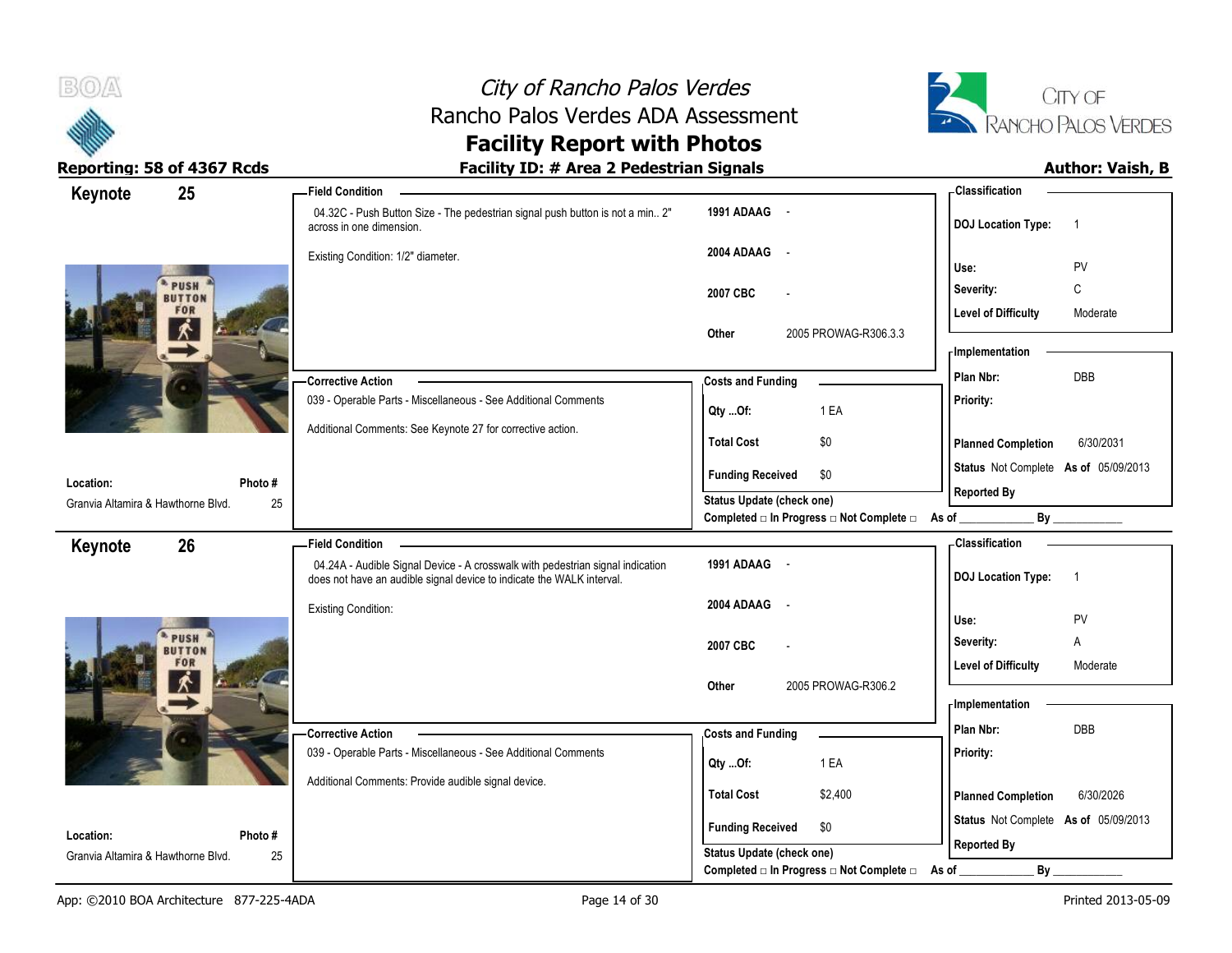

# City of Rancho Palos Verdes Rancho Palos Verdes ADA Assessment



# **Facility Report with Photos**

| Keynote                                     | 27            | - Field Condition                                                                                                                                                                                     |                                                | - Classification                                     |
|---------------------------------------------|---------------|-------------------------------------------------------------------------------------------------------------------------------------------------------------------------------------------------------|------------------------------------------------|------------------------------------------------------|
|                                             |               | 04.24B - Vibrotactile Signal Device - A crosswalk with pedestrian signal indication<br>does not have a vibrotactile signal device integrated into the signal device to<br>indicate the WALK interval. | 1991 ADAAG -                                   | <b>DOJ</b> Location Type:<br>$\overline{\mathbf{1}}$ |
|                                             |               |                                                                                                                                                                                                       | 2004 ADAAG<br>$\sim$                           |                                                      |
|                                             | PUSH          | Existing Condition:                                                                                                                                                                                   |                                                | PV<br>Use:                                           |
|                                             | <b>BUTTON</b> |                                                                                                                                                                                                       | 2007 CBC                                       | Severity:<br>C                                       |
|                                             | <b>FOR</b>    |                                                                                                                                                                                                       |                                                | <b>Level of Difficulty</b><br>Moderate               |
|                                             |               |                                                                                                                                                                                                       | 2005 PROWAG-R306.2<br>Other                    | - Implementation                                     |
|                                             |               |                                                                                                                                                                                                       |                                                |                                                      |
|                                             |               | <b>Corrective Action</b>                                                                                                                                                                              | <b>Costs and Funding</b>                       | <b>DBB</b><br>Plan Nbr:                              |
|                                             |               | 039 - Operable Parts - Miscellaneous - See Additional Comments                                                                                                                                        | 1 EA<br>Qty Of:                                | Priority:                                            |
|                                             |               | Additional Comments: Replace with vibrotactile signal device.                                                                                                                                         | <b>Total Cost</b><br>\$2,400                   | 6/30/2031                                            |
|                                             |               |                                                                                                                                                                                                       |                                                | <b>Planned Completion</b>                            |
| Location:                                   | Photo#        |                                                                                                                                                                                                       | <b>Funding Received</b><br>\$0                 | Status Not Complete As of 05/09/2013                 |
| Granvia Altamira & Hawthorne Blvd.          | 25            |                                                                                                                                                                                                       | <b>Status Update (check one)</b>               | <b>Reported By</b>                                   |
|                                             |               |                                                                                                                                                                                                       | Completed □ In Progress □ Not Complete □ As of | By                                                   |
| Keynote                                     | 28            | <b>Field Condition</b>                                                                                                                                                                                |                                                | - Classification                                     |
|                                             |               | 04.40 - Other - Curb Ramps and Pedestrian Crossings - See Additional<br>Comments                                                                                                                      | 1991 ADAAG -                                   | <b>DOJ</b> Location Type:<br>$\overline{1}$          |
|                                             |               |                                                                                                                                                                                                       | 2004 ADAAG<br>$\sim$                           |                                                      |
|                                             |               | Existing Condition: Path of travel to pedestrian signal device is not provided.                                                                                                                       |                                                | PV<br>Use:                                           |
|                                             |               |                                                                                                                                                                                                       | 2007 CBC                                       | B<br>Severity:                                       |
|                                             |               |                                                                                                                                                                                                       |                                                | <b>Level of Difficulty</b><br>Moderate               |
|                                             |               |                                                                                                                                                                                                       | Other                                          |                                                      |
|                                             |               |                                                                                                                                                                                                       |                                                | - Implementation                                     |
|                                             |               | -Corrective Action                                                                                                                                                                                    | <b>Costs and Funding</b>                       | DBB<br>Plan Nbr:                                     |
|                                             |               | 039 - Operable Parts - Miscellaneous - See Additional Comments                                                                                                                                        | 1 EA<br>Qty Of:                                | Priority:                                            |
|                                             |               | Additional Comments: Recommendation: Remove pedestrian signal device.                                                                                                                                 |                                                |                                                      |
|                                             |               |                                                                                                                                                                                                       | <b>Total Cost</b><br>\$600                     | <b>Planned Completion</b><br>6/30/2026               |
|                                             |               |                                                                                                                                                                                                       | <b>Funding Received</b><br>\$0                 | Status Not Complete As of 05/09/2013                 |
| Location:<br>Seamount Dr. & Hawthorne Blvd. | Photo#<br>28  |                                                                                                                                                                                                       | <b>Status Update (check one)</b>               | <b>Reported By</b>                                   |
|                                             |               |                                                                                                                                                                                                       | Completed □ In Progress □ Not Complete □       | By<br>As of                                          |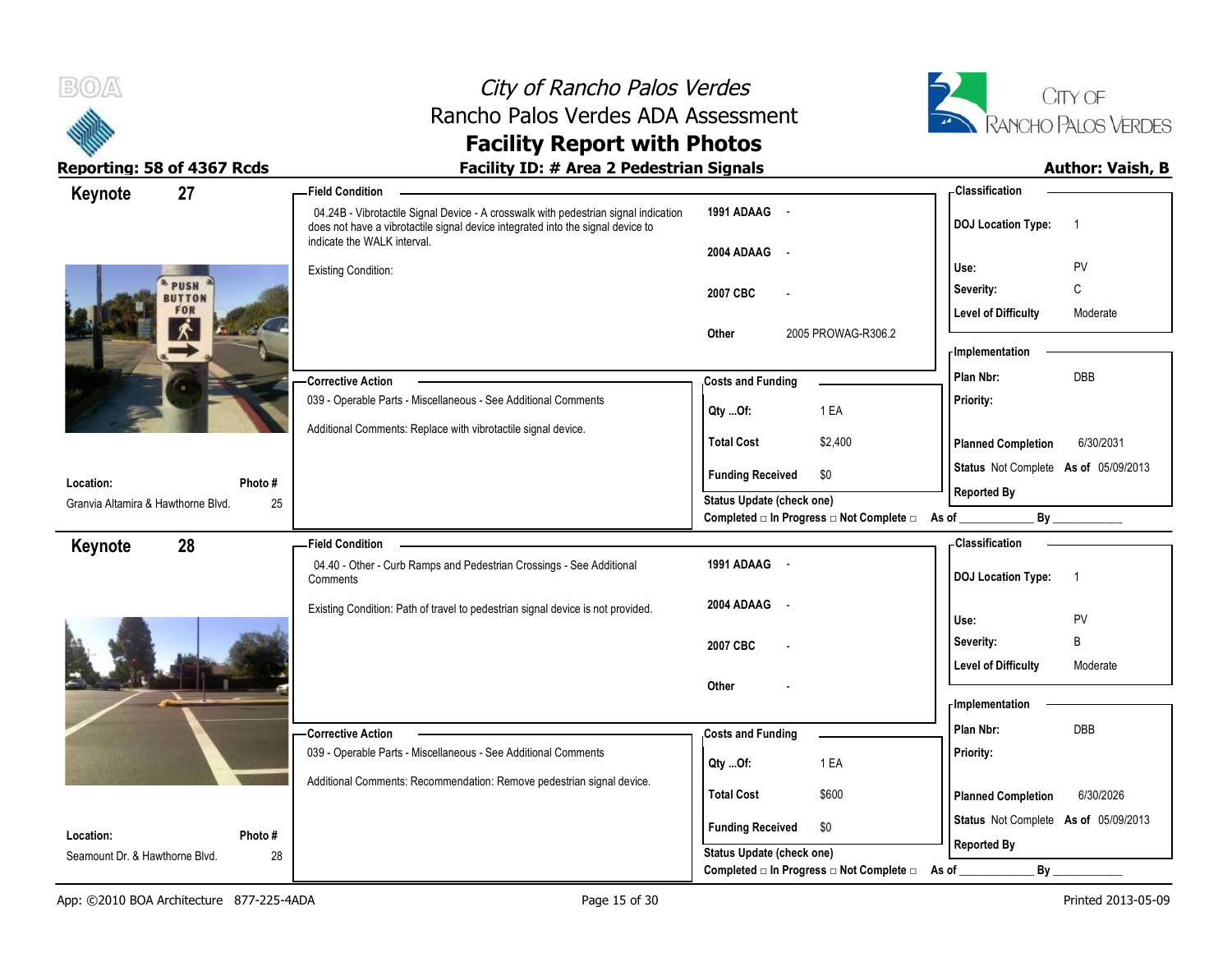



| 29<br>Keynote                  | <b>Field Condition</b>                                                                                                                                                 |                                                                                      | - Classification                            |
|--------------------------------|------------------------------------------------------------------------------------------------------------------------------------------------------------------------|--------------------------------------------------------------------------------------|---------------------------------------------|
|                                | 04.24A - Audible Signal Device - A crosswalk with pedestrian signal indication<br>does not have an audible signal device to indicate the WALK interval.                | 1991 ADAAG -                                                                         | <b>DOJ</b> Location Type:<br>$\overline{1}$ |
|                                | <b>Existing Condition:</b>                                                                                                                                             | 2004 ADAAG<br>$\sim$                                                                 |                                             |
|                                |                                                                                                                                                                        | 2007 CBC<br>$\overline{\phantom{a}}$                                                 | PV<br>Use:<br>Severity:<br>Α                |
| PUSH <sup>®</sup><br>FOR       |                                                                                                                                                                        |                                                                                      | <b>Level of Difficulty</b><br>Moderate      |
| 术                              |                                                                                                                                                                        | 2005 PROWAG-R306.2<br>Other                                                          | - Implementation                            |
|                                | -Corrective Action                                                                                                                                                     | <b>Costs and Funding</b>                                                             | <b>DBB</b><br>Plan Nbr:                     |
|                                | 039 - Operable Parts - Miscellaneous - See Additional Comments                                                                                                         | 1 EA<br>$Qty$ Of:                                                                    | Priority:                                   |
|                                | Additional Comments: See Keynote 28 for corrective action.                                                                                                             | \$0<br><b>Total Cost</b>                                                             | <b>Planned Completion</b><br>6/30/2026      |
| Location:                      | Photo#                                                                                                                                                                 | <b>Funding Received</b><br>\$0                                                       | Status Not Complete As of 05/09/2013        |
| Seamount Dr. & Hawthorne Blvd. | 30                                                                                                                                                                     | <b>Status Update (check one)</b><br>Completed □ In Progress □ Not Complete □ As of _ | <b>Reported By</b><br>By                    |
| 30<br>Keynote                  | <b>Field Condition</b>                                                                                                                                                 |                                                                                      | - Classification                            |
|                                | 04.24B - Vibrotactile Signal Device - A crosswalk with pedestrian signal indication<br>does not have a vibrotactile signal device integrated into the signal device to | 1991 ADAAG -                                                                         | <b>DOJ Location Type:</b><br>$\overline{1}$ |
|                                | indicate the WALK interval.                                                                                                                                            | 2004 ADAAG<br>$\sim$                                                                 |                                             |
|                                | Existing Condition:                                                                                                                                                    |                                                                                      | Use:<br>PV                                  |
| PUSH <sup>'</sup><br>BUTTON    |                                                                                                                                                                        | 2007 CBC                                                                             | C<br>Severity:                              |
| <b>FOR</b><br>术                |                                                                                                                                                                        | 2005 PROWAG-R306.2<br>Other                                                          | <b>Level of Difficulty</b><br>Moderate      |
|                                |                                                                                                                                                                        |                                                                                      | - Implementation                            |
|                                | -Corrective Action                                                                                                                                                     | <b>Costs and Funding</b>                                                             | Plan Nbr:<br>DBB                            |
|                                | 039 - Operable Parts - Miscellaneous - See Additional Comments                                                                                                         | 1 EA<br>Qty Of:                                                                      | Priority:                                   |
|                                | Additional Comments: See Keynote 28 for corrective action.                                                                                                             | <b>Total Cost</b><br>\$0                                                             | <b>Planned Completion</b><br>6/30/2031      |
|                                |                                                                                                                                                                        | <b>Funding Received</b><br>\$0                                                       | Status Not Complete As of 05/09/2013        |
| Location:                      | Photo#                                                                                                                                                                 |                                                                                      | <b>Reported By</b>                          |
| Seamount Dr. & Hawthorne Blvd. | 30                                                                                                                                                                     | Status Update (check one)                                                            |                                             |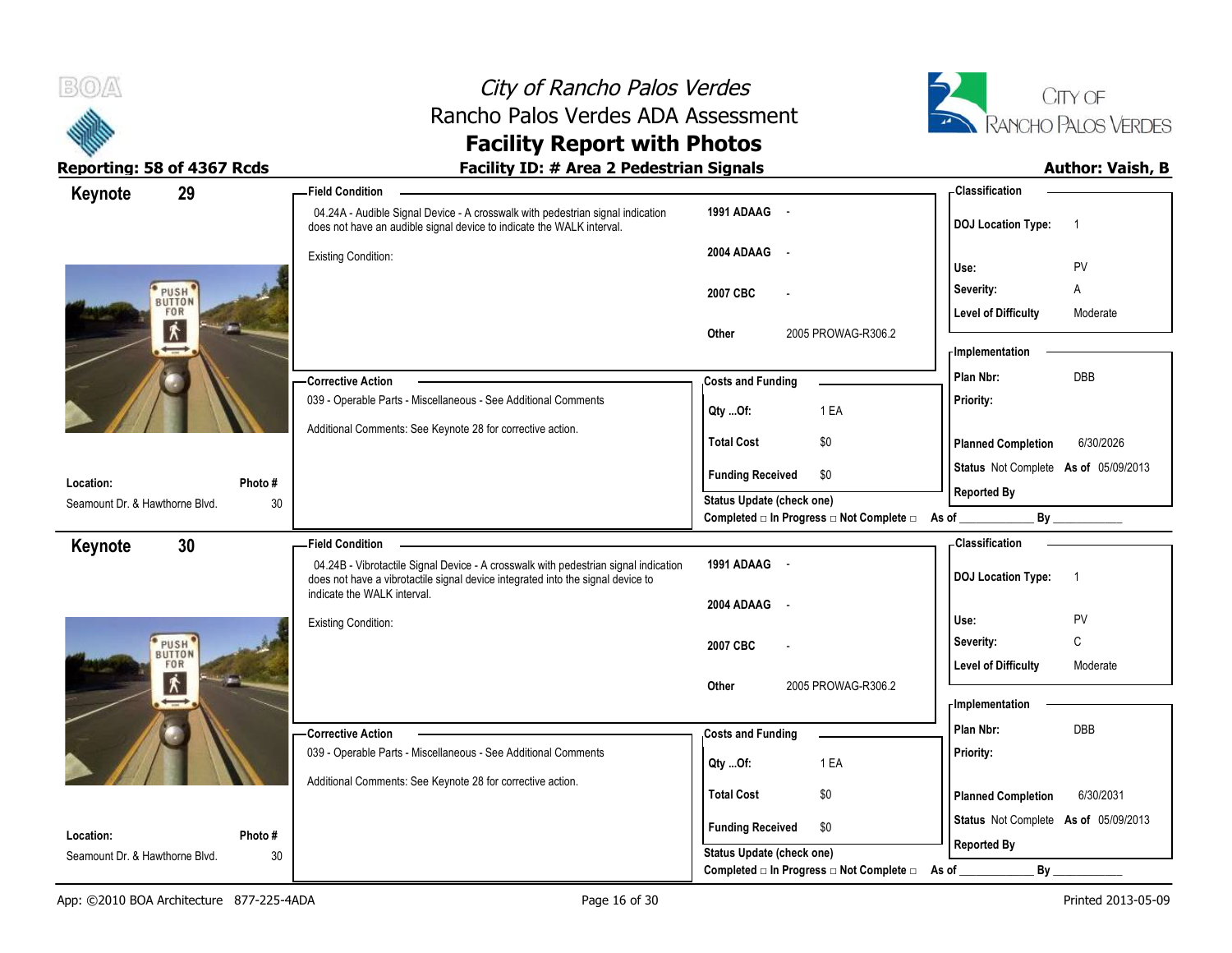



| 31<br>Keynote                                                | <b>Field Condition</b>                                                                                                                                                    |                                                  | <b>Classification</b>                                 |
|--------------------------------------------------------------|---------------------------------------------------------------------------------------------------------------------------------------------------------------------------|--------------------------------------------------|-------------------------------------------------------|
|                                                              | 04.32A - Push Button Operating Effort - The force required to activate operable<br>part(s) of pedestrian signal device exceeds 5 lbs.                                     | 1991 ADAAG 4.27.4                                | <b>DOJ Location Type:</b><br>$\overline{\phantom{1}}$ |
|                                                              | <b>Existing Condition:</b>                                                                                                                                                | 2004 ADAAG<br>309.4                              |                                                       |
|                                                              |                                                                                                                                                                           |                                                  | PV<br>Use:                                            |
| <b>PUSH</b><br><b>FOR</b>                                    |                                                                                                                                                                           | 1117B.6 item 4<br>2007 CBC                       | C<br>Severity:                                        |
| 术                                                            |                                                                                                                                                                           | 2005 PROWAG-R306.3.1;<br>Other                   | Level of Difficulty<br>Moderate                       |
|                                                              |                                                                                                                                                                           | R405.4                                           | - Implementation                                      |
|                                                              | - Corrective Action                                                                                                                                                       | <b>Costs and Funding</b>                         | DBB<br>Plan Nbr:                                      |
|                                                              | 039 - Operable Parts - Miscellaneous - See Additional Comments                                                                                                            | 1 EA<br>Qty Of:                                  | Priority:                                             |
|                                                              | Additional Comments: See Keynote 28 for corrective action.                                                                                                                | \$0<br><b>Total Cost</b>                         | 6/30/2031<br><b>Planned Completion</b>                |
| Location:<br>Photo #                                         |                                                                                                                                                                           | \$0<br><b>Funding Received</b>                   | Status Not Complete As of 05/09/2013                  |
| 30<br>Seamount Dr. & Hawthorne Blvd.                         |                                                                                                                                                                           | Status Update (check one)                        | <b>Reported By</b>                                    |
|                                                              |                                                                                                                                                                           | Completed □ In Progress □ Not Complete □ As of _ | By                                                    |
| 32<br>Keynote                                                | <b>Field Condition</b>                                                                                                                                                    |                                                  | - Classification                                      |
|                                                              |                                                                                                                                                                           |                                                  |                                                       |
|                                                              | 04.25 - Pedestrian Signal Device - Clear Floor Space - Location of pedestrian<br>signal device does not accommodate a level 30" x 48" min clear space, centered           | 1991 ADAAG 4.2.4                                 | <b>DOJ</b> Location Type:<br>$\overline{1}$           |
|                                                              | and parallel to the pedestrian signal push button. (Accessible pedestrian signals                                                                                         |                                                  |                                                       |
|                                                              | shall be located so that the vibrotactile feature can be contacted from the level<br>landing serving a curb ramp, if provided, or from a clear floor or ground space that | 2004 ADAAG 305.3; Fig. 305.3                     | Use:<br><b>PV</b>                                     |
|                                                              | is in line with the crosswalk line adjacent to the vehicle stop line.)                                                                                                    | 2007 CBC<br>1118B.4 item 1                       | C<br>Severity:                                        |
|                                                              | Existing Condition: 7.4% CS & 3.3% RS.                                                                                                                                    |                                                  | <b>Level of Difficulty</b><br>Moderate                |
|                                                              |                                                                                                                                                                           | 2005 PROWAG-R306.2.1<br>Other                    |                                                       |
|                                                              |                                                                                                                                                                           |                                                  | - Implementation                                      |
|                                                              | - Corrective Action                                                                                                                                                       | <b>Costs and Funding</b>                         | Plan Nbr:<br>DBB                                      |
|                                                              | 027 - Site Work - Miscellaneous - See Additional Comments                                                                                                                 | 1 EA<br>Qty Of:                                  | Priority:                                             |
|                                                              | Additional Comments: See Keynote 28 for corrective action.                                                                                                                | <b>Total Cost</b><br>\$0                         | <b>Planned Completion</b><br>6/30/2031                |
|                                                              |                                                                                                                                                                           | <b>Funding Received</b><br>\$0                   | Status Not Complete As of 05/09/2013                  |
| Location:<br>Photo #<br>Seamount Dr. & Hawthorne Blvd.<br>28 |                                                                                                                                                                           | Status Update (check one)                        | <b>Reported By</b>                                    |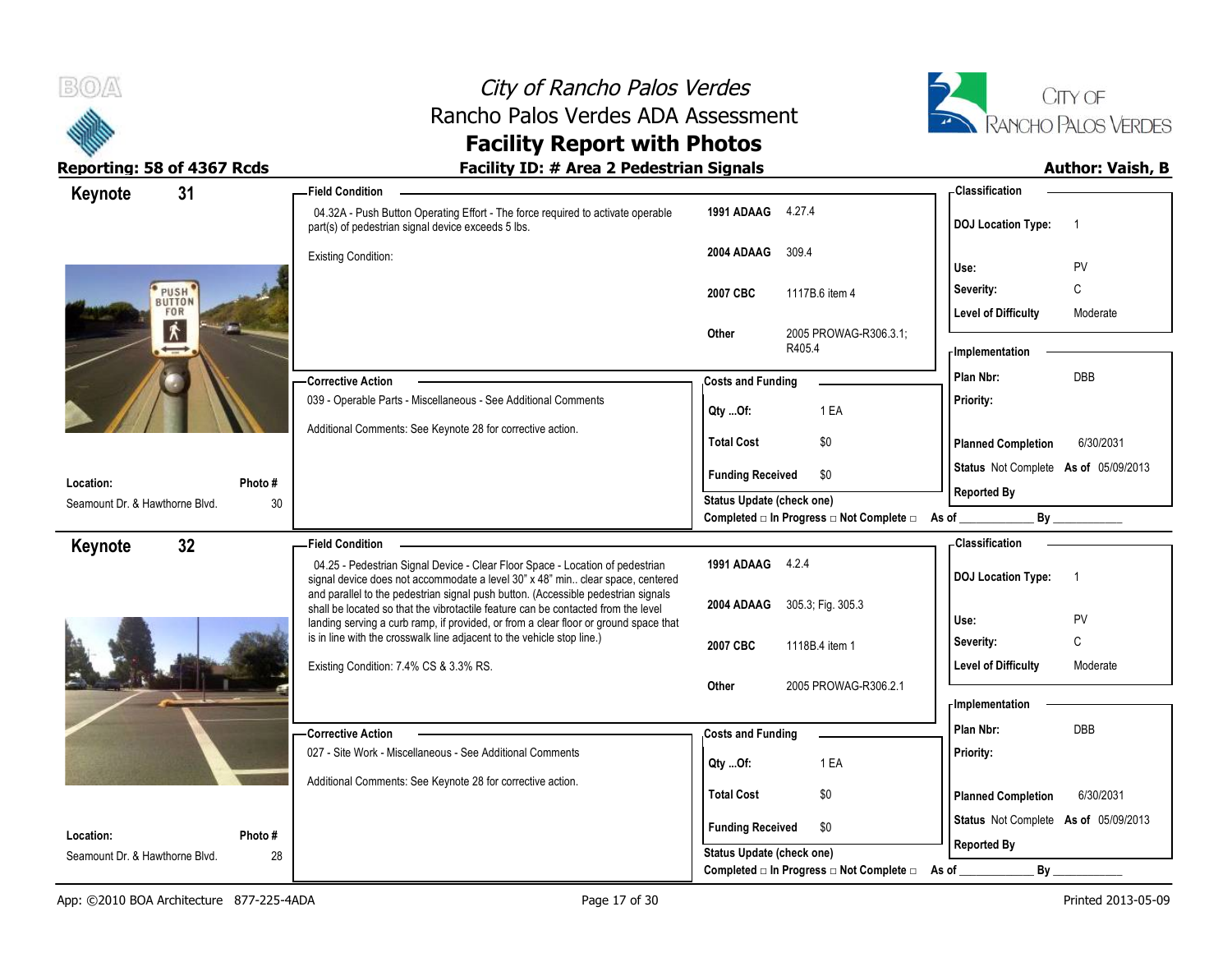



| 33<br>Keynote                        | - Field Condition                                                                                                                                       |                                                   | - Classification                            |
|--------------------------------------|---------------------------------------------------------------------------------------------------------------------------------------------------------|---------------------------------------------------|---------------------------------------------|
|                                      | 04.32A - Push Button Operating Effort - The force required to activate operable<br>part(s) of pedestrian signal device exceeds 5 lbs.                   | 1991 ADAAG 4.27.4                                 | <b>DOJ Location Type:</b><br>$\overline{1}$ |
|                                      | Existing Condition: 6 LBF.                                                                                                                              | 2004 ADAAG<br>309.4                               |                                             |
|                                      |                                                                                                                                                         |                                                   | PV<br>Use:                                  |
|                                      |                                                                                                                                                         | 2007 CBC<br>1117B.6 item 4                        | C<br>Severity:                              |
| PUSH<br>BUTTON<br>FOR                |                                                                                                                                                         |                                                   | <b>Level of Difficulty</b><br>Moderate      |
| $\overline{\lambda}$                 |                                                                                                                                                         | 2005 PROWAG-R306.3.1;<br>Other<br>R405.4          | - Implementation                            |
|                                      |                                                                                                                                                         |                                                   | DBB<br>Plan Nbr:                            |
|                                      | - Corrective Action<br>039 - Operable Parts - Miscellaneous - See Additional Comments                                                                   | <b>Costs and Funding</b>                          | Priority:                                   |
|                                      |                                                                                                                                                         | 1 EA<br>$Qty$ Of:                                 |                                             |
|                                      | Additional Comments: See Keynote 35 for corrective action.                                                                                              | \$0<br><b>Total Cost</b>                          | <b>Planned Completion</b><br>6/30/2031      |
|                                      |                                                                                                                                                         | \$0<br><b>Funding Received</b>                    | Status Not Complete As of 05/09/2013        |
| Location:<br>Photo #                 |                                                                                                                                                         | Status Update (check one)                         | <b>Reported By</b>                          |
| 33<br>Seamount Dr. & Hawthorne Blvd. |                                                                                                                                                         | Completed □ In Progress □ Not Complete □ As of __ |                                             |
| 34<br>Keynote                        | <b>Field Condition</b>                                                                                                                                  |                                                   | <b>Classification</b>                       |
|                                      | 04.24A - Audible Signal Device - A crosswalk with pedestrian signal indication<br>does not have an audible signal device to indicate the WALK interval. | 1991 ADAAG -                                      | <b>DOJ Location Type:</b><br>$\overline{1}$ |
|                                      | <b>Existing Condition:</b>                                                                                                                              | 2004 ADAAG -                                      |                                             |
|                                      |                                                                                                                                                         |                                                   | Use:<br>PV                                  |
|                                      |                                                                                                                                                         | 2007 CBC                                          | Severity:<br>Α                              |
| PUSH<br>FOR                          |                                                                                                                                                         |                                                   | <b>Level of Difficulty</b><br>Moderate      |
| $\lambda$                            |                                                                                                                                                         | 2005 PROWAG-R306.2<br>Other                       |                                             |
|                                      |                                                                                                                                                         |                                                   | - Implementation                            |
|                                      | <b>Corrective Action</b>                                                                                                                                | <b>Costs and Funding</b>                          | Plan Nbr:<br>DBB                            |
|                                      | 039 - Operable Parts - Miscellaneous - See Additional Comments                                                                                          | 1 EA<br>Qty Of:                                   | Priority:                                   |
|                                      | Additional Comments: Provide audible signal device.                                                                                                     |                                                   |                                             |
|                                      |                                                                                                                                                         | <b>Total Cost</b><br>\$2,400                      | 6/30/2026<br><b>Planned Completion</b>      |
| Location:<br>Photo#                  |                                                                                                                                                         | <b>Funding Received</b><br>\$0                    | Status Not Complete As of 05/09/2013        |
| Seamount Dr. & Hawthorne Blvd.<br>33 |                                                                                                                                                         | Status Update (check one)                         | <b>Reported By</b>                          |
|                                      |                                                                                                                                                         | Completed □ In Progress □ Not Complete □          | By<br>As of                                 |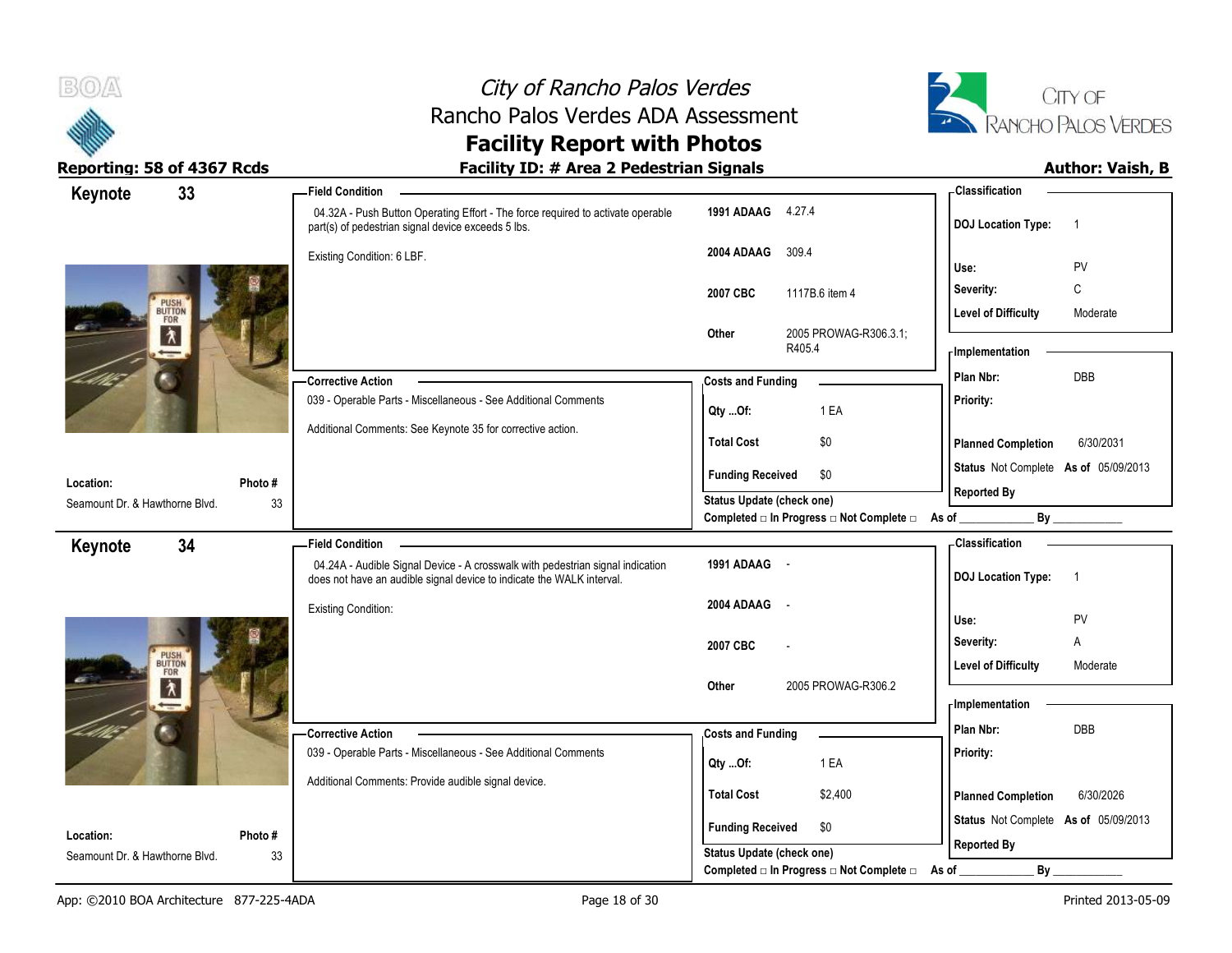

# City of Rancho Palos Verdes Rancho Palos Verdes ADA Assessment



| Keynote                        | 35     | <b>Field Condition</b>                                                                                                                                                                                |                                                                 | - Classification                            |
|--------------------------------|--------|-------------------------------------------------------------------------------------------------------------------------------------------------------------------------------------------------------|-----------------------------------------------------------------|---------------------------------------------|
|                                |        | 04.24B - Vibrotactile Signal Device - A crosswalk with pedestrian signal indication<br>does not have a vibrotactile signal device integrated into the signal device to<br>indicate the WALK interval. | 1991 ADAAG -                                                    | <b>DOJ Location Type:</b><br>$\overline{1}$ |
|                                |        |                                                                                                                                                                                                       | 2004 ADAAG<br>$\sim$ $-$                                        |                                             |
|                                |        | <b>Existing Condition:</b>                                                                                                                                                                            |                                                                 | PV<br>Use:                                  |
|                                |        |                                                                                                                                                                                                       | 2007 CBC                                                        | C<br>Severity:                              |
| PUSH<br>BUTTON<br>FOR          |        |                                                                                                                                                                                                       |                                                                 | <b>Level of Difficulty</b><br>Moderate      |
|                                |        |                                                                                                                                                                                                       | 2005 PROWAG-R306.2<br>Other                                     | <b>Implementation</b>                       |
|                                |        |                                                                                                                                                                                                       |                                                                 | <b>DBB</b>                                  |
|                                |        | - Corrective Action                                                                                                                                                                                   | <b>Costs and Funding</b>                                        | Plan Nbr:                                   |
|                                |        | 039 - Operable Parts - Miscellaneous - See Additional Comments                                                                                                                                        | 1 EA<br>Qty Of:                                                 | Priority:                                   |
|                                |        | Additional Comments: Replace with vibrotactile signal device.                                                                                                                                         | <b>Total Cost</b><br>\$2,400                                    | 6/30/2031<br><b>Planned Completion</b>      |
| Location:                      | Photo# |                                                                                                                                                                                                       | <b>Funding Received</b><br>\$0                                  | Status Not Complete As of 05/09/2013        |
| Seamount Dr. & Hawthorne Blvd. | 33     |                                                                                                                                                                                                       | <b>Status Update (check one)</b>                                | <b>Reported By</b>                          |
|                                |        |                                                                                                                                                                                                       | Completed $\Box$ In Progress $\Box$ Not Complete $\Box$ As of _ |                                             |
| Keynote                        | 36     | <b>Field Condition</b>                                                                                                                                                                                |                                                                 | - Classification                            |
|                                |        | 04.40 - Other - Curb Ramps and Pedestrian Crossings - See Additional<br>Comments                                                                                                                      | 1991 ADAAG -                                                    | <b>DOJ Location Type:</b><br>$\overline{1}$ |
|                                |        | Existing Condition: Pedestrian and audible signals not provided.                                                                                                                                      | 2004 ADAAG<br>$\sim$                                            | PV<br>Use:                                  |
|                                |        |                                                                                                                                                                                                       |                                                                 | C<br>Severity:                              |
|                                |        |                                                                                                                                                                                                       | 2007 CBC                                                        |                                             |
|                                |        |                                                                                                                                                                                                       | Other                                                           | <b>Level of Difficulty</b><br>Moderate      |
|                                |        |                                                                                                                                                                                                       |                                                                 | - Implementation                            |
|                                |        | - Corrective Action                                                                                                                                                                                   |                                                                 | DBB<br>Plan Nbr:                            |
|                                |        | 039 - Operable Parts - Miscellaneous - See Additional Comments                                                                                                                                        | <b>Costs and Funding</b>                                        | Priority:                                   |
|                                |        |                                                                                                                                                                                                       | 1 EA<br>Qty Of:                                                 |                                             |
|                                |        | Additional Comments: Provide audible and vibrotactile signal devices.                                                                                                                                 | <b>Total Cost</b><br>\$4,800                                    | <b>Planned Completion</b><br>6/30/2031      |
|                                |        |                                                                                                                                                                                                       |                                                                 | Status Not Complete As of 05/09/2013        |
| Location:                      | Photo# |                                                                                                                                                                                                       | <b>Funding Received</b><br>\$0                                  | <b>Reported By</b>                          |
| Seamount Dr. & Hawthorne Blvd. | 36     |                                                                                                                                                                                                       | Status Update (check one)                                       |                                             |
|                                |        |                                                                                                                                                                                                       | Completed □ In Progress □ Not Complete □                        | By<br>As of                                 |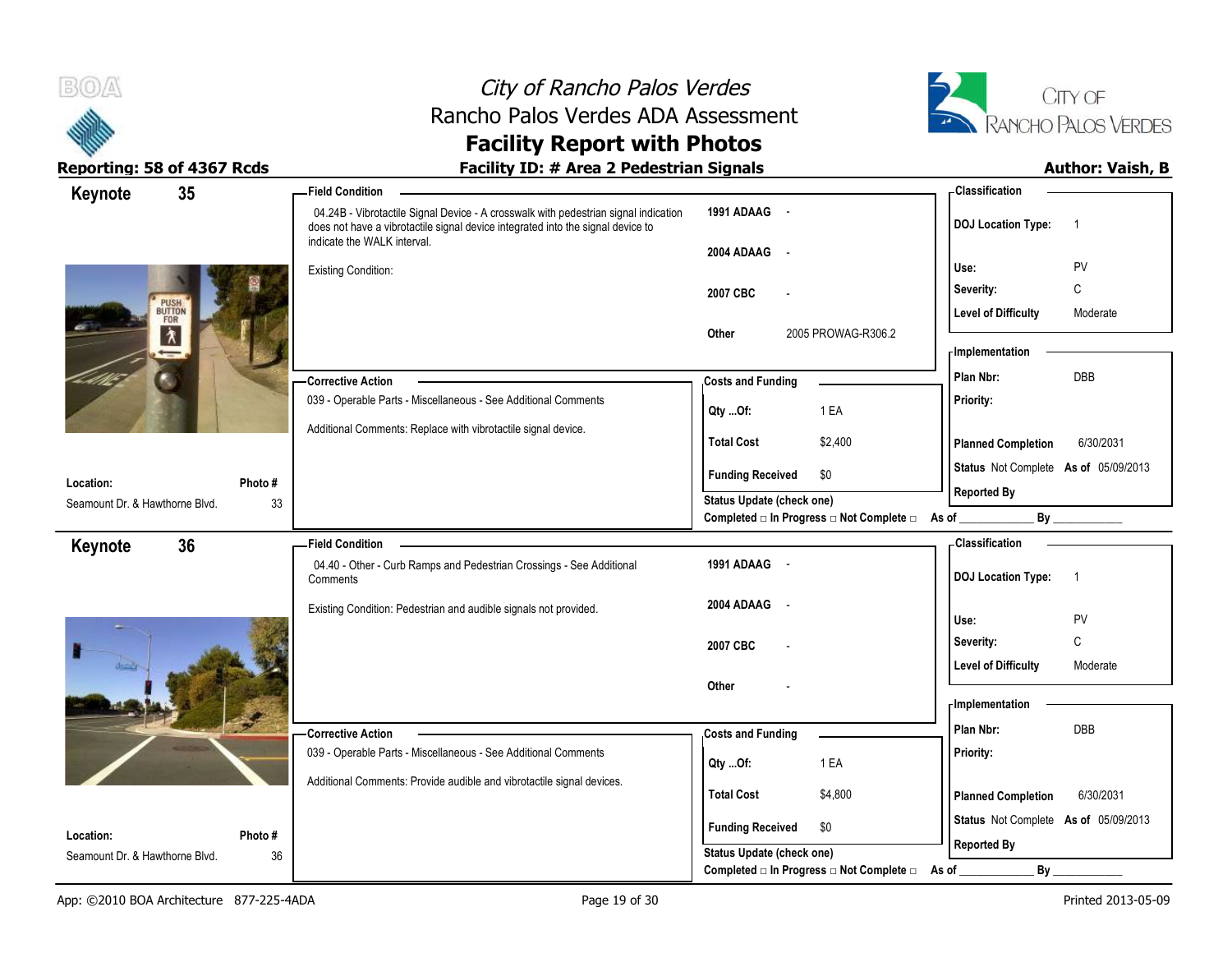



| Keynote                        | 37      | - Field Condition                                                                                                                                                         |                                                                          | - Classification                            |
|--------------------------------|---------|---------------------------------------------------------------------------------------------------------------------------------------------------------------------------|--------------------------------------------------------------------------|---------------------------------------------|
|                                |         | 04.40 - Other - Curb Ramps and Pedestrian Crossings - See Additional<br>Comments                                                                                          | 1991 ADAAG -                                                             | <b>DOJ Location Type:</b><br>$\overline{1}$ |
|                                |         | Existing Condition: Pedestrian and audible signals not provided.                                                                                                          | 2004 ADAAG -                                                             | PV<br>Use:                                  |
|                                |         |                                                                                                                                                                           | 2007 CBC                                                                 | Severity:<br>C                              |
|                                |         |                                                                                                                                                                           |                                                                          | <b>Level of Difficulty</b><br>Moderate      |
|                                |         |                                                                                                                                                                           | Other                                                                    |                                             |
|                                |         |                                                                                                                                                                           |                                                                          | - Implementation                            |
|                                |         | <b>Corrective Action</b>                                                                                                                                                  | <b>Costs and Funding</b>                                                 | <b>DBB</b><br>Plan Nbr:                     |
|                                |         | 039 - Operable Parts - Miscellaneous - See Additional Comments                                                                                                            | 1 EA<br>Qty Of:                                                          | Priority:                                   |
|                                |         | Additional Comments: Provide audible and vibrotactile signal devices.                                                                                                     | \$4,800<br><b>Total Cost</b>                                             | <b>Planned Completion</b><br>6/30/2031      |
| Location:                      | Photo # |                                                                                                                                                                           | \$0<br><b>Funding Received</b>                                           | Status Not Complete As of 05/09/2013        |
| Seamount Dr. & Hawthorne Blvd. | 37      |                                                                                                                                                                           | <b>Status Update (check one)</b>                                         | <b>Reported By</b>                          |
|                                |         |                                                                                                                                                                           | Completed $\square$ In Progress $\square$ Not Complete $\square$ As of _ | By                                          |
| Keynote                        | 38      | Field Condition –                                                                                                                                                         |                                                                          | <b>Classification</b>                       |
|                                |         | 04.25 - Pedestrian Signal Device - Clear Floor Space - Location of pedestrian<br>signal device does not accommodate a level 30" x 48" min clear space, centered           | 1991 ADAAG 4.2.4                                                         | <b>DOJ Location Type:</b><br>$\overline{1}$ |
|                                |         | and parallel to the pedestrian signal push button. (Accessible pedestrian signals                                                                                         | 2004 ADAAG<br>305.3; Fig. 305.3                                          |                                             |
|                                |         |                                                                                                                                                                           |                                                                          |                                             |
|                                |         | shall be located so that the vibrotactile feature can be contacted from the level<br>landing serving a curb ramp, if provided, or from a clear floor or ground space that |                                                                          | Use:<br>PV                                  |
|                                |         | is in line with the crosswalk line adjacent to the vehicle stop line.)                                                                                                    | 2007 CBC<br>1118B.4 item 1                                               | C<br>Severity:                              |
|                                |         | Existing Condition: 2.8% CS & 3.8% RS.                                                                                                                                    |                                                                          | <b>Level of Difficulty</b><br>High          |
|                                |         |                                                                                                                                                                           | 2005 PROWAG-R306.2.1<br>Other                                            | <b>Implementation</b>                       |
|                                |         |                                                                                                                                                                           |                                                                          | Plan Nbr:<br><b>DBB</b>                     |
|                                |         | - Corrective Action<br>008 - Concrete Landing - Remove non-compliant pavement and replace with new                                                                        | <b>Costs and Funding</b>                                                 |                                             |
|                                |         | concrete. The landing slope shall not exceed 2% in any direction.                                                                                                         | 30 SF<br>Qty  Of:                                                        | Priority:                                   |
|                                |         | <b>Additional Comments:</b>                                                                                                                                               | <b>Total Cost</b><br>\$576                                               | <b>Planned Completion</b><br>6/30/2031      |
| Location:                      | Photo # |                                                                                                                                                                           | <b>Funding Received</b><br>\$0                                           | Status Not Complete As of 05/09/2013        |
| Seamount Dr. & Hawthorne Blvd. | 38      |                                                                                                                                                                           | Status Update (check one)<br>Completed □ In Progress □ Not Complete □    | <b>Reported By</b><br>By<br>As of           |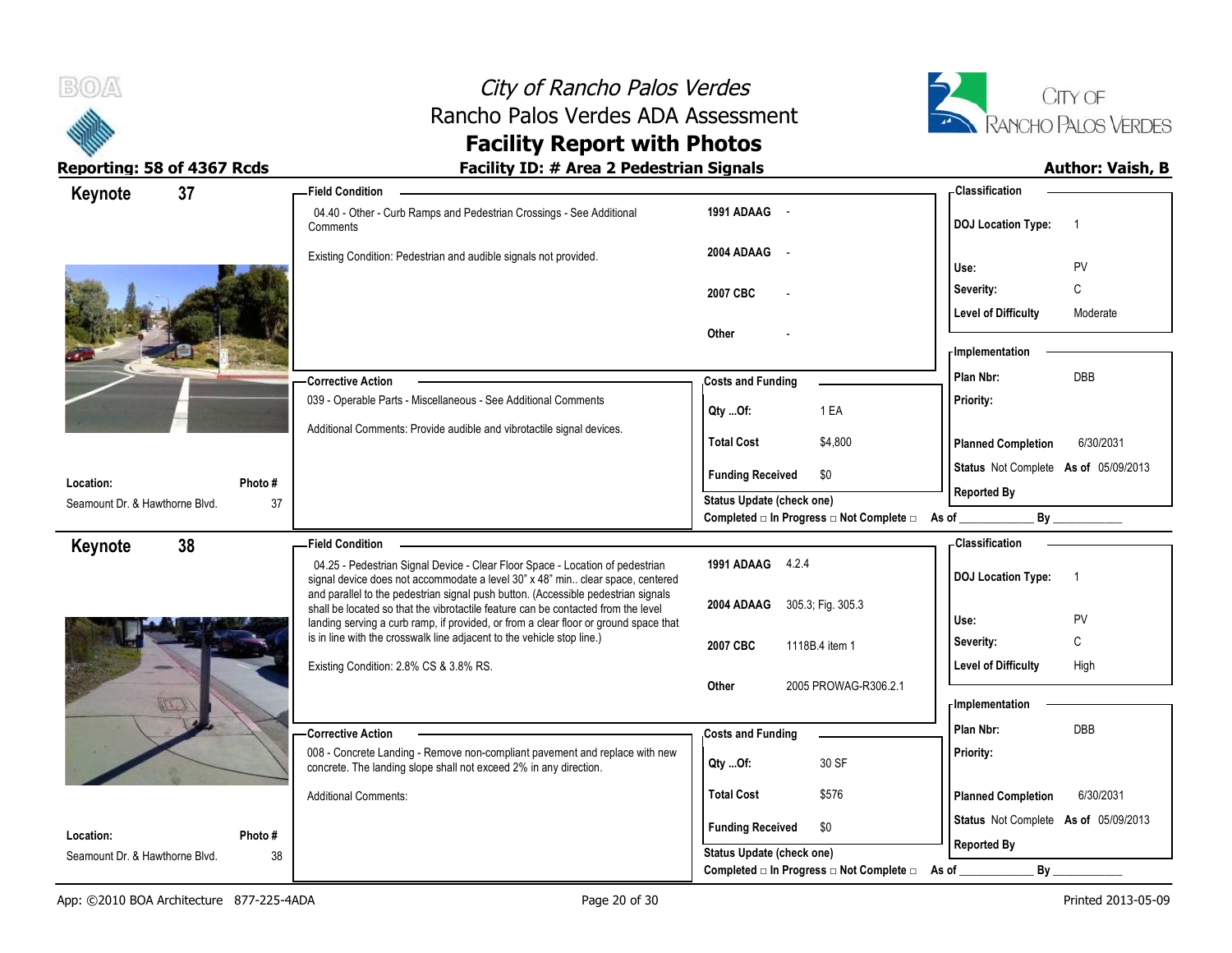



| Keynote                                     | 39           | <b>Field Condition</b>                                                                                                                |                                                                       | - Classification                            |
|---------------------------------------------|--------------|---------------------------------------------------------------------------------------------------------------------------------------|-----------------------------------------------------------------------|---------------------------------------------|
|                                             |              | 04.32C - Push Button Size - The pedestrian signal push button is not a min 2"<br>across in one dimension.                             | 1991 ADAAG -                                                          | <b>DOJ Location Type:</b><br>$\overline{1}$ |
|                                             |              | Existing Condition: 1/2" diameter.                                                                                                    | 2004 ADAAG<br>$\sim$                                                  | PV<br>Use:                                  |
|                                             |              |                                                                                                                                       | 2007 CBC                                                              | C<br>Severity:                              |
|                                             |              |                                                                                                                                       |                                                                       | <b>Level of Difficulty</b><br>Moderate      |
|                                             |              |                                                                                                                                       | 2005 PROWAG-R306.3.3<br>Other                                         |                                             |
|                                             |              |                                                                                                                                       |                                                                       | - Implementation                            |
|                                             |              | - Corrective Action                                                                                                                   | <b>Costs and Funding</b>                                              | DBB<br>Plan Nbr:                            |
|                                             |              | 039 - Operable Parts - Miscellaneous - See Additional Comments                                                                        | 1 EA<br>Qty Of:                                                       | Priority:                                   |
|                                             |              | Additional Comments: See Keynote 42 for corrective action.                                                                            | <b>Total Cost</b><br>\$0                                              | <b>Planned Completion</b><br>6/30/2031      |
|                                             |              |                                                                                                                                       | <b>Funding Received</b><br>\$0                                        | Status Not Complete As of 05/09/2013        |
| Location:<br>Seamount Dr. & Hawthorne Blvd. | Photo#<br>39 |                                                                                                                                       | <b>Status Update (check one)</b>                                      | <b>Reported By</b>                          |
|                                             |              |                                                                                                                                       | Completed □ In Progress □ Not Complete □ As of _                      | By                                          |
| Keynote                                     | 40           | <b>Field Condition</b>                                                                                                                |                                                                       | - Classification                            |
|                                             |              | 04.32A - Push Button Operating Effort - The force required to activate operable<br>part(s) of pedestrian signal device exceeds 5 lbs. | 1991 ADAAG 4.27.4                                                     | <b>DOJ Location Type:</b><br>$\overline{1}$ |
|                                             |              | Existing Condition: 6 LBF.                                                                                                            | 309.4<br>2004 ADAAG                                                   |                                             |
|                                             |              |                                                                                                                                       |                                                                       | Use:<br>PV<br>$\mathbb C$<br>Severity:      |
|                                             |              |                                                                                                                                       | 2007 CBC<br>1117B.6 item 4                                            | <b>Level of Difficulty</b><br>Moderate      |
|                                             |              |                                                                                                                                       | 2005 PROWAG-R306.3.1;<br>Other                                        |                                             |
|                                             |              |                                                                                                                                       | R405.4                                                                | <b>Implementation</b>                       |
|                                             |              |                                                                                                                                       |                                                                       |                                             |
|                                             |              | -Corrective Action                                                                                                                    | <b>Costs and Funding</b>                                              | Plan Nbr:<br>DBB                            |
|                                             |              | 039 - Operable Parts - Miscellaneous - See Additional Comments                                                                        |                                                                       | Priority:                                   |
|                                             |              | Additional Comments: See Keynote 42 for corrective action.                                                                            | 1 EA<br>Qty Of:                                                       |                                             |
|                                             |              |                                                                                                                                       | <b>Total Cost</b><br>\$0                                              | <b>Planned Completion</b><br>6/30/2031      |
| Location:                                   | Photo#       |                                                                                                                                       | <b>Funding Received</b><br>\$0                                        | Status Not Complete As of 05/09/2013        |
| Seamount Dr. & Hawthorne Blvd.              | 39           |                                                                                                                                       | Status Update (check one)<br>Completed □ In Progress □ Not Complete □ | <b>Reported By</b><br>By<br>As of           |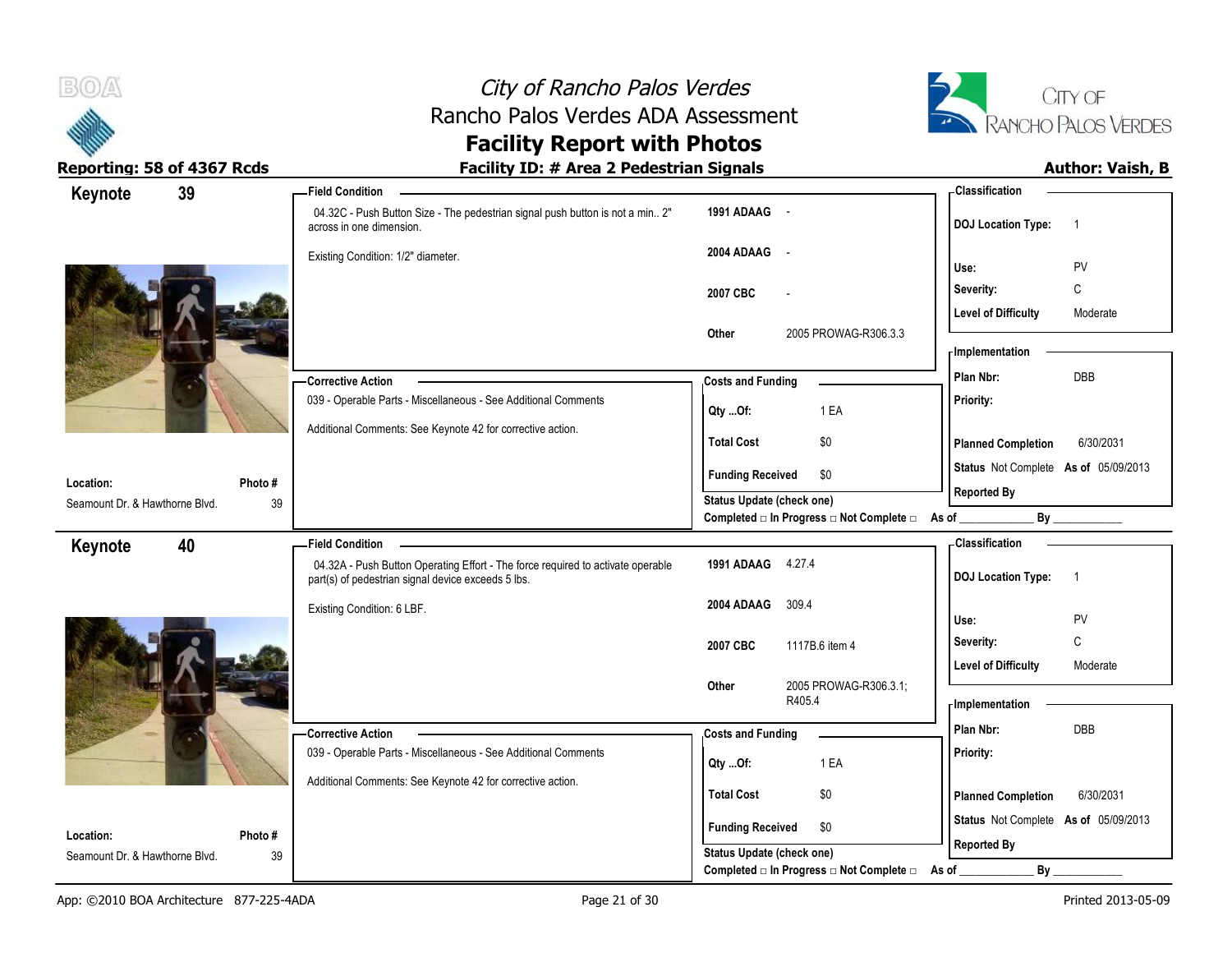



| Keynote                        | 41      | <b>Field Condition</b>                                                                                                                                  |                                                                          | - Classification                            |
|--------------------------------|---------|---------------------------------------------------------------------------------------------------------------------------------------------------------|--------------------------------------------------------------------------|---------------------------------------------|
|                                |         | 04.24A - Audible Signal Device - A crosswalk with pedestrian signal indication<br>does not have an audible signal device to indicate the WALK interval. | 1991 ADAAG -                                                             | <b>DOJ</b> Location Type:<br>$\overline{1}$ |
|                                |         | <b>Existing Condition:</b>                                                                                                                              | 2004 ADAAG<br>$\sim$                                                     |                                             |
|                                |         |                                                                                                                                                         |                                                                          | PV<br>Use:                                  |
|                                |         |                                                                                                                                                         | 2007 CBC                                                                 | Severity:<br>Α                              |
|                                |         |                                                                                                                                                         |                                                                          | <b>Level of Difficulty</b><br>Moderate      |
|                                |         |                                                                                                                                                         | 2005 PROWAG-R306.2<br><b>Other</b>                                       | <b>Implementation</b>                       |
|                                |         |                                                                                                                                                         |                                                                          | <b>DBB</b><br>Plan Nbr:                     |
|                                |         | -Corrective Action                                                                                                                                      | <b>Costs and Funding</b>                                                 |                                             |
|                                |         | 039 - Operable Parts - Miscellaneous - See Additional Comments                                                                                          | 1 EA<br>Qty Of:                                                          | Priority:                                   |
|                                |         | Additional Comments: Provide audible signal device.                                                                                                     | <b>Total Cost</b><br>\$2,400                                             | <b>Planned Completion</b><br>6/30/2026      |
|                                |         |                                                                                                                                                         | <b>Funding Received</b><br>\$0                                           | Status Not Complete As of 05/09/2013        |
| Location:                      | Photo # |                                                                                                                                                         | <b>Status Update (check one)</b>                                         | <b>Reported By</b>                          |
| Seamount Dr. & Hawthorne Blvd. | 39      |                                                                                                                                                         | Completed $\square$ In Progress $\square$ Not Complete $\square$ As of _ |                                             |
| Keynote                        | 42      | <b>Field Condition</b>                                                                                                                                  |                                                                          | - Classification                            |
|                                |         | 04.24B - Vibrotactile Signal Device - A crosswalk with pedestrian signal indication                                                                     | 1991 ADAAG -                                                             |                                             |
|                                |         | does not have a vibrotactile signal device integrated into the signal device to<br>indicate the WALK interval.                                          |                                                                          | <b>DOJ Location Type:</b><br>$\overline{1}$ |
|                                |         |                                                                                                                                                         | 2004 ADAAG<br>$\sim$                                                     | Use:<br>PV                                  |
|                                |         | <b>Existing Condition:</b>                                                                                                                              |                                                                          | C                                           |
|                                |         |                                                                                                                                                         | 2007 CBC                                                                 | Severity:                                   |
|                                |         |                                                                                                                                                         | 2005 PROWAG-R306.2<br>Other                                              | <b>Level of Difficulty</b><br>Moderate      |
|                                |         |                                                                                                                                                         |                                                                          | - Implementation                            |
|                                |         |                                                                                                                                                         |                                                                          | Plan Nbr:<br>DBB                            |
|                                |         | -Corrective Action<br>039 - Operable Parts - Miscellaneous - See Additional Comments                                                                    | <b>Costs and Funding</b>                                                 | Priority:                                   |
|                                |         |                                                                                                                                                         | 1 EA<br>Qty Of:                                                          |                                             |
|                                |         | Additional Comments: Replace with vibrotactile signal device.                                                                                           | <b>Total Cost</b><br>\$2,400                                             | <b>Planned Completion</b><br>6/30/2031      |
|                                |         |                                                                                                                                                         |                                                                          | Status Not Complete As of 05/09/2013        |
| Location:                      | Photo # |                                                                                                                                                         | <b>Funding Received</b><br>\$0                                           | <b>Reported By</b>                          |
| Seamount Dr. & Hawthorne Blvd. | 39      |                                                                                                                                                         | <b>Status Update (check one)</b>                                         |                                             |
|                                |         |                                                                                                                                                         | Completed □ In Progress □ Not Complete □                                 | By<br>As of                                 |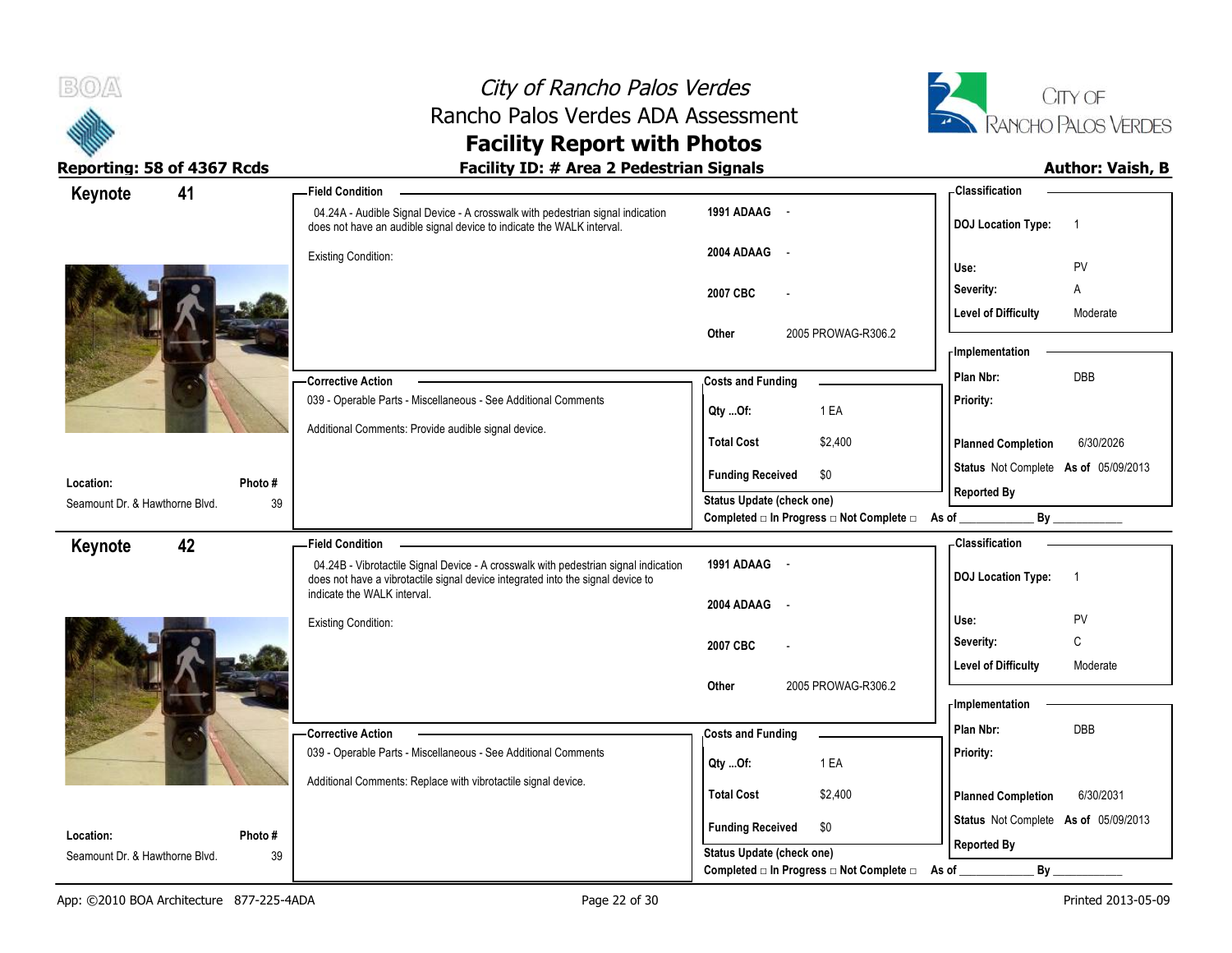



| Keynote                        | 43     | <b>Field Condition</b>                                                           |                                                  | <b>Classification</b>                       |
|--------------------------------|--------|----------------------------------------------------------------------------------|--------------------------------------------------|---------------------------------------------|
|                                |        | 04.40 - Other - Curb Ramps and Pedestrian Crossings - See Additional<br>Comments | 1991 ADAAG -                                     | <b>DOJ Location Type:</b><br>$\overline{1}$ |
|                                |        | Existing Condition: 4.6% RS.                                                     | 2004 ADAAG -                                     | Use:                                        |
|                                |        |                                                                                  |                                                  | PV                                          |
|                                |        |                                                                                  | 2007 CBC                                         | C<br>Severity:                              |
|                                |        |                                                                                  |                                                  | <b>Level of Difficulty</b><br>Moderate      |
|                                |        |                                                                                  | Other                                            |                                             |
|                                |        |                                                                                  |                                                  | Implementation                              |
|                                |        | <b>Corrective Action</b>                                                         | <b>Costs and Funding</b>                         | DBB<br>Plan Nbr:                            |
|                                |        | 027 - Site Work - Miscellaneous - See Additional Comments                        | 1 EA<br>Qty Of:                                  | Priority:                                   |
|                                |        | Additional Comments: See Keynote 44 for corrective action.                       | <b>Total Cost</b><br>\$0                         | 6/30/2031<br><b>Planned Completion</b>      |
|                                |        |                                                                                  | <b>Funding Received</b><br>\$0                   | Status Not Complete As of 05/09/2013        |
| Location:                      | Photo# |                                                                                  | <b>Status Update (check one)</b>                 | <b>Reported By</b>                          |
| Seamount Dr. & Hawthorne Blvd. | 43     |                                                                                  | Completed □ In Progress □ Not Complete □ As of _ | By                                          |
| Keynote                        | 44     | <b>Field Condition</b>                                                           |                                                  | - Classification                            |
|                                |        | 04.40 - Other - Curb Ramps and Pedestrian Crossings - See Additional<br>Comments | 1991 ADAAG -                                     | <b>DOJ Location Type:</b><br>$\overline{1}$ |
|                                |        | Existing Condition: Path of travel to pedestrian signal device is not provided.  | 2004 ADAAG<br>$\sim$                             | PV<br>Use:                                  |
|                                |        |                                                                                  | 2007 CBC                                         | B<br>Severity:                              |
|                                |        |                                                                                  |                                                  | <b>Level of Difficulty</b><br>Moderate      |
|                                |        |                                                                                  | Other                                            |                                             |
|                                |        |                                                                                  |                                                  | - Implementation                            |
|                                |        | Corrective Action                                                                | <b>Costs and Funding</b>                         | Plan Nbr:<br><b>DBB</b>                     |
|                                |        | 039 - Operable Parts - Miscellaneous - See Additional Comments                   |                                                  | Priority:                                   |
|                                |        |                                                                                  | 1 EA<br>Qty Of:                                  |                                             |
|                                |        | Additional Comments: Recommendation: Remove pedestrian signal device.            | <b>Total Cost</b><br>\$600                       | <b>Planned Completion</b><br>6/30/2026      |
|                                |        |                                                                                  |                                                  | Status Not Complete As of 05/09/2013        |
| Location:                      | Photo# |                                                                                  | <b>Funding Received</b><br>\$0                   |                                             |
| Seamount Dr. & Hawthorne Blvd. | 43     |                                                                                  | <b>Status Update (check one)</b>                 | <b>Reported By</b>                          |
|                                |        |                                                                                  | Completed □ In Progress □ Not Complete □         | By<br>As of                                 |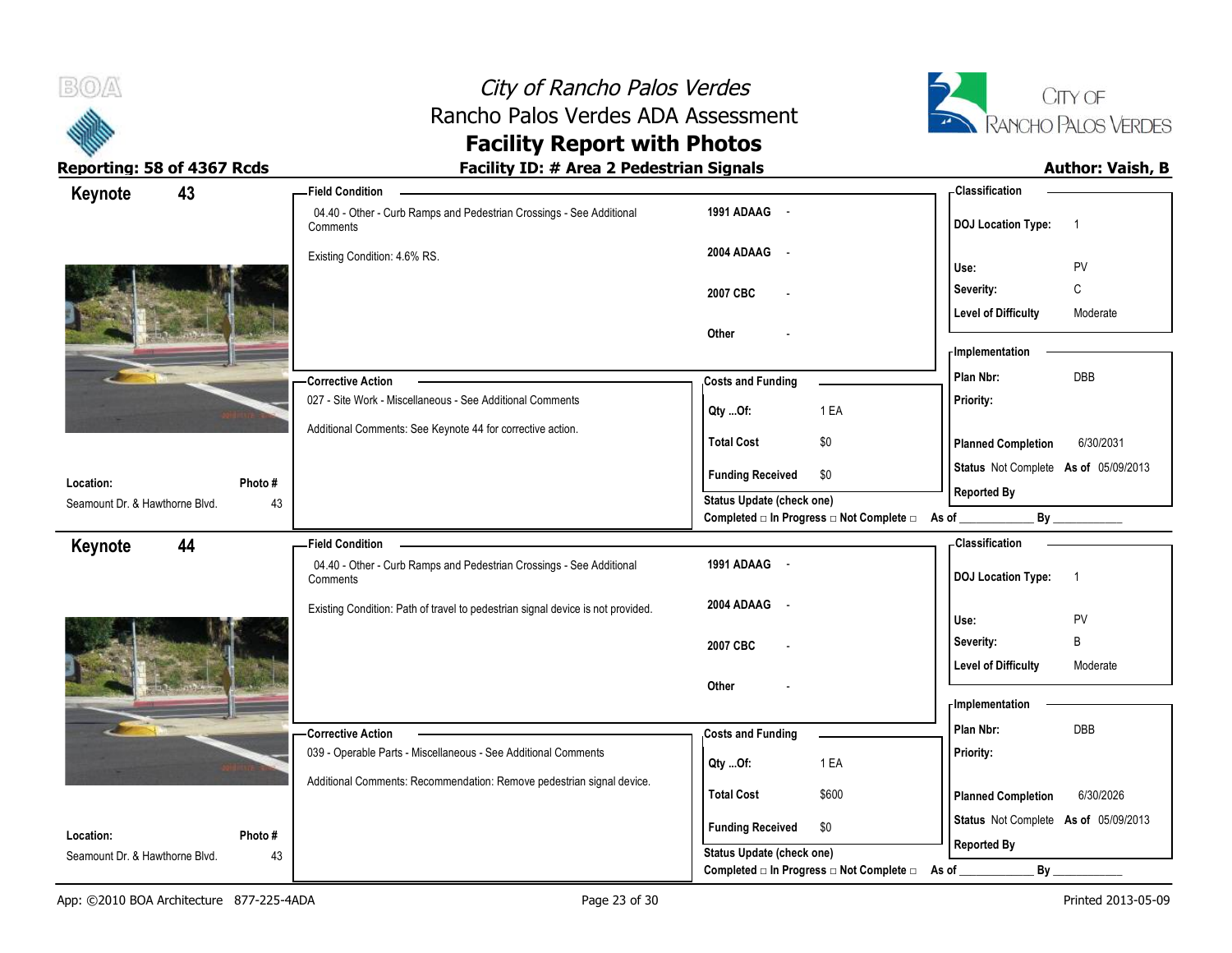



| Keynote                        | 45                        | -Field Condition                                                                                                                                        |                                                                       | - Classification                            |
|--------------------------------|---------------------------|---------------------------------------------------------------------------------------------------------------------------------------------------------|-----------------------------------------------------------------------|---------------------------------------------|
|                                |                           | 04.24A - Audible Signal Device - A crosswalk with pedestrian signal indication<br>does not have an audible signal device to indicate the WALK interval. | 1991 ADAAG -                                                          | <b>DOJ Location Type:</b><br>$\overline{1}$ |
|                                |                           | <b>Existing Condition:</b>                                                                                                                              | 2004 ADAAG<br>$\sim$                                                  | GS<br>Use:                                  |
|                                |                           |                                                                                                                                                         |                                                                       | Severity:<br>A                              |
|                                |                           |                                                                                                                                                         | 2007 CBC                                                              | <b>Level of Difficulty</b><br>Moderate      |
|                                |                           |                                                                                                                                                         | 2005 PROWAG-R306.2<br>Other                                           |                                             |
|                                |                           |                                                                                                                                                         |                                                                       | - Implementation                            |
|                                |                           | <b>Corrective Action</b>                                                                                                                                | <b>Costs and Funding</b>                                              | DBB<br>Plan Nbr:                            |
|                                |                           | 039 - Operable Parts - Miscellaneous - See Additional Comments                                                                                          | 1 EA<br>Qty Of:                                                       | Priority:                                   |
|                                |                           | Additional Comments: See Keynote 44 for corrective action.                                                                                              | <b>Total Cost</b><br>\$0                                              | 6/30/2026<br><b>Planned Completion</b>      |
| Location:                      | Photo #                   |                                                                                                                                                         | <b>Funding Received</b><br>\$0                                        | Status Not Complete As of 05/09/2013        |
| Seamount Dr. & Hawthorne Blvd. | 43                        |                                                                                                                                                         | <b>Status Update (check one)</b>                                      | <b>Reported By</b>                          |
|                                |                           |                                                                                                                                                         | Completed □ In Progress □ Not Complete □ As of _                      | By                                          |
| Keynote                        | 46                        | <b>Field Condition</b>                                                                                                                                  |                                                                       | - Classification                            |
|                                |                           | 04.32C - Push Button Size - The pedestrian signal push button is not a min 2"                                                                           | 1991 ADAAG -                                                          | <b>DOJ Location Type:</b><br>$\overline{1}$ |
|                                |                           | across in one dimension.                                                                                                                                |                                                                       |                                             |
|                                |                           | Existing Condition: 1/2" diameter.                                                                                                                      | 2004 ADAAG<br>$\sim$                                                  |                                             |
|                                |                           |                                                                                                                                                         |                                                                       | PV<br>Use:                                  |
|                                |                           |                                                                                                                                                         | 2007 CBC                                                              | Severity:<br>C                              |
|                                | <b>PUSH</b><br><b>FOR</b> |                                                                                                                                                         |                                                                       | <b>Level of Difficulty</b><br>Moderate      |
|                                |                           |                                                                                                                                                         | 2005 PROWAG-R306.3.3<br>Other                                         | - Implementation                            |
|                                |                           |                                                                                                                                                         |                                                                       | Plan Nbr:<br>DBB                            |
|                                |                           | <b>Corrective Action</b><br>039 - Operable Parts - Miscellaneous - See Additional Comments                                                              | <b>Costs and Funding</b>                                              | Priority:                                   |
|                                |                           | Additional Comments: See Keynote 44 for corrective action.                                                                                              | 1 EA<br>Qty Of:                                                       |                                             |
|                                |                           |                                                                                                                                                         | \$0<br><b>Total Cost</b>                                              | <b>Planned Completion</b><br>6/30/2031      |
| Location:                      | Photo#                    |                                                                                                                                                         | <b>Funding Received</b><br>\$0                                        | Status Not Complete As of 05/09/2013        |
| Seamount Dr. & Hawthorne Blvd. | 46                        |                                                                                                                                                         | Status Update (check one)<br>Completed □ In Progress □ Not Complete □ | <b>Reported By</b><br>$By$ <sub>—</sub>     |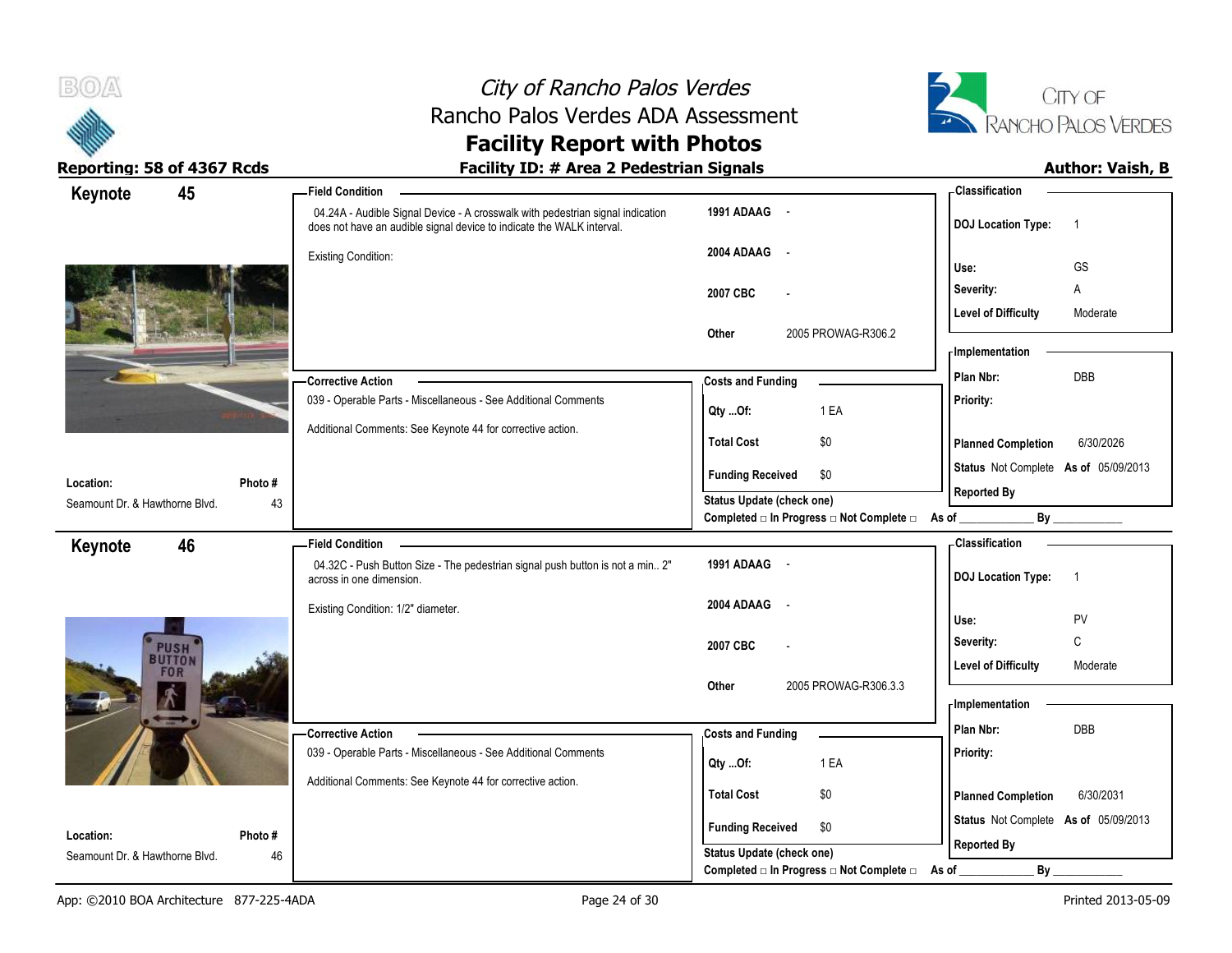



| Keynote                                     | 47                           | <b>Field Condition</b>                                                                                                                                                                                |                                                  | - Classification                            |
|---------------------------------------------|------------------------------|-------------------------------------------------------------------------------------------------------------------------------------------------------------------------------------------------------|--------------------------------------------------|---------------------------------------------|
|                                             |                              | 04.24B - Vibrotactile Signal Device - A crosswalk with pedestrian signal indication<br>does not have a vibrotactile signal device integrated into the signal device to<br>indicate the WALK interval. | 1991 ADAAG -                                     | <b>DOJ Location Type:</b><br>$\overline{1}$ |
|                                             |                              |                                                                                                                                                                                                       | 2004 ADAAG<br>$\sim$ $-$                         | PV<br>Use:                                  |
|                                             |                              | <b>Existing Condition:</b>                                                                                                                                                                            | 2007 CBC                                         | $\mathsf C$<br>Severity:                    |
|                                             | <b>PUSH</b><br><b>BUTTON</b> |                                                                                                                                                                                                       |                                                  | <b>Level of Difficulty</b><br>Moderate      |
|                                             | <b>FOR</b>                   |                                                                                                                                                                                                       | 2005 PROWAG-R306.2<br>Other                      |                                             |
|                                             |                              |                                                                                                                                                                                                       |                                                  | - Implementation                            |
|                                             |                              | <b>Corrective Action</b>                                                                                                                                                                              | <b>Costs and Funding</b>                         | <b>DBB</b><br>Plan Nbr:                     |
|                                             |                              | 039 - Operable Parts - Miscellaneous - See Additional Comments                                                                                                                                        | 1 EA<br>Qty Of:                                  | Priority:                                   |
|                                             |                              | Additional Comments: See Keynote 44 for corrective action.                                                                                                                                            | <b>Total Cost</b><br>\$0                         | 6/30/2031                                   |
|                                             |                              |                                                                                                                                                                                                       |                                                  | <b>Planned Completion</b>                   |
| Location:                                   | Photo#                       |                                                                                                                                                                                                       | \$0<br><b>Funding Received</b>                   | Status Not Complete As of 05/09/2013        |
| Seamount Dr. & Hawthorne Blvd.              |                              | 46                                                                                                                                                                                                    | <b>Status Update (check one)</b>                 | <b>Reported By</b>                          |
|                                             |                              |                                                                                                                                                                                                       | Completed □ In Progress □ Not Complete □ As of _ | By                                          |
| Keynote                                     | 48                           | <b>Field Condition</b><br>04.32C - Push Button Size - The pedestrian signal push button is not a min 2"                                                                                               | 1991 ADAAG -                                     | <b>Classification</b>                       |
|                                             |                              | across in one dimension.                                                                                                                                                                              |                                                  | <b>DOJ Location Type:</b><br>$\overline{1}$ |
|                                             |                              | Existing Condition: 1/2" diameter.                                                                                                                                                                    | 2004 ADAAG<br>$\sim$ $\sim$                      |                                             |
|                                             |                              |                                                                                                                                                                                                       |                                                  | PV<br>Use:                                  |
|                                             | PUSH<br><b>BUTTON</b>        |                                                                                                                                                                                                       | 2007 CBC                                         | C<br>Severity:                              |
|                                             | FOR                          |                                                                                                                                                                                                       | 2005 PROWAG-R306.3.3<br>Other                    | <b>Level of Difficulty</b><br>Moderate      |
|                                             | 个                            |                                                                                                                                                                                                       |                                                  | - Implementation                            |
|                                             |                              | -Corrective Action                                                                                                                                                                                    | <b>Costs and Funding</b>                         | Plan Nbr:<br>DBB                            |
|                                             |                              | 039 - Operable Parts - Miscellaneous - See Additional Comments                                                                                                                                        | 1 EA<br>Qty Of:                                  | Priority:                                   |
|                                             |                              | Additional Comments: See Keynote 50 for corrective action.                                                                                                                                            |                                                  |                                             |
|                                             |                              |                                                                                                                                                                                                       | <b>Total Cost</b><br>\$0                         | <b>Planned Completion</b><br>6/30/2031      |
|                                             |                              |                                                                                                                                                                                                       |                                                  |                                             |
|                                             |                              |                                                                                                                                                                                                       | <b>Funding Received</b><br>\$0                   | Status Not Complete As of 05/09/2013        |
| Location:<br>Seamount Dr. & Hawthorne Blvd. | Photo #                      | 48                                                                                                                                                                                                    | <b>Status Update (check one)</b>                 | <b>Reported By</b><br>By                    |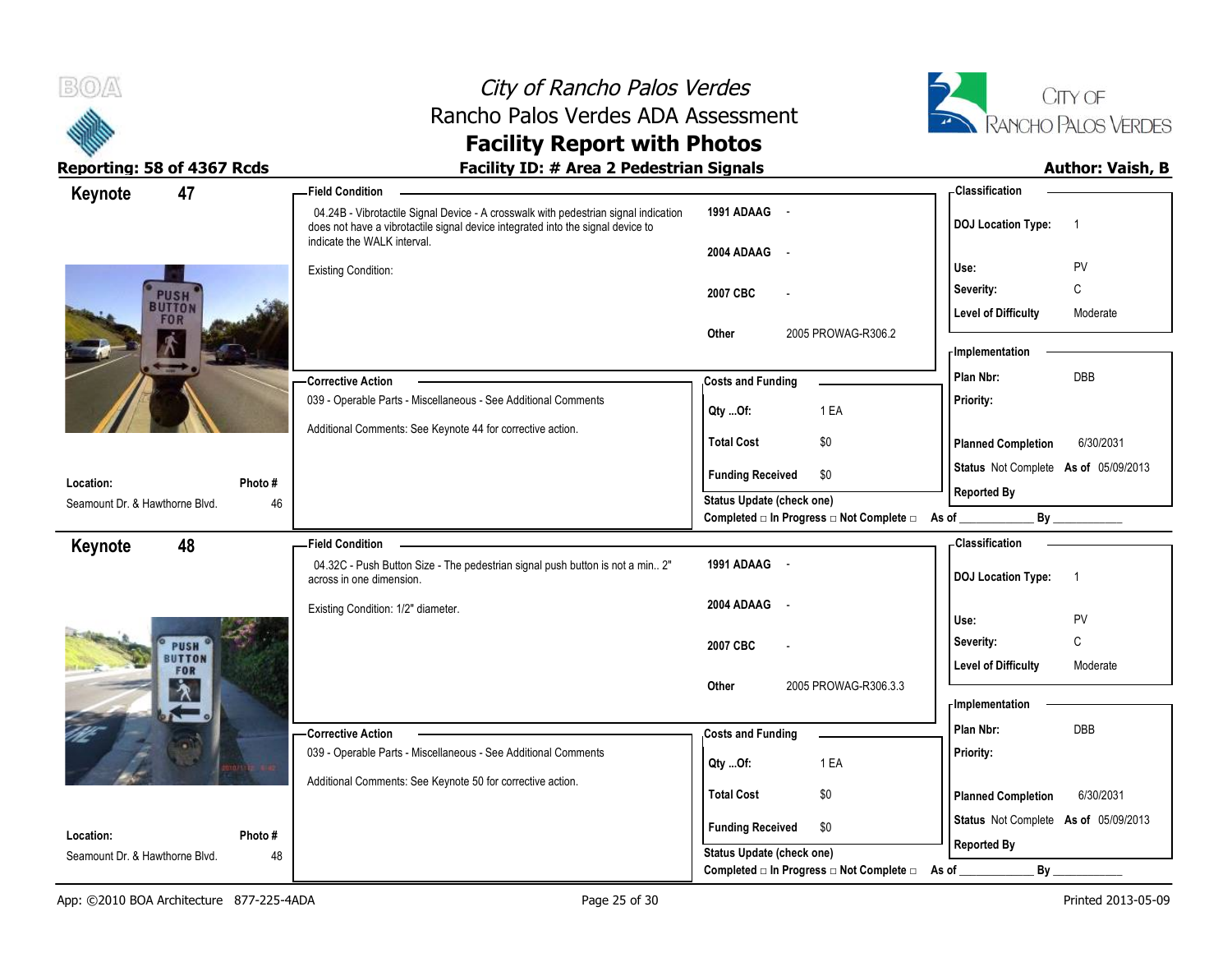



| Keynote                        | 49                   | - Field Condition                                                                                                                                                      |                                                                       | - Classification                            |
|--------------------------------|----------------------|------------------------------------------------------------------------------------------------------------------------------------------------------------------------|-----------------------------------------------------------------------|---------------------------------------------|
|                                |                      | 04.24A - Audible Signal Device - A crosswalk with pedestrian signal indication<br>does not have an audible signal device to indicate the WALK interval.                | 1991 ADAAG -                                                          | <b>DOJ Location Type:</b><br>$\overline{1}$ |
|                                |                      | <b>Existing Condition:</b>                                                                                                                                             | 2004 ADAAG<br>$\sim$                                                  | PV<br>Use:                                  |
|                                | PUSH                 |                                                                                                                                                                        | 2007 CBC                                                              | Severity:<br>Α                              |
|                                | <b>BUTTON</b><br>FOR |                                                                                                                                                                        |                                                                       | <b>Level of Difficulty</b><br>Moderate      |
|                                | $\lambda$            |                                                                                                                                                                        | 2005 PROWAG-R306.2<br>Other                                           | - Implementation                            |
|                                | $\leftarrow$         | <b>Corrective Action</b>                                                                                                                                               | <b>Costs and Funding</b>                                              | Plan Nbr:<br>DBB                            |
|                                |                      | 039 - Operable Parts - Miscellaneous - See Additional Comments                                                                                                         |                                                                       | Priority:                                   |
|                                |                      | Additional Comments: Provide audible signal device.                                                                                                                    | 1 EA<br>Qty Of:                                                       |                                             |
|                                |                      |                                                                                                                                                                        | <b>Total Cost</b><br>\$2,400                                          | <b>Planned Completion</b><br>6/30/2026      |
| Location:                      | Photo #              |                                                                                                                                                                        | <b>Funding Received</b><br>\$0                                        | Status Not Complete As of 05/09/2013        |
| Seamount Dr. & Hawthorne Blvd. | 48                   |                                                                                                                                                                        | Status Update (check one)                                             | <b>Reported By</b>                          |
|                                |                      |                                                                                                                                                                        | Completed □ In Progress □ Not Complete □ As of _                      | By                                          |
| Keynote                        | 50                   | <b>Field Condition</b>                                                                                                                                                 |                                                                       | - Classification                            |
|                                |                      | 04.24B - Vibrotactile Signal Device - A crosswalk with pedestrian signal indication<br>does not have a vibrotactile signal device integrated into the signal device to | 1991 ADAAG -                                                          | <b>DOJ Location Type:</b><br>$\overline{1}$ |
|                                |                      | indicate the WALK interval.                                                                                                                                            | 2004 ADAAG<br>$\sim$                                                  |                                             |
|                                |                      |                                                                                                                                                                        |                                                                       |                                             |
|                                |                      | <b>Existing Condition:</b>                                                                                                                                             |                                                                       | Use:<br>PV                                  |
|                                | <b>PUSH</b>          |                                                                                                                                                                        | 2007 CBC                                                              | C<br>Severity:                              |
|                                | <b>BUTTON</b><br>FOR |                                                                                                                                                                        |                                                                       | <b>Level of Difficulty</b><br>Moderate      |
|                                | $\lambda$            |                                                                                                                                                                        | 2005 PROWAG-R306.2<br>Other                                           | <b>Implementation</b>                       |
|                                |                      | <b>Corrective Action</b>                                                                                                                                               |                                                                       | Plan Nbr:<br>DBB                            |
|                                |                      | 039 - Operable Parts - Miscellaneous - See Additional Comments                                                                                                         | <b>Costs and Funding</b>                                              | Priority:                                   |
|                                |                      | Additional Comments: Replace with vibrotactile signal device.                                                                                                          | 1 EA<br>Qty Of:                                                       |                                             |
|                                |                      |                                                                                                                                                                        | <b>Total Cost</b><br>\$2,400                                          | <b>Planned Completion</b><br>6/30/2031      |
| Location:                      | Photo#               |                                                                                                                                                                        | <b>Funding Received</b><br>\$0                                        | Status Not Complete As of 05/09/2013        |
| Seamount Dr. & Hawthorne Blvd. | 48                   |                                                                                                                                                                        | Status Update (check one)<br>Completed □ In Progress □ Not Complete □ | <b>Reported By</b><br>By<br>As of           |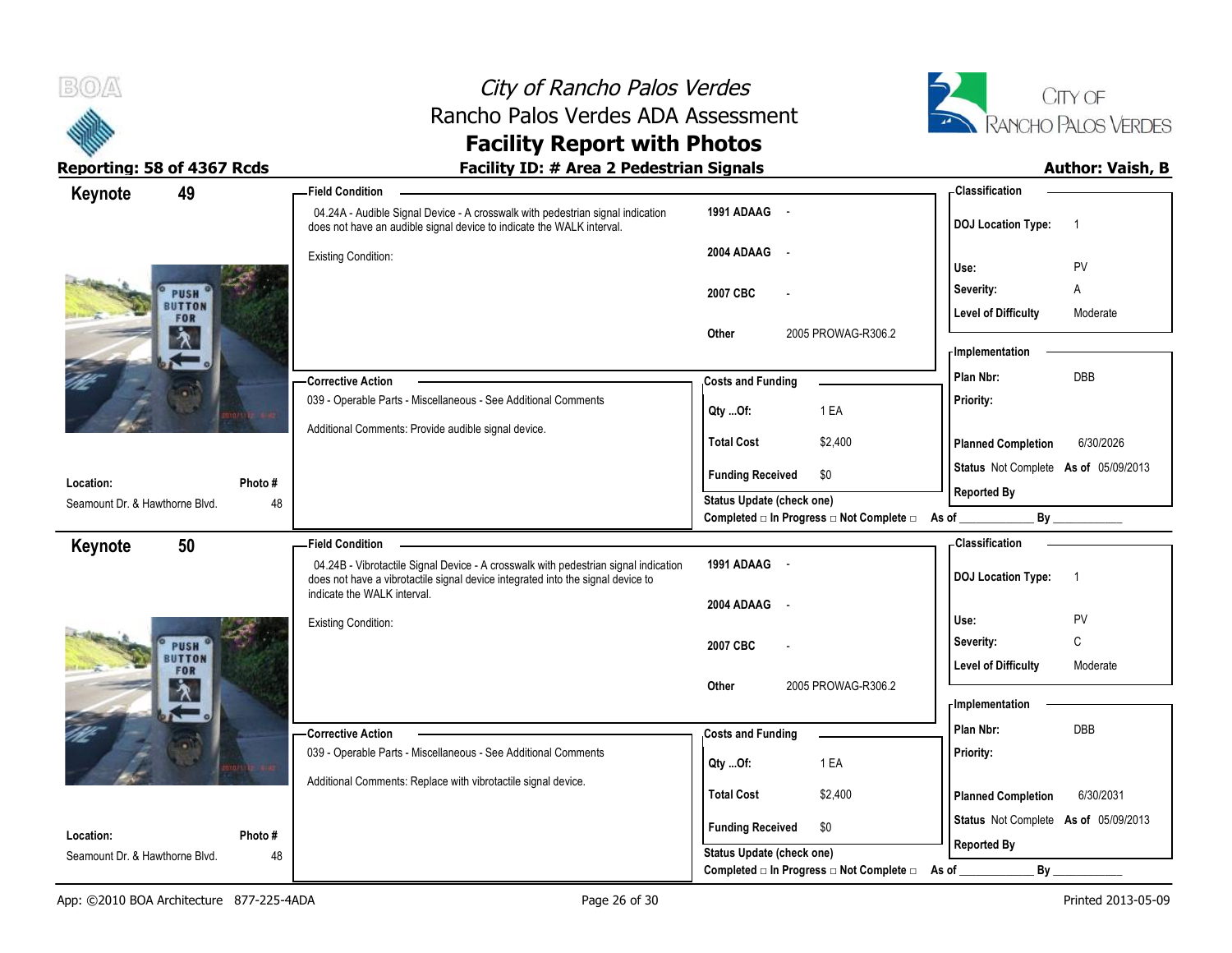

# City of Rancho Palos Verdes Rancho Palos Verdes ADA Assessment



### **Facility Report with Photos** Reporting: 58 of 4367 Rcds **Facility ID: # Area 2 Pedestrian Signals Reporting: 58 of 4367 Rcds Author: Vaish, B**

| 51<br>Keynote                               |              | - Field Condition                                                                                                                                                      |                                  |                                                         | - Classification                            |
|---------------------------------------------|--------------|------------------------------------------------------------------------------------------------------------------------------------------------------------------------|----------------------------------|---------------------------------------------------------|---------------------------------------------|
|                                             |              | 04.32A - Push Button Operating Effort - The force required to activate operable<br>part(s) of pedestrian signal device exceeds 5 lbs.                                  | 1991 ADAAG                       | 4.27.4                                                  | <b>DOJ Location Type:</b><br>$\overline{1}$ |
|                                             |              | Existing Condition: 6 LBF.                                                                                                                                             | 2004 ADAAG                       | 309.4                                                   | PV<br>Use:                                  |
| PUSH                                        | FOR<br>个     |                                                                                                                                                                        | 2007 CBC                         | 1117B.6 item 4                                          | C<br>Severity:                              |
| <b>BUTTON</b>                               |              |                                                                                                                                                                        |                                  |                                                         | <b>Level of Difficulty</b><br>Moderate      |
|                                             |              |                                                                                                                                                                        | Other                            | 2005 PROWAG-R306.3.1;<br>R405.4                         | - Implementation                            |
|                                             |              | - Corrective Action                                                                                                                                                    | <b>Costs and Funding</b>         |                                                         | Plan Nbr:<br><b>DBB</b>                     |
|                                             |              | 039 - Operable Parts - Miscellaneous - See Additional Comments                                                                                                         | Qty Of:                          | 1 EA                                                    | Priority:                                   |
|                                             |              | Additional Comments: See Keynote 50 for corrective action.                                                                                                             | <b>Total Cost</b>                | \$0                                                     | 6/30/2031<br><b>Planned Completion</b>      |
|                                             |              |                                                                                                                                                                        | <b>Funding Received</b>          | \$0                                                     | Status Not Complete As of 05/09/2013        |
| Location:<br>Seamount Dr. & Hawthorne Blvd. | Photo#<br>48 |                                                                                                                                                                        | <b>Status Update (check one)</b> |                                                         | <b>Reported By</b>                          |
|                                             |              |                                                                                                                                                                        |                                  | Completed □ In Progress □ Not Complete □ As of ________ | By                                          |
| 52<br>Keynote                               |              | <b>Field Condition</b>                                                                                                                                                 |                                  |                                                         | -Classification                             |
|                                             |              | 04.25 - Pedestrian Signal Device - Clear Floor Space - Location of pedestrian<br>signal device does not accommodate a level 30" x 48" min clear space, centered        | 1991 ADAAG 4.2.4                 |                                                         | <b>DOJ Location Type:</b><br>$\overline{1}$ |
|                                             |              | and parallel to the pedestrian signal push button. (Accessible pedestrian signals<br>shall be located so that the vibrotactile feature can be contacted from the level | 2004 ADAAG                       | 305.3; Fig. 305.3                                       |                                             |
|                                             |              | landing serving a curb ramp, if provided, or from a clear floor or ground space that<br>is in line with the crosswalk line adjacent to the vehicle stop line.)         |                                  |                                                         | Use:<br><b>PV</b><br>C<br>Severity:         |
|                                             |              |                                                                                                                                                                        |                                  |                                                         |                                             |
|                                             |              |                                                                                                                                                                        | 2007 CBC                         | 1118B.4 item 1                                          |                                             |
|                                             |              | Existing Condition: Stable surface not provided.                                                                                                                       | Other                            | 2005 PROWAG-R306.2.1                                    | <b>Level of Difficulty</b><br>High          |
|                                             |              |                                                                                                                                                                        |                                  |                                                         | <b>Implementation</b>                       |
|                                             |              | -Corrective Action                                                                                                                                                     | <b>Costs and Funding</b>         |                                                         | Plan Nbr:<br><b>DBB</b>                     |
|                                             |              | 008 - Concrete Landing - Remove non-compliant pavement and replace with new<br>concrete. The landing slope shall not exceed 2% in any direction.                       | $Qty$ Of:                        | 30 SF                                                   | Priority:                                   |
|                                             |              | <b>Additional Comments:</b>                                                                                                                                            | <b>Total Cost</b>                | \$576                                                   | 6/30/2031<br><b>Planned Completion</b>      |
| Location:                                   | Photo #      |                                                                                                                                                                        | <b>Funding Received</b>          | \$0                                                     | Status Not Complete As of 05/09/2013        |
| Seamount Dr. & Hawthorne Blvd.              | 52           |                                                                                                                                                                        | Status Update (check one)        | Completed □ In Progress □ Not Complete □                | <b>Reported By</b><br>By<br>As of           |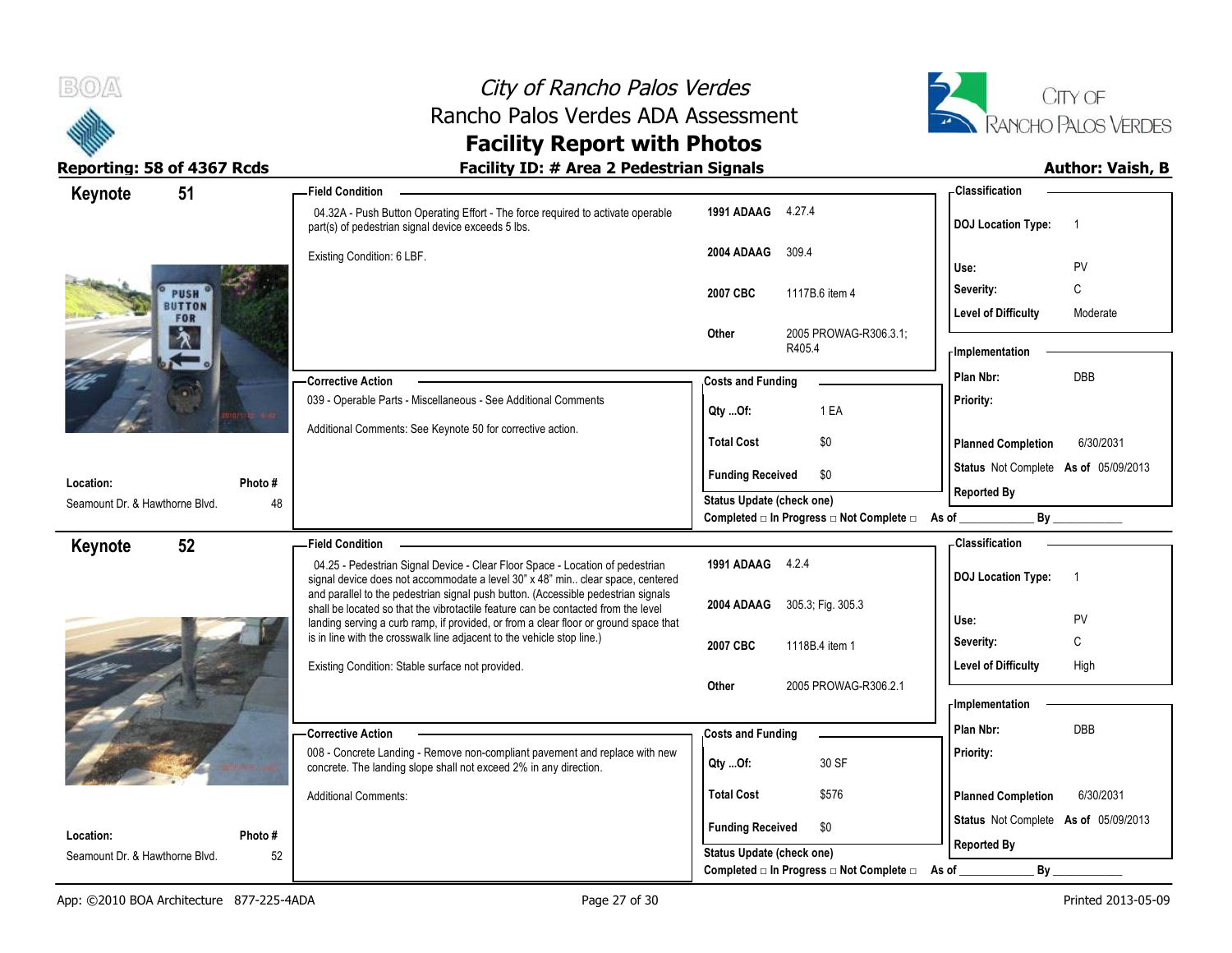



|                                                             | - Classification                                           |
|-------------------------------------------------------------|------------------------------------------------------------|
| 1991 ADAAG -                                                | <b>DOJ Location Type:</b><br>$\overline{1}$                |
| 2004 ADAAG<br>$\sim$ $\sim$                                 | PV<br>Use:                                                 |
| 2007 CBC                                                    | Severity:<br>C                                             |
|                                                             | <b>Level of Difficulty</b><br>Moderate                     |
| Other                                                       |                                                            |
|                                                             | - Implementation                                           |
| <b>Costs and Funding</b>                                    | DBB<br>Plan Nbr:                                           |
| 1 EA<br>Qty Of:                                             | Priority:                                                  |
| \$4,800<br><b>Total Cost</b>                                | 6/30/2031<br><b>Planned Completion</b>                     |
| <b>Funding Received</b><br>\$0                              | Status Not Complete As of 05/09/2013                       |
| <b>Status Update (check one)</b>                            | <b>Reported By</b>                                         |
| Completed □ In Progress □ Not Complete □ As of _            | $By$ <sub>___</sub>                                        |
|                                                             | - Classification                                           |
|                                                             |                                                            |
| 1991 ADAAG -                                                | <b>DOJ Location Type:</b><br>$\overline{1}$                |
| 2004 ADAAG<br>$\sim$                                        | Use:<br>PV                                                 |
| 2007 CBC                                                    | $\mathbb C$<br>Severity:                                   |
|                                                             | <b>Level of Difficulty</b><br>Moderate                     |
| Other                                                       |                                                            |
|                                                             | - Implementation                                           |
| <b>Costs and Funding</b>                                    | Plan Nbr:<br>DBB                                           |
| 1 EA<br>Qty Of:                                             | Priority:                                                  |
|                                                             |                                                            |
| <b>Total Cost</b><br>\$4,800                                | 6/30/2031<br><b>Planned Completion</b>                     |
| <b>Funding Received</b><br>\$0<br>Status Update (check one) | Status Not Complete As of 05/09/2013<br><b>Reported By</b> |
|                                                             |                                                            |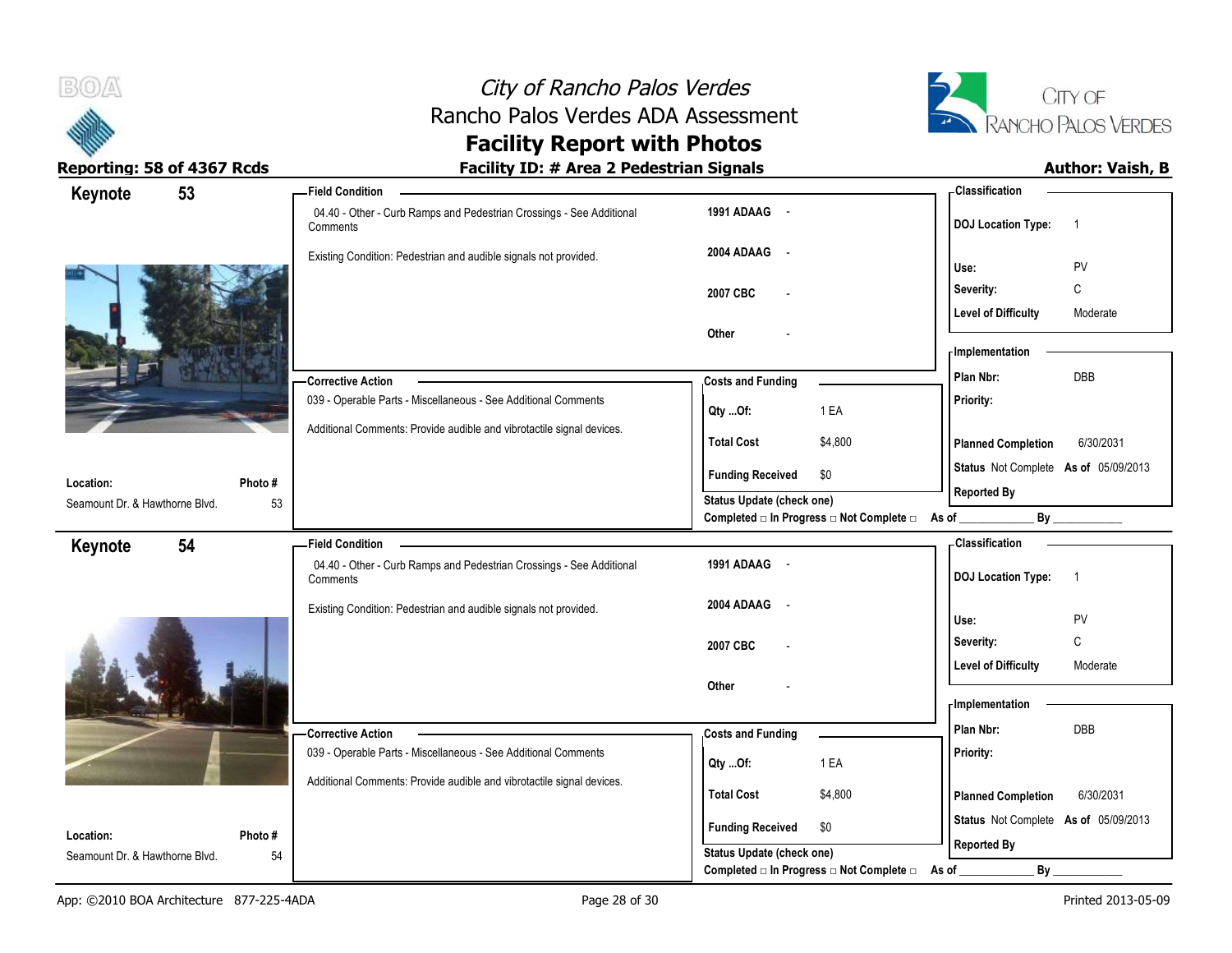



| 55<br>Keynote                  |         | <b>Field Condition</b>                                                                                                                                                                                |                                                                       | <b>Classification</b>                       |
|--------------------------------|---------|-------------------------------------------------------------------------------------------------------------------------------------------------------------------------------------------------------|-----------------------------------------------------------------------|---------------------------------------------|
|                                |         | 04.32C - Push Button Size - The pedestrian signal push button is not a min 2"<br>across in one dimension.                                                                                             | 1991 ADAAG -                                                          | <b>DOJ</b> Location Type:<br>$\overline{1}$ |
|                                |         | Existing Condition: 1/2" diameter.                                                                                                                                                                    | 2004 ADAAG<br>$\sim$                                                  | Use:<br>PV                                  |
| TO CROSS<br>STREET             |         |                                                                                                                                                                                                       | 2007 CBC                                                              | Severity:<br>C                              |
| PUSH<br>BUTTON<br>WAIT FOR     |         |                                                                                                                                                                                                       | Other<br>2005 PROWAG-R306.3.3                                         | <b>Level of Difficulty</b><br>Moderate      |
| WALK<br>SIGNAL                 |         |                                                                                                                                                                                                       |                                                                       | - Implementation                            |
|                                |         | <b>Corrective Action</b>                                                                                                                                                                              | <b>Costs and Funding</b>                                              | DBB<br>Plan Nbr:                            |
|                                |         | 039 - Operable Parts - Miscellaneous - See Additional Comments                                                                                                                                        | 1 EA<br>Qty Of:                                                       | Priority:                                   |
|                                |         | Additional Comments: See Keynote 56 for corrective action.                                                                                                                                            | <b>Total Cost</b><br>\$0                                              | <b>Planned Completion</b><br>6/30/2031      |
| Location:                      | Photo#  |                                                                                                                                                                                                       | <b>Funding Received</b><br>\$0                                        | Status Not Complete As of 05/09/2013        |
| Seamount Dr. & Hawthorne Blvd. | 55      |                                                                                                                                                                                                       | <b>Status Update (check one)</b>                                      | <b>Reported By</b>                          |
|                                |         |                                                                                                                                                                                                       | Completed □ In Progress □ Not Complete □ As of _                      | $By$ <sub>___</sub>                         |
| 56<br>Keynote                  |         | <b>Field Condition</b>                                                                                                                                                                                |                                                                       | - Classification                            |
|                                |         | 04.24B - Vibrotactile Signal Device - A crosswalk with pedestrian signal indication<br>does not have a vibrotactile signal device integrated into the signal device to<br>indicate the WALK interval. | 1991 ADAAG -                                                          | <b>DOJ Location Type:</b><br>$\overline{1}$ |
|                                |         |                                                                                                                                                                                                       |                                                                       |                                             |
|                                |         |                                                                                                                                                                                                       | 2004 ADAAG<br>$\sim$                                                  |                                             |
|                                |         | <b>Existing Condition:</b>                                                                                                                                                                            |                                                                       | Use:<br>PV                                  |
| TO CROSS<br>STREET             |         |                                                                                                                                                                                                       | 2007 CBC                                                              | C<br>Severity:                              |
| PUSH<br>BUTTON<br>WAIT FOR     |         |                                                                                                                                                                                                       |                                                                       | <b>Level of Difficulty</b><br>Moderate      |
| WALK<br>SIGNAL                 |         |                                                                                                                                                                                                       | 2005 PROWAG-R306.2<br>Other                                           | <b>Implementation</b>                       |
|                                |         |                                                                                                                                                                                                       |                                                                       | Plan Nbr:<br><b>DBB</b>                     |
|                                |         | -Corrective Action<br>039 - Operable Parts - Miscellaneous - See Additional Comments                                                                                                                  | <b>Costs and Funding</b>                                              | Priority:                                   |
|                                |         |                                                                                                                                                                                                       | 1 EA<br>Qty Of:                                                       |                                             |
|                                |         | Additional Comments: Replace with vibrotactile signal device.                                                                                                                                         | <b>Total Cost</b><br>\$2,400                                          | 6/30/2031<br><b>Planned Completion</b>      |
| Location:                      | Photo # |                                                                                                                                                                                                       | <b>Funding Received</b><br>\$0                                        | Status Not Complete As of 05/09/2013        |
| Seamount Dr. & Hawthorne Blvd. | 55      |                                                                                                                                                                                                       | Status Update (check one)<br>Completed □ In Progress □ Not Complete □ | <b>Reported By</b><br>By<br>As of           |